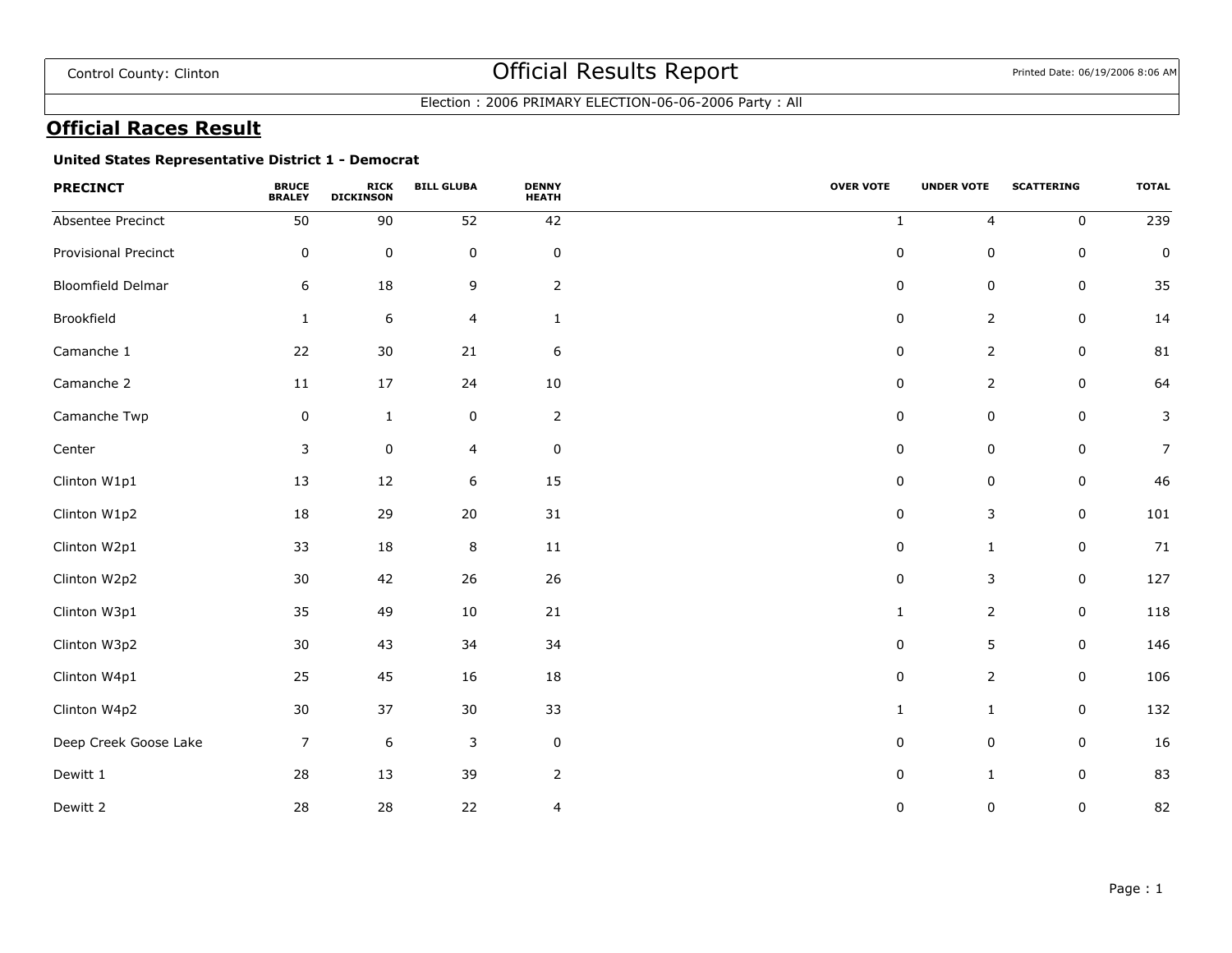### Election : 2006 PRIMARY ELECTION-06-06-2006 Party : All

### **United States Representative District 1 - Democrat**

| <b>PRECINCT</b>       | <b>BRUCE</b><br><b>BRALEY</b> | <b>RICK</b><br><b>DICKINSON</b> | <b>BILL GLUBA</b> | <b>DENNY</b><br><b>HEATH</b> | <b>OVER VOTE</b> | <b>UNDER VOTE</b> | <b>SCATTERING</b> | <b>TOTAL</b> |
|-----------------------|-------------------------------|---------------------------------|-------------------|------------------------------|------------------|-------------------|-------------------|--------------|
| Dewitt Twp            | 9                             | 6                               | 12                | 1                            | $\mathbf 0$      | 2                 | 0                 | 30           |
| Eden Low Moor         | 9                             | $\overline{2}$                  | 9                 | $\overline{2}$               | $\pmb{0}$        | 1                 | 1                 | 24           |
| Elk River Andover     | 6                             | 21                              | $\pmb{0}$         | 3                            | $\Omega$         | $\mathsf 0$       | $\pmb{0}$         | 30           |
| Grant                 |                               | 0                               | $\mathbf{2}$      | 0                            | 0                | 2                 | 0                 | 5            |
| Hampshire             | 8                             | $\overline{7}$                  | $\overline{2}$    | 2                            | 0                | 0                 | 0                 | 19           |
| Liberty Toronto       | 3                             | 1                               | $\overline{7}$    | 0                            | 0                | 0                 | 0                 | 11           |
| Olive Calamus         | 5                             | 13                              | 12                | 3                            | $\Omega$         | $\mathsf 0$       | $\pmb{0}$         | 33           |
| Orange Grand Mound    | 8                             | 10                              | 9                 | $\overline{2}$               | $\mathbf 0$      | $\mathbf{1}$      | 1                 | 31           |
| Sharon Lost Nation    | 11                            | $\overline{7}$                  | 3                 |                              | $\mathbf 0$      | 2                 | $\mathbf 0$       | 24           |
| Spring Rock Wheatland | 14                            | 12                              | 11                |                              | $\mathbf 0$      | 0                 | 0                 | 38           |
| Washington            | 4                             | $\mathbf{1}$                    | $\overline{2}$    |                              | $\Omega$         | $\mathbf 0$       | $\mathbf 0$       | 8            |
| Waterford Charlotte   | 3                             | 5                               | 1                 | $\overline{2}$               | 0                | 1                 | $\mathbf 0$       | 12           |
| Welton                | 2                             | $\mathbf 0$                     | 9                 |                              | 0                | $\mathbf{1}$      | 0                 | 13           |
| <b>TOTAL:</b>         | 453                           | 569                             | 407               | 277                          | 3                | $\overline{38}$   | 2                 | 1749         |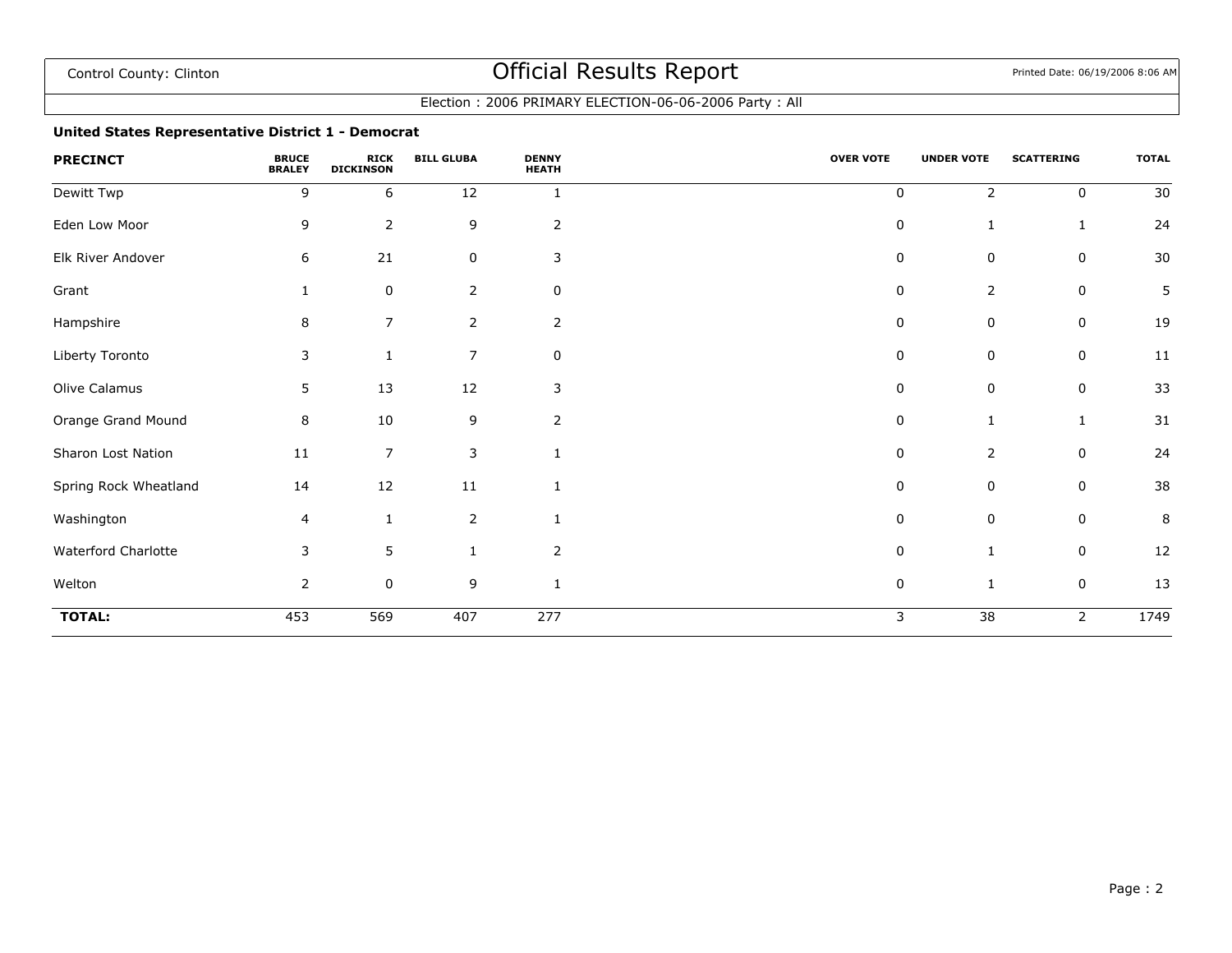### Election : 2006 PRIMARY ELECTION-06-06-2006 Party : All

### **United States Representative District 1 - Republican**

| <b>PRECINCT</b>          | <b>BILL DIX</b> | <b>BRIAN</b><br><b>KENNEDY</b> | <b>MIKE</b><br><b>WHALEN</b> | <b>OVER VOTE</b> | <b>UNDER VOTE</b> | <b>SCATTERING</b> | <b>TOTAL</b>    |
|--------------------------|-----------------|--------------------------------|------------------------------|------------------|-------------------|-------------------|-----------------|
| Absentee Precinct        | 16              | 24                             | 50                           | $\pmb{0}$        | $\mathbf{1}$      | $\pmb{0}$         | $\overline{91}$ |
| Provisional Precinct     | $\pmb{0}$       | $\mathbf 0$                    | $\pmb{0}$                    | $\pmb{0}$        | $\pmb{0}$         | $\mathbf 0$       | $\mathsf 0$     |
| <b>Bloomfield Delmar</b> | 9               | $\mathsf{3}$                   | $11\,$                       | $\pmb{0}$        | $\mathbf{1}$      | $\mathbf 0$       | 24              |
| Brookfield               | $\bf 8$         | $\pmb{0}$                      | 10                           | $\pmb{0}$        | $\mathbf{1}$      | $\mathsf 0$       | 19              |
| Camanche 1               | 17              | $6\,$                          | 25                           | $\pmb{0}$        | $\pmb{0}$         | $\pmb{0}$         | 48              |
| Camanche 2               | $\overline{7}$  | $\bf 8$                        | 22                           | $\pmb{0}$        | $\pmb{0}$         | $\pmb{0}$         | 37              |
| Camanche Twp             | $\mathsf{3}$    | $\,1\,$                        | $\,1\,$                      | $\pmb{0}$        | $\pmb{0}$         | $\pmb{0}$         | 5               |
| Center                   | 9               | $\overline{2}$                 | 17                           | 0                | $\overline{2}$    | $\mathsf 0$       | 30              |
| Clinton W1p1             | 14              | $\overline{4}$                 | 14                           | $\pmb{0}$        | $\pmb{0}$         | $\pmb{0}$         | 32              |
| Clinton W1p2             | $\overline{7}$  | $\overline{2}$                 | 28                           | $\pmb{0}$        | $\mathbf{1}$      | $\mathbf{1}$      | 39              |
| Clinton W2p1             | $6\,$           | 9                              | 34                           | $\pmb{0}$        | $\pmb{0}$         | $\pmb{0}$         | 49              |
| Clinton W2p2             | 22              | 24                             | 63                           | $\pmb{0}$        | $\overline{2}$    | $\mathsf 0$       | 111             |
| Clinton W3p1             | $17$            | 13                             | 44                           | $\pmb{0}$        | $\mathbf{1}$      | $\mathsf 0$       | 75              |
| Clinton W3p2             | 15              | 27                             | 64                           | $\pmb{0}$        | $\overline{2}$    | $\mathsf 0$       | 108             |
| Clinton W4p1             | 10              | 11                             | 35                           | 0                | $\overline{4}$    | 0                 | 60              |
| Clinton W4p2             | 11              | $\overline{7}$                 | 33                           | $\pmb{0}$        | $\overline{4}$    | $\mathsf 0$       | 55              |
| Deep Creek Goose Lake    | $\mathsf 3$     | $\mathsf{3}$                   | 20                           | 0                | $\mathbf{1}$      | $\pmb{0}$         | 27              |
| Dewitt 1                 | 16              | 3                              | 26                           | 0                | 0                 | 0                 | 45              |
| Dewitt 2                 | 36              | 8                              | 53                           | $\pmb{0}$        | $\mathbf{1}$      | $\pmb{0}$         | 98              |
| Dewitt Twp               | 16              | $\overline{2}$                 | 22                           | 0                | $\pmb{0}$         | $\mathsf 0$       | 40              |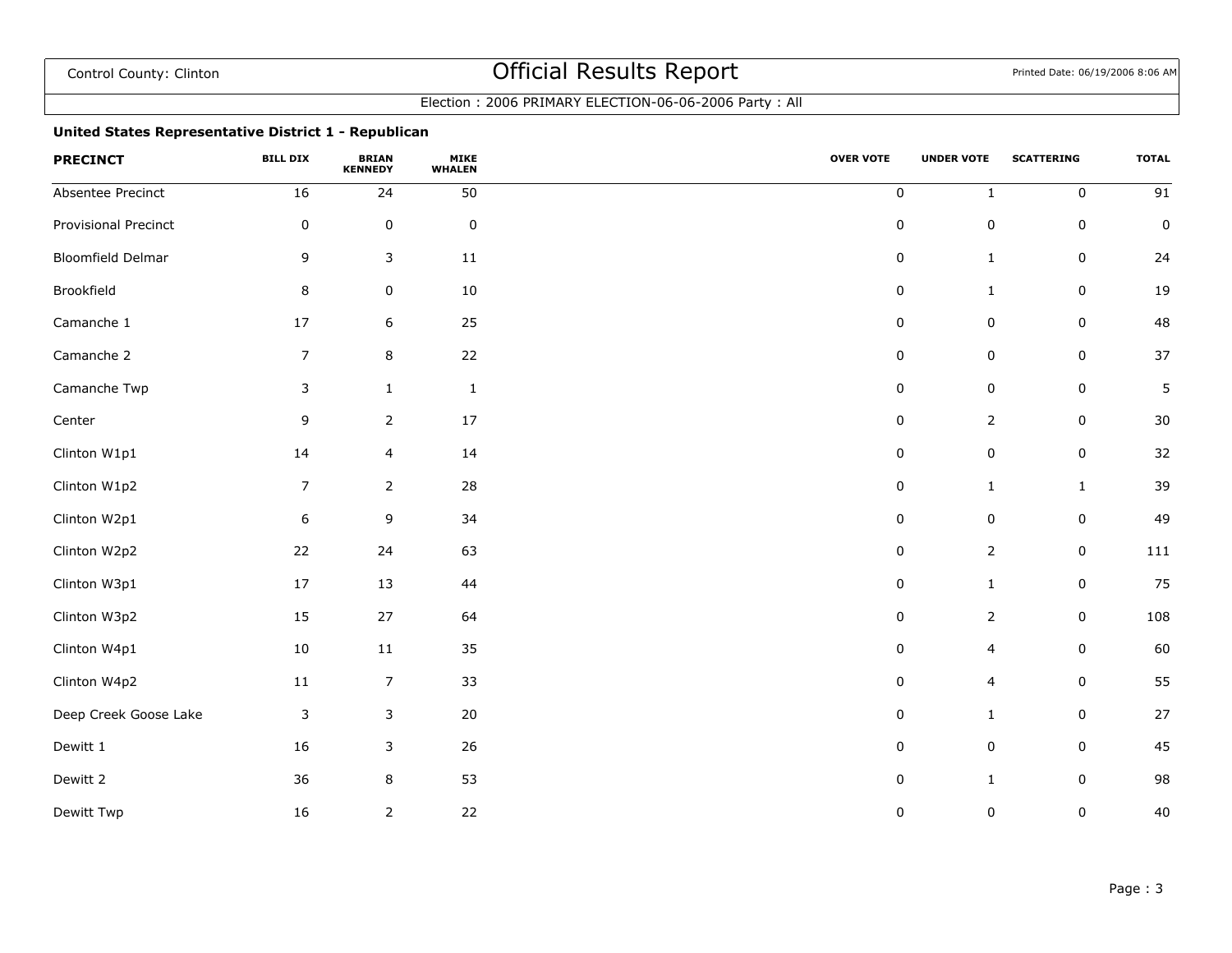### Election : 2006 PRIMARY ELECTION-06-06-2006 Party : All

### **United States Representative District 1 - Republican**

| <b>PRECINCT</b>       | <b>BILL DIX</b> | <b>BRIAN</b><br><b>KENNEDY</b> | <b>MIKE</b><br><b>WHALEN</b> | <b>OVER VOTE</b> | <b>UNDER VOTE</b> | <b>SCATTERING</b> | <b>TOTAL</b> |
|-----------------------|-----------------|--------------------------------|------------------------------|------------------|-------------------|-------------------|--------------|
| Eden Low Moor         | 5               | 3                              | 12                           | 0                | $\mathbf 0$       | $\mathbf 0$       | 20           |
| Elk River Andover     | 10              | $\overline{2}$                 | 24                           | $\pmb{0}$        | 0                 | $\mathbf 0$       | 36           |
| Grant                 | $\overline{7}$  | $\overline{2}$                 | $\overline{7}$               | 0                | $\pmb{0}$         | 0                 | 16           |
| Hampshire             | $\overline{7}$  | 3                              | 11                           | 0                | 0                 | $\mathbf 0$       | 21           |
| Liberty Toronto       | 9               | 0                              | 12                           | 0                | $\mathbf 0$       | 0                 | 21           |
| Olive Calamus         | 18              | $\overline{2}$                 | 22                           | 0                | $\pmb{0}$         | 0                 | 42           |
| Orange Grand Mound    | 15              | $\mathbf{1}$                   | 25                           | 0                | 0                 | 0                 | 41           |
| Sharon Lost Nation    | 11              | 4                              | $\,$ 8 $\,$                  | 0                | $\pmb{0}$         | $\mathbf 0$       | 23           |
| Spring Rock Wheatland | 8               | $\overline{2}$                 | 18                           | 0                | 0                 | $\mathbf 0$       | 28           |
| Washington            | 6               | $\mathbf{1}$                   | $\boldsymbol{6}$             | 0                | 0                 | $\mathsf 0$       | 13           |
| Waterford Charlotte   | 3               | 3                              | 14                           | $\pmb{0}$        | 1                 | $\mathbf 0$       | 21           |
| Welton                | 6               | 0                              | 16                           | 0                | 0                 | 0                 | 22           |
| <b>TOTAL:</b>         | 347             | 180                            | 747                          | $\pmb{0}$        | $\overline{22}$   | $\mathbf{1}$      | 1297         |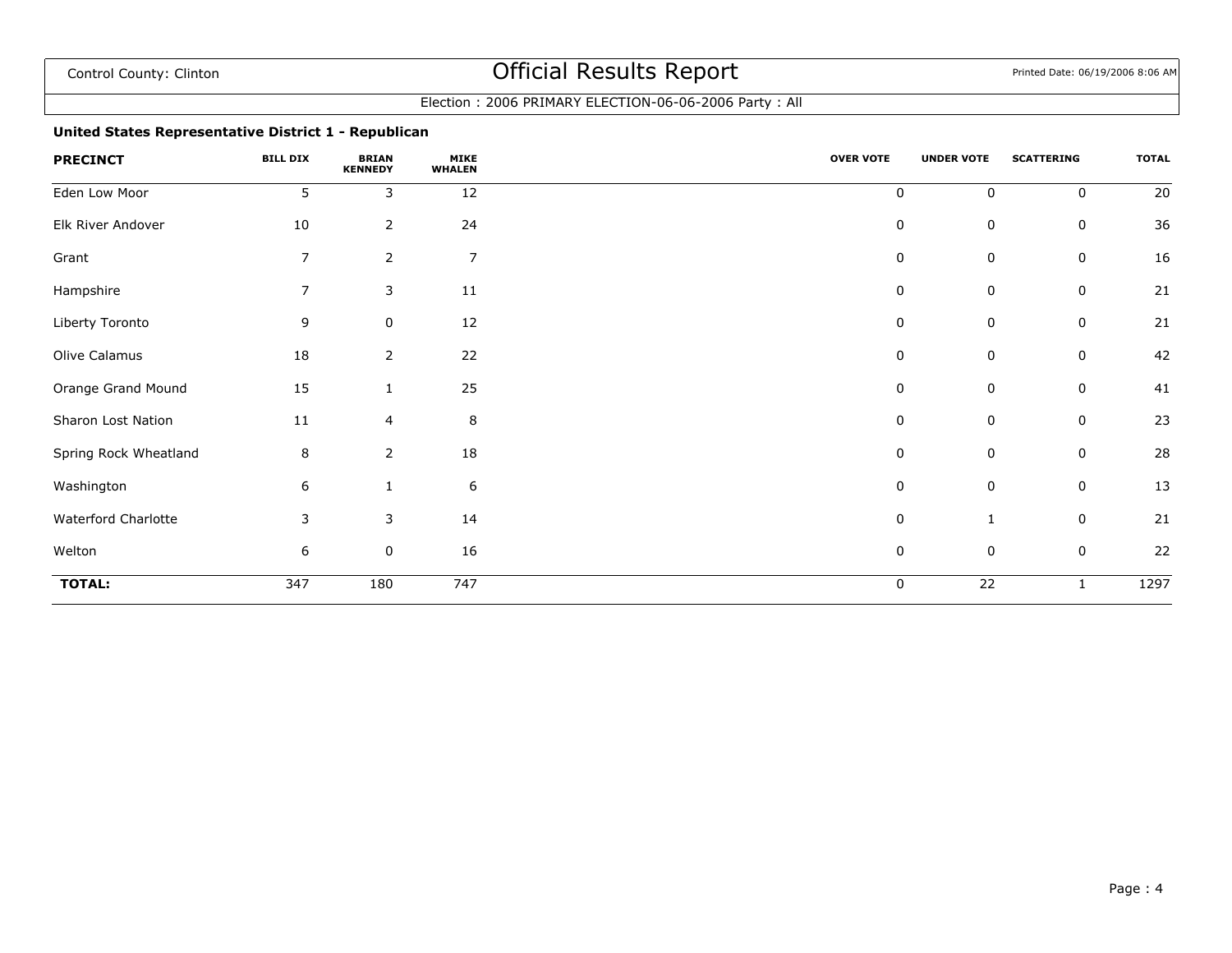Election : 2006 PRIMARY ELECTION-06-06-2006 Party : All

#### **Governor - Democrat**

| <b>PRECINCT</b>       |                         | MIKE BLOUIN CHET CULVER | <b>ED FALLON</b> | <b>SAL</b><br><b>MOHAMED</b> | <b>OVER VOTE</b> | <b>UNDER VOTE</b> | <b>SCATTERING</b> | <b>TOTAL</b>     |
|-----------------------|-------------------------|-------------------------|------------------|------------------------------|------------------|-------------------|-------------------|------------------|
| Absentee Precinct     | 110                     | 96                      | $21\,$           | 5                            | $\pmb{0}$        | $\boldsymbol{6}$  | $\mathbf{1}$      | $\overline{239}$ |
| Provisional Precinct  | 0                       | $\pmb{0}$               | $\pmb{0}$        | 0                            | 0                | 0                 | 0                 | $\pmb{0}$        |
| Bloomfield Delmar     | 8                       | 22                      | $\overline{4}$   | $\mathbf{1}$                 | $\pmb{0}$        | $\mathsf 0$       | $\pmb{0}$         | 35               |
| Brookfield            | 8                       | 5                       | $\mathbf{1}$     | 0                            | $\pmb{0}$        | $\pmb{0}$         | $\pmb{0}$         | 14               |
| Camanche 1            | 27                      | 43                      | 9                | $\mathbf{1}$                 | $\mathbf 0$      | 0                 | $\mathbf{1}$      | 81               |
| Camanche 2            | 33                      | 20                      | $11\,$           | 0                            | $\pmb{0}$        | $\pmb{0}$         | $\pmb{0}$         | 64               |
| Camanche Twp          | 0                       | $\mathbf{1}$            | $\mathbf 2$      | 0                            | 0                | $\pmb{0}$         | $\pmb{0}$         | 3                |
| Center                | $\overline{\mathbf{4}}$ | $\mathsf 3$             | $\mathsf 0$      | 0                            | 0                | $\pmb{0}$         | $\pmb{0}$         | $\overline{7}$   |
| Clinton W1p1          | 20                      | 20                      | 5                | $\mathbf{1}$                 | $\pmb{0}$        | $\pmb{0}$         | $\pmb{0}$         | 46               |
| Clinton W1p2          | 42                      | 50                      | 6                | $\pmb{0}$                    | $\mathbf{1}$     | $\mathbf{1}$      | $\mathbf{1}$      | 101              |
| Clinton W2p1          | 35                      | 28                      | $\, 8$           | 0                            | 0                | 0                 | $\pmb{0}$         | 71               |
| Clinton W2p2          | 48                      | 57                      | $20\,$           | $\pmb{0}$                    | $\pmb{0}$        | $\mathbf 2$       | $\pmb{0}$         | 127              |
| Clinton W3p1          | 37                      | 60                      | 17               | 0                            | $\mathbf 0$      | 4                 | $\pmb{0}$         | 118              |
| Clinton W3p2          | 70                      | 54                      | 14               | $\overline{2}$               | $\pmb{0}$        | 6                 | $\pmb{0}$         | 146              |
| Clinton W4p1          | 55                      | 42                      | $\sqrt{5}$       | $\mathbf{1}$                 | 0                | 3                 | $\pmb{0}$         | 106              |
| Clinton W4p2          | 53                      | 58                      | 14               | $\overline{2}$               | $\mathbf{1}$     | 4                 | 0                 | 132              |
| Deep Creek Goose Lake | 4                       | $11\,$                  | $\mathbf{1}$     | 0                            | $\pmb{0}$        | $\mathsf 0$       | $\pmb{0}$         | 16               |
| Dewitt 1              | 43                      | 30                      | $\sqrt{5}$       | $\overline{2}$               | 0                | 3                 | $\pmb{0}$         | 83               |
| Dewitt 2              | 38                      | 29                      | 15               | 0                            | 0                | $\pmb{0}$         | 0                 | 82               |
| Dewitt Twp            | 8                       | 18                      | 4                | 0                            | 0                | $\pmb{0}$         | $\pmb{0}$         | 30               |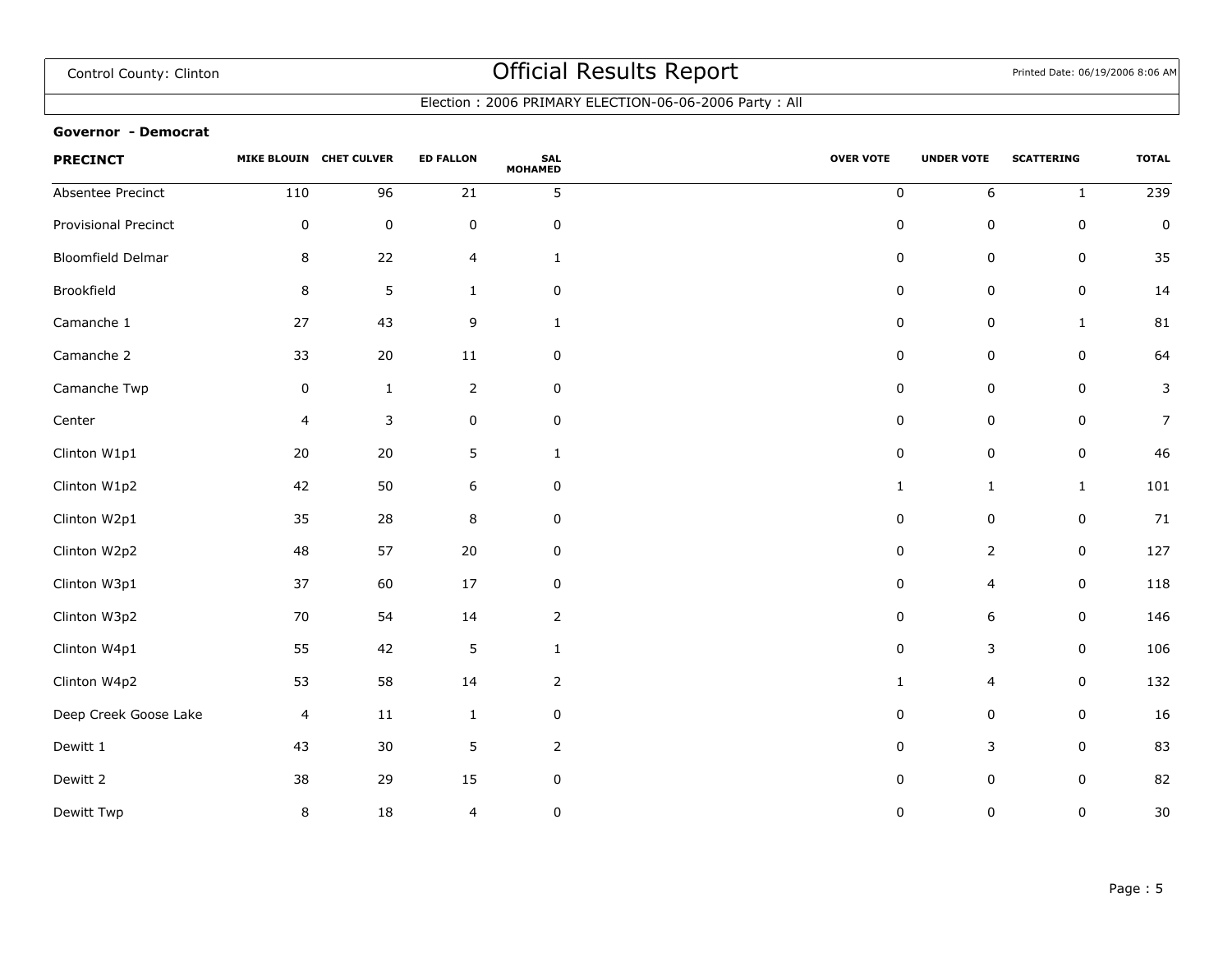Election : 2006 PRIMARY ELECTION-06-06-2006 Party : All

#### **Governor - Democrat**

| <b>PRECINCT</b>       |                | MIKE BLOUIN CHET CULVER | <b>ED FALLON</b> | <b>SAL</b><br><b>MOHAMED</b> | <b>OVER VOTE</b> | <b>UNDER VOTE</b> | <b>SCATTERING</b> | <b>TOTAL</b> |
|-----------------------|----------------|-------------------------|------------------|------------------------------|------------------|-------------------|-------------------|--------------|
| Eden Low Moor         | 12             | 9                       |                  | $\mathbf{1}$                 | 0                |                   | $\mathbf 0$       | 24           |
| Elk River Andover     | $\overline{7}$ | 17                      | 5                | 0                            | 0                |                   | 0                 | 30           |
| Grant                 | 2              | $\overline{2}$          |                  | 0                            | 0                | 0                 | 0                 | 5            |
| Hampshire             | 7              | 11                      | 0                |                              | 0                | 0                 | 0                 | 19           |
| Liberty Toronto       | 3              | $\overline{5}$          | 3                | $\mathbf 0$                  | 0                | 0                 | 0                 | 11           |
| Olive Calamus         | 16             | 15                      | 2                | 0                            | 0                | 0                 | 0                 | 33           |
| Orange Grand Mound    | 13             | 12                      | 6                | 0                            | 0                | 0                 | 0                 | 31           |
| Sharon Lost Nation    | 8              | 14                      | 0                | $\mathbf{1}$                 | 0                |                   | $\mathbf 0$       | 24           |
| Spring Rock Wheatland | 9              | 13                      | 15               | -1                           | 0                | 0                 | $\mathbf 0$       | 38           |
| Washington            | 3              | $\overline{4}$          | 1                | $\mathbf 0$                  | 0                | 0                 | 0                 | 8            |
| Waterford Charlotte   | 5              | 6                       |                  | 0                            | 0                | 0                 | 0                 | 12           |
| Welton                | 4              | $\, 8$                  | $\mathbf{1}$     | $\mathbf 0$                  | $\pmb{0}$        | 0                 | $\mathbf 0$       | 13           |
| <b>TOTAL:</b>         | 732            | 763                     | 198              | 19                           | $\overline{2}$   | $\overline{32}$   | 3                 | 1749         |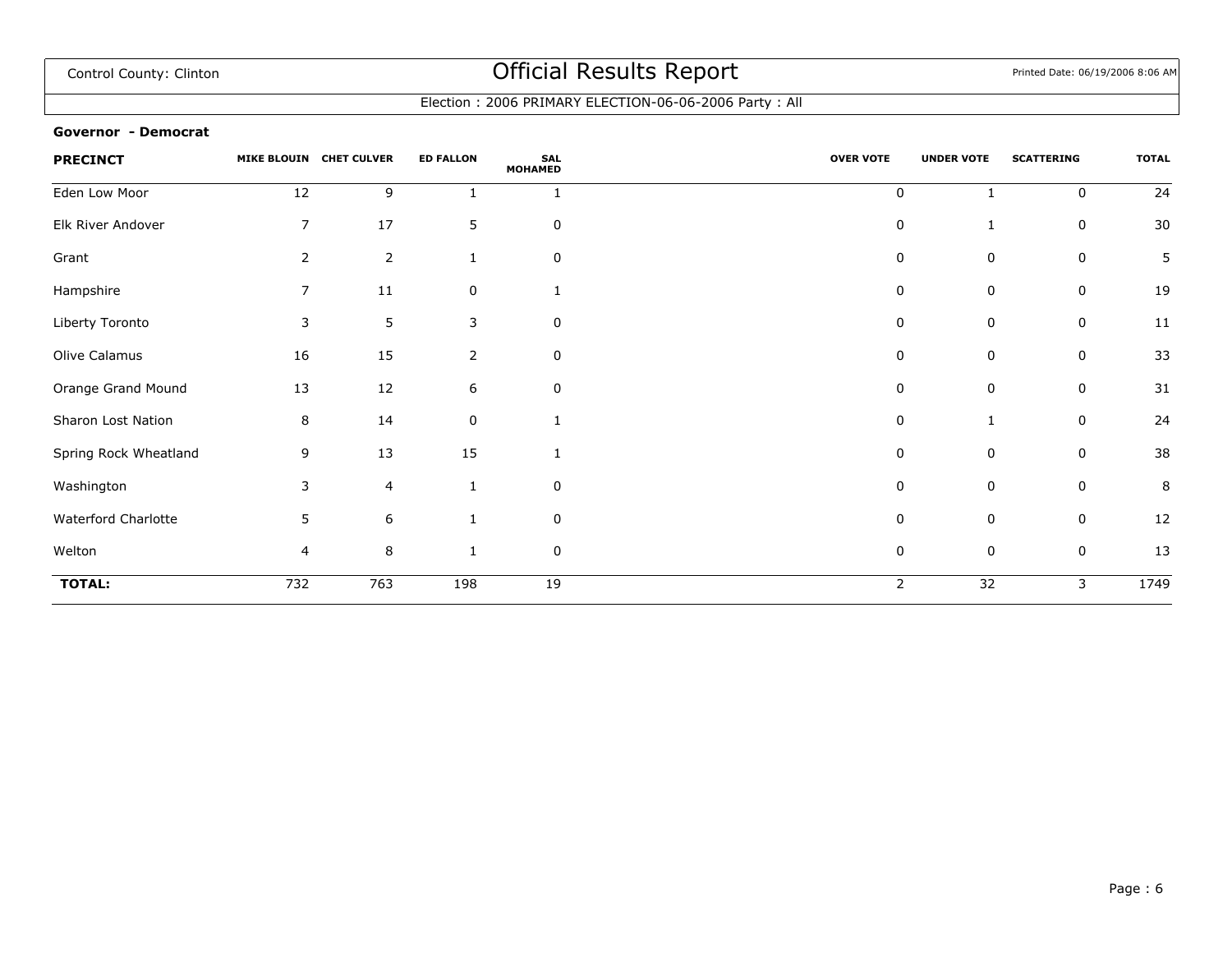### Election : 2006 PRIMARY ELECTION-06-06-2006 Party : All

### **Governor - Republican**

| <b>PRECINCT</b>       | <b>JIM NUSSLE</b> | <b>OVER VOTE</b> | <b>UNDER VOTE</b> | <b>SCATTERING</b> | <b>TOTAL</b> |
|-----------------------|-------------------|------------------|-------------------|-------------------|--------------|
| Absentee Precinct     | 84                | $\pmb{0}$        | $\overline{7}$    | $\mathbf 0$       | 91           |
| Provisional Precinct  | $\pmb{0}$         | $\pmb{0}$        | $\pmb{0}$         | $\mathsf 0$       | $\pmb{0}$    |
| Bloomfield Delmar     | 23                | 0                | $\mathbf{1}$      | 0                 | 24           |
| Brookfield            | 16                | 0                | $\mathsf 3$       | $\pmb{0}$         | 19           |
| Camanche 1            | 45                | $\pmb{0}$        | $\mathsf 3$       | $\pmb{0}$         | 48           |
| Camanche 2            | 34                | $\pmb{0}$        | $\overline{2}$    | $\mathbf{1}$      | 37           |
| Camanche Twp          | $\overline{4}$    | 0                | $\mathbf{1}$      | $\mathsf 0$       | $\sqrt{5}$   |
| Center                | 29                | $\pmb{0}$        | $\mathbf{1}$      | $\mathsf 0$       | 30           |
| Clinton W1p1          | $30\,$            | 0                | $\overline{2}$    | $\pmb{0}$         | 32           |
| Clinton W1p2          | 38                | 0                | $\pmb{0}$         | $\mathbf{1}$      | 39           |
| Clinton W2p1          | 43                | 0                | $\boldsymbol{6}$  | $\mathsf 0$       | 49           |
| Clinton W2p2          | 105               | 0                | 6                 | $\pmb{0}$         | 111          |
| Clinton W3p1          | 66                | $\pmb{0}$        | 9                 | $\pmb{0}$         | 75           |
| Clinton W3p2          | 102               | $\pmb{0}$        | $\boldsymbol{6}$  | $\pmb{0}$         | 108          |
| Clinton W4p1          | $51\,$            | $\pmb{0}$        | 9                 | $\mathsf 0$       | 60           |
| Clinton W4p2          | 50                | $\pmb{0}$        | 5                 | $\mathbf 0$       | 55           |
| Deep Creek Goose Lake | 27                | 0                | $\pmb{0}$         | $\mathsf 0$       | 27           |
| Dewitt 1              | 43                | $\pmb{0}$        | $\overline{2}$    | $\mathsf 0$       | 45           |
| Dewitt 2              | 92                | 0                | 6                 | 0                 | 98           |
| Dewitt Twp            | 38                | $\pmb{0}$        | $\overline{2}$    | $\mathsf 0$       | 40           |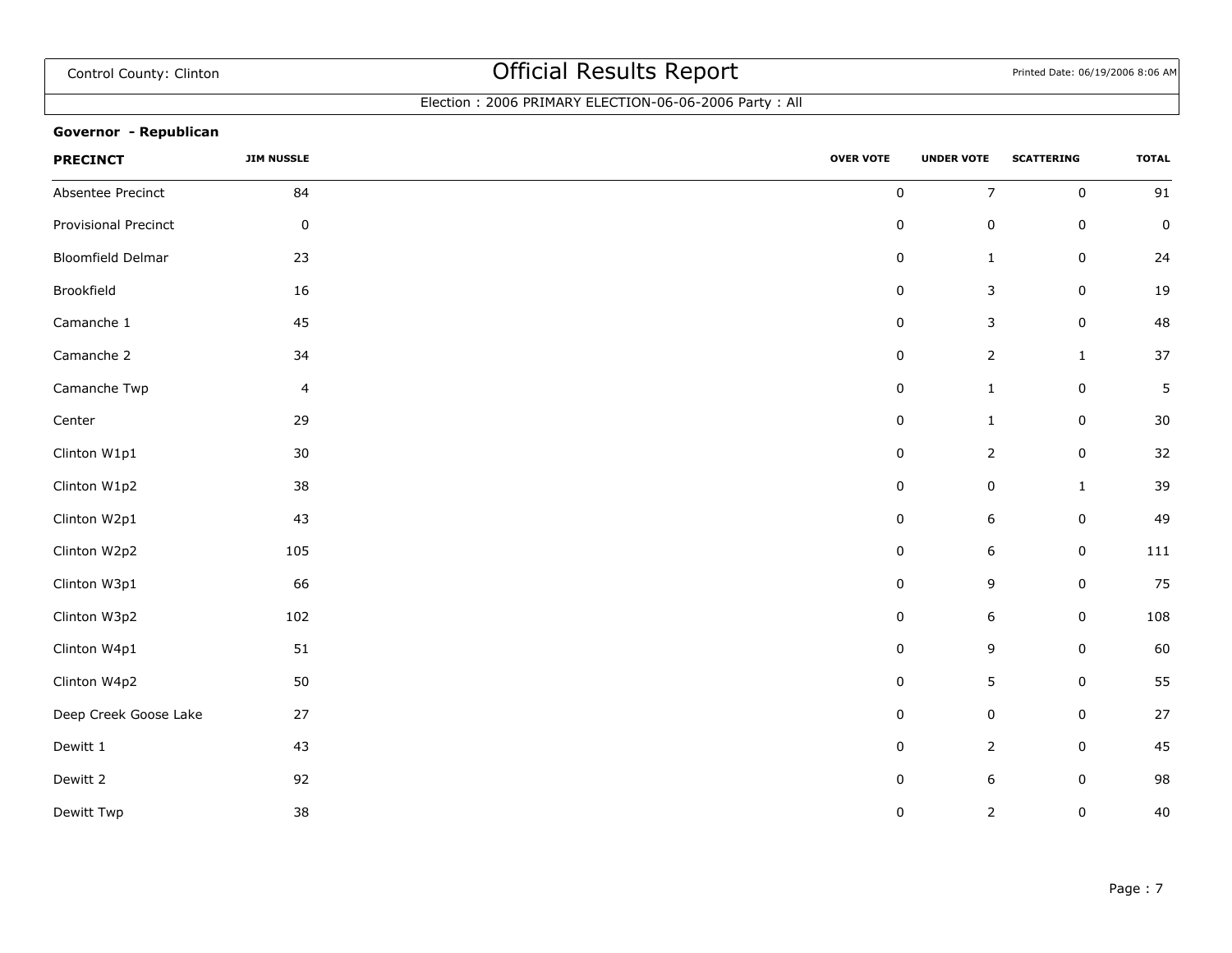### Election : 2006 PRIMARY ELECTION-06-06-2006 Party : All

### **Governor - Republican**

| <b>PRECINCT</b>       | <b>JIM NUSSLE</b> | <b>OVER VOTE</b><br><b>UNDER VOTE</b> |                | <b>SCATTERING</b> | <b>TOTAL</b> |
|-----------------------|-------------------|---------------------------------------|----------------|-------------------|--------------|
| Eden Low Moor         | 18                | $\mathbf 0$                           | $\mathbf{1}$   | $\mathbf{1}$      | 20           |
| Elk River Andover     | 34                | $\pmb{0}$                             | $\overline{2}$ | 0                 | 36           |
| Grant                 | 15                | $\pmb{0}$                             | $\mathbf{1}$   | 0                 | 16           |
| Hampshire             | 19                | $\pmb{0}$                             | $\overline{2}$ | 0                 | 21           |
| Liberty Toronto       | 21                | $\mathbf 0$                           | 0              | 0                 | 21           |
| Olive Calamus         | 39                | $\pmb{0}$                             | 3              | 0                 | 42           |
| Orange Grand Mound    | 38                | $\pmb{0}$                             | 3              | $\mathbf 0$       | 41           |
| Sharon Lost Nation    | 21                | 0                                     | $\overline{2}$ | 0                 | 23           |
| Spring Rock Wheatland | 25                | $\mathbf 0$                           | 3              | 0                 | 28           |
| Washington            | 12                | $\pmb{0}$                             | $\mathbf 0$    | $\mathbf{1}$      | 13           |
| Waterford Charlotte   | 21                | $\pmb{0}$                             | $\mathbf 0$    | 0                 | 21           |
| Welton                | 17                | $\pmb{0}$                             | $\sqrt{5}$     | $\mathbf 0$       | 22           |
| <b>TOTAL:</b>         | 1200              | $\mathbf 0$                           | 93             | 4                 | 1297         |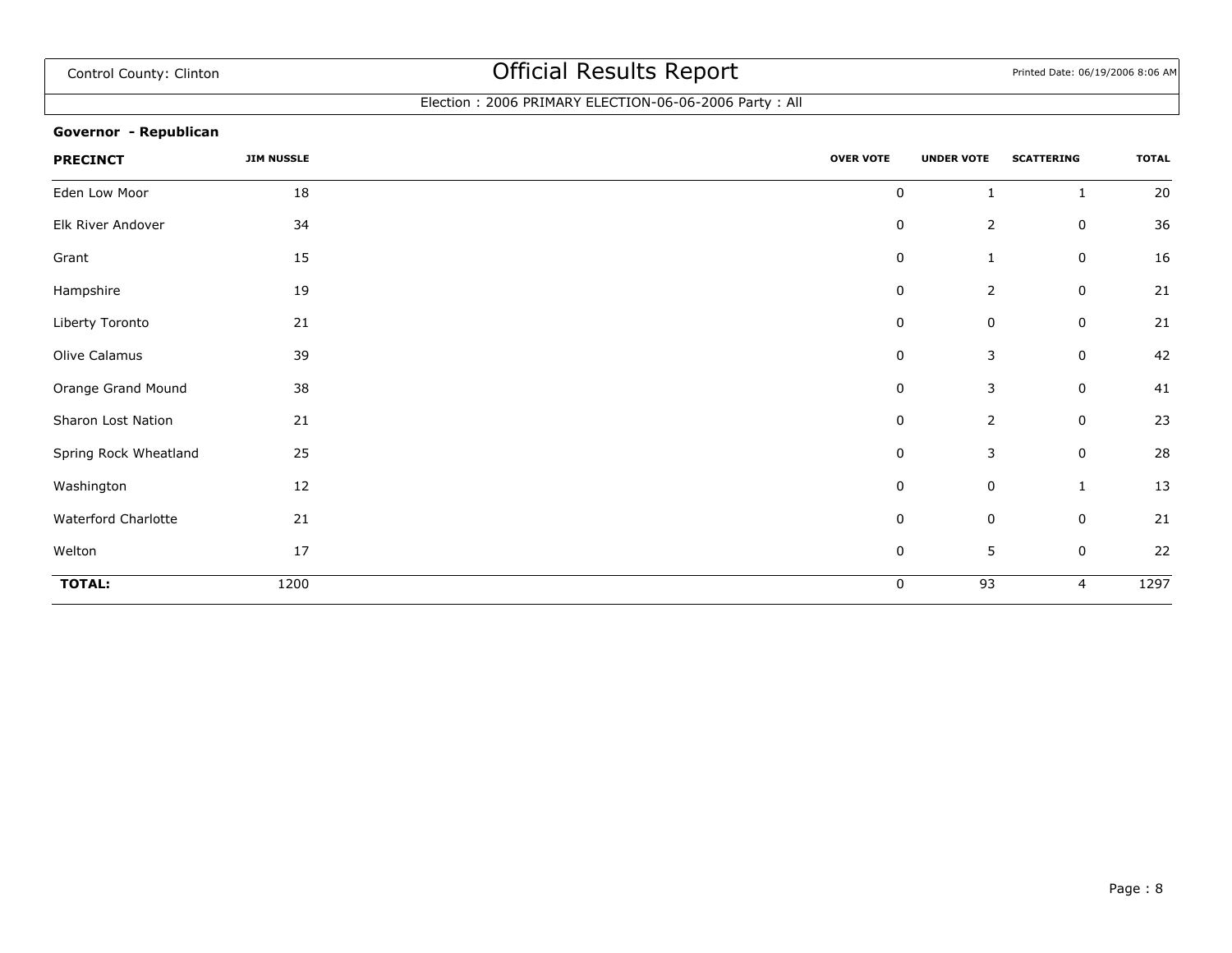### Election : 2006 PRIMARY ELECTION-06-06-2006 Party : All

### **Secretary of State - Democrat**

| <b>PRECINCT</b>       | <b>MICHAEL A.<br/>MAURO</b> | <b>OVER VOTE</b> | <b>UNDER VOTE</b>       | <b>SCATTERING</b> | <b>TOTAL</b>    |
|-----------------------|-----------------------------|------------------|-------------------------|-------------------|-----------------|
| Absentee Precinct     | 198                         | $\pmb{0}$        | 39                      | $\overline{2}$    | $\frac{1}{239}$ |
| Provisional Precinct  | $\pmb{0}$                   | $\pmb{0}$        | $\pmb{0}$               | $\mathsf 0$       | $\pmb{0}$       |
| Bloomfield Delmar     | 25                          | 0                | $10\,$                  | $\mathsf 0$       | 35              |
| Brookfield            | 10                          | $\pmb{0}$        | $\overline{\mathbf{4}}$ | $\pmb{0}$         | 14              |
| Camanche 1            | 56                          | $\pmb{0}$        | 24                      | $\mathbf 1$       | 81              |
| Camanche 2            | 53                          | $\pmb{0}$        | $11\,$                  | $\pmb{0}$         | 64              |
| Camanche Twp          | $\mathsf 3$                 | $\pmb{0}$        | $\pmb{0}$               | $\pmb{0}$         | 3               |
| Center                | 7                           | 0                | $\pmb{0}$               | $\mathsf 0$       | $\overline{7}$  |
| Clinton W1p1          | 36                          | $\pmb{0}$        | 10                      | $\mathsf 0$       | 46              |
| Clinton W1p2          | 77                          | $\pmb{0}$        | 23                      | $\mathbf{1}$      | 101             |
| Clinton W2p1          | 64                          | 0                | $\overline{7}$          | $\mathsf 0$       | 71              |
| Clinton W2p2          | 93                          | $\pmb{0}$        | 33                      | $\mathbf{1}$      | 127             |
| Clinton W3p1          | 85                          | $\pmb{0}$        | 33                      | $\pmb{0}$         | 118             |
| Clinton W3p2          | 115                         | $\pmb{0}$        | $31\,$                  | $\pmb{0}$         | 146             |
| Clinton W4p1          | 86                          | 0                | 20                      | $\pmb{0}$         | 106             |
| Clinton W4p2          | 104                         | $\pmb{0}$        | 28                      | $\mathbf 0$       | 132             |
| Deep Creek Goose Lake | 13                          | $\pmb{0}$        | $\mathsf 3$             | $\mathsf 0$       | 16              |
| Dewitt 1              | 66                          | $\pmb{0}$        | 17                      | $\mathsf 0$       | 83              |
| Dewitt 2              | 66                          | $\pmb{0}$        | 16                      | $\mathsf 0$       | 82              |
| Dewitt Twp            | 22                          | 0                | $\bf 8$                 | 0                 | 30              |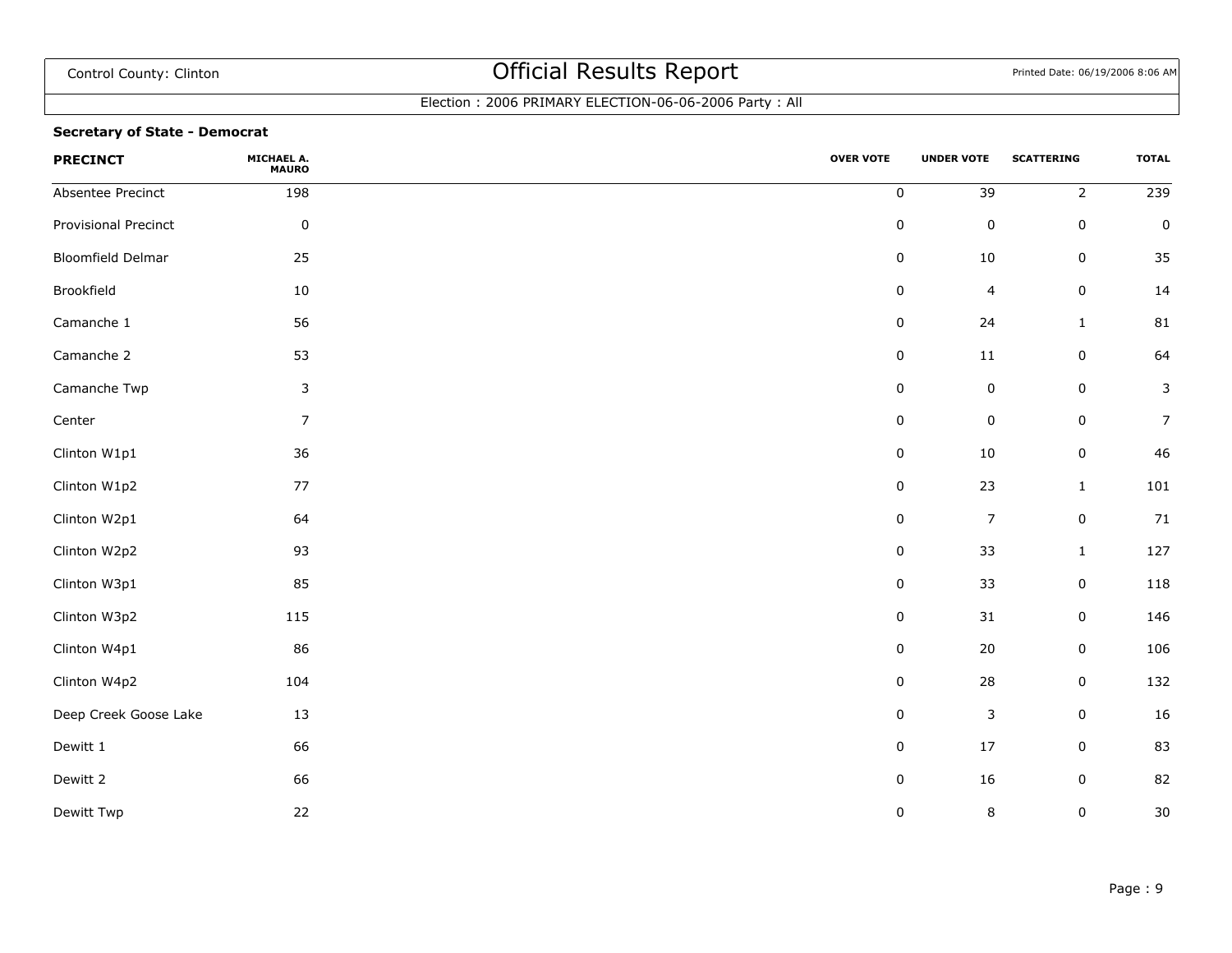### Election : 2006 PRIMARY ELECTION-06-06-2006 Party : All

### **Secretary of State - Democrat**

| <b>PRECINCT</b>       | MICHAEL A.<br><b>MAURO</b> | <b>OVER VOTE</b> | <b>UNDER VOTE</b> | <b>SCATTERING</b> | <b>TOTAL</b> |
|-----------------------|----------------------------|------------------|-------------------|-------------------|--------------|
| Eden Low Moor         | 18                         | $\pmb{0}$        | 6                 | $\mathbf 0$       | 24           |
| Elk River Andover     | 20                         | $\boldsymbol{0}$ | $10\,$            | 0                 | 30           |
| Grant                 | $\overline{2}$             | 0                | 3                 | 0                 | 5            |
| Hampshire             | 18                         | $\boldsymbol{0}$ | 1                 | 0                 | 19           |
| Liberty Toronto       | 9                          | $\boldsymbol{0}$ | $\overline{2}$    | 0                 | 11           |
| Olive Calamus         | 25                         | 0                | 8                 | 0                 | 33           |
| Orange Grand Mound    | 25                         | $\boldsymbol{0}$ | 6                 | 0                 | 31           |
| Sharon Lost Nation    | 18                         | 0                | 6                 | 0                 | 24           |
| Spring Rock Wheatland | 32                         | 0                | 6                 | 0                 | 38           |
| Washington            | $\overline{7}$             | $\pmb{0}$        | 1                 | $\mathbf 0$       | $\bf 8$      |
| Waterford Charlotte   | 7                          | $\boldsymbol{0}$ | 5                 | 0                 | 12           |
| Welton                | 10                         | $\boldsymbol{0}$ | 3                 | $\mathsf 0$       | 13           |
| <b>TOTAL:</b>         | 1370                       | 0                | $\overline{374}$  | 5                 | 1749         |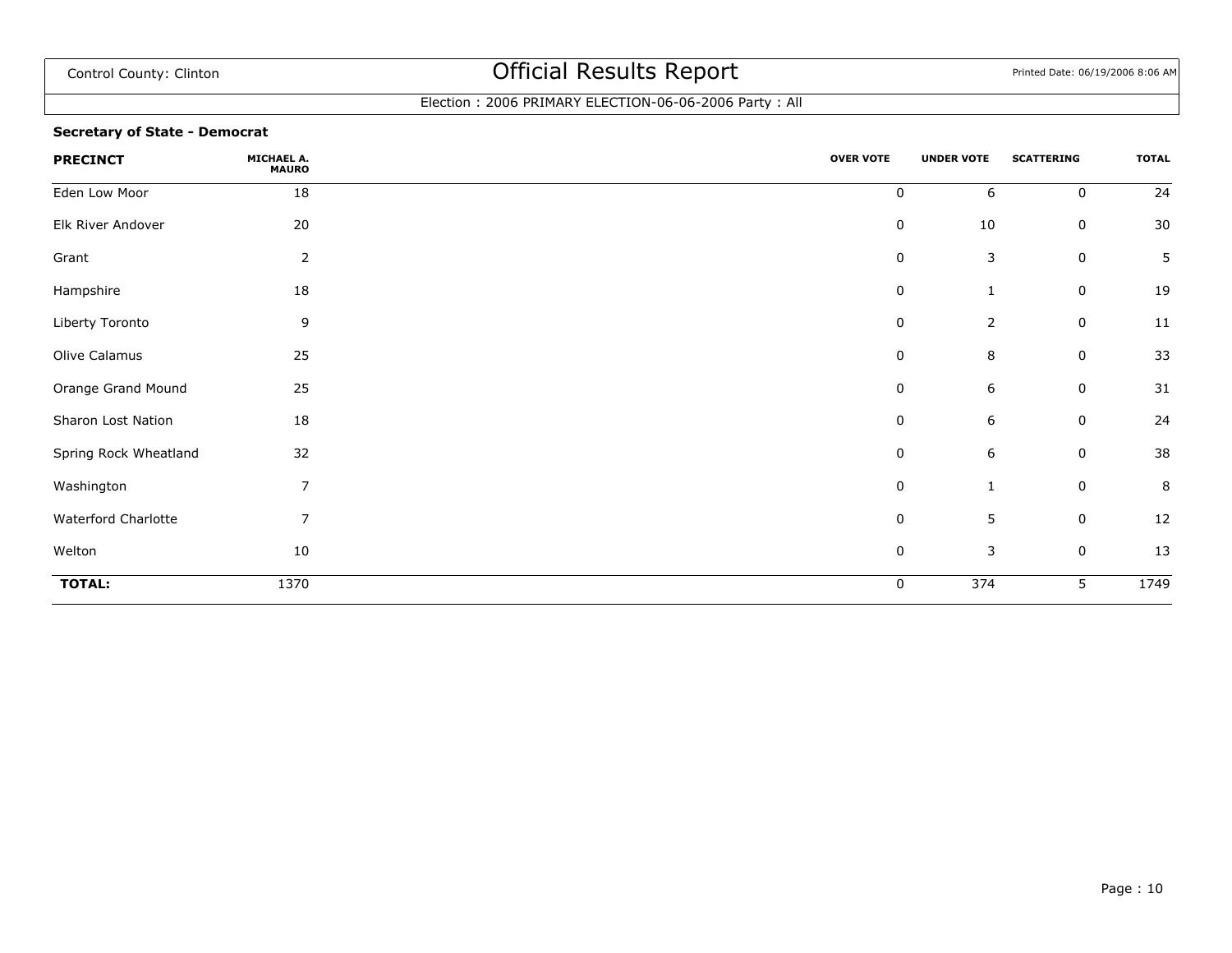### Election : 2006 PRIMARY ELECTION-06-06-2006 Party : All

### **Secretary of State - Republican**

| <b>PRECINCT</b>       | <b>CHUCK<br/>ALLISON</b> | <b>ROBERT C.</b><br><b>DOPF</b> | <b>OVER VOTE</b> | <b>UNDER VOTE</b> | <b>SCATTERING</b> | <b>TOTAL</b>    |
|-----------------------|--------------------------|---------------------------------|------------------|-------------------|-------------------|-----------------|
| Absentee Precinct     | $\overline{55}$          | 19                              | $\pmb{0}$        | $\overline{17}$   | $\mathbf 0$       | $\overline{91}$ |
| Provisional Precinct  | $\pmb{0}$                | $\pmb{0}$                       | $\pmb{0}$        | $\pmb{0}$         | $\mathbf 0$       | $\mathsf 0$     |
| Bloomfield Delmar     | 13                       | 3                               | $\pmb{0}$        | $\,$ 8 $\,$       | $\mathbf 0$       | 24              |
| Brookfield            | 6                        | 9                               | $\pmb{0}$        | $\overline{4}$    | $\mathbf 0$       | $19\,$          |
| Camanche 1            | 23                       | 18                              | $\pmb{0}$        | $\overline{7}$    | $\mathbf 0$       | 48              |
| Camanche 2            | 19                       | 13                              | $\pmb{0}$        | 5                 | $\mathbf 0$       | 37              |
| Camanche Twp          | $\overline{2}$           | $\mathbf 1$                     | $\pmb{0}$        | $\overline{2}$    | 0                 | 5               |
| Center                | 10                       | $10\,$                          | $\pmb{0}$        | $10\,$            | $\mathbf 0$       | 30              |
| Clinton W1p1          | 16                       | 10                              | $\pmb{0}$        | $\boldsymbol{6}$  | $\mathbf 0$       | 32              |
| Clinton W1p2          | 21                       | 10                              | $\pmb{0}$        | $\, 8$            | $\mathbf 0$       | 39              |
| Clinton W2p1          | 27                       | $\mathsf 9$                     | 0                | 13                | 0                 | 49              |
| Clinton W2p2          | 55                       | 30                              | $\pmb{0}$        | 26                | $\mathbf 0$       | 111             |
| Clinton W3p1          | 31                       | 18                              | $\overline{2}$   | 24                | 0                 | 75              |
| Clinton W3p2          | 54                       | 30                              | $\pmb{0}$        | 24                | $\mathbf 0$       | 108             |
| Clinton W4p1          | 21                       | 24                              | $\mathbf{1}$     | 14                | 0                 | 60              |
| Clinton W4p2          | $30\,$                   | 15                              | $\pmb{0}$        | $10\,$            | $\mathbf 0$       | 55              |
| Deep Creek Goose Lake | 13                       | $\overline{4}$                  | $\pmb{0}$        | $10\,$            | 0                 | 27              |
| Dewitt 1              | 27                       | $\, 8$                          | $\pmb{0}$        | $10\,$            | $\mathbf 0$       | 45              |
| Dewitt 2              | 40                       | 41                              | $\pmb{0}$        | 17                | $\mathbf 0$       | 98              |
| Dewitt Twp            | 14                       | $10\,$                          | 0                | 16                | 0                 | 40              |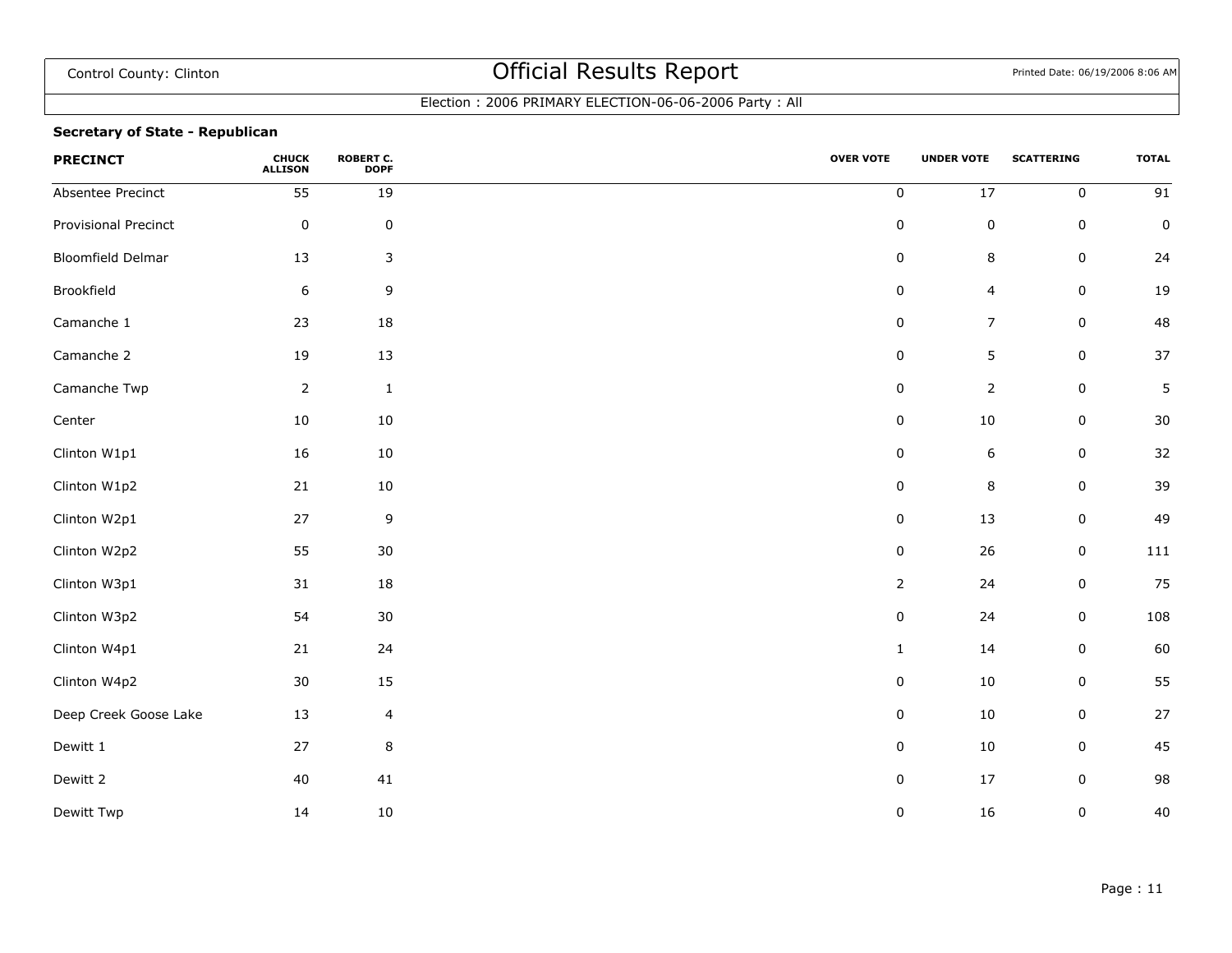### Election : 2006 PRIMARY ELECTION-06-06-2006 Party : All

### **Secretary of State - Republican**

| <b>PRECINCT</b>       | <b>CHUCK</b><br><b>ALLISON</b> | <b>ROBERT C.</b><br><b>DOPF</b> | <b>OVER VOTE</b> | <b>UNDER VOTE</b> | <b>SCATTERING</b> | <b>TOTAL</b> |
|-----------------------|--------------------------------|---------------------------------|------------------|-------------------|-------------------|--------------|
| Eden Low Moor         | 8                              | 6                               | 0                | 6                 | $\mathbf 0$       | 20           |
| Elk River Andover     | 16                             | 16                              | $\pmb{0}$        | 4                 | $\mathbf 0$       | 36           |
| Grant                 | 6                              | $\overline{4}$                  | 0                | 6                 | $\mathbf 0$       | 16           |
| Hampshire             | 15                             | $\overline{a}$                  | $\pmb{0}$        | $\overline{2}$    | 0                 | 21           |
| Liberty Toronto       | 9                              | 11                              | 0                | 1                 | $\mathbf 0$       | 21           |
| Olive Calamus         | 19                             | $\boldsymbol{6}$                | 0                | 17                | $\mathbf 0$       | 42           |
| Orange Grand Mound    | 21                             | 11                              | $\pmb{0}$        | 9                 | $\mathbf 0$       | 41           |
| Sharon Lost Nation    | 13                             | 3                               | 0                | 7                 | $\mathbf 0$       | 23           |
| Spring Rock Wheatland | 12                             | $5\phantom{.0}$                 | 0                | $11\,$            | $\mathbf 0$       | 28           |
| Washington            | 9                              | $\overline{2}$                  | 0                | $\mathbf 2$       | $\mathbf 0$       | 13           |
| Waterford Charlotte   | 10                             | $\boldsymbol{6}$                | 0                | 5                 | $\mathbf 0$       | 21           |
| Welton                | 10                             | 3                               | $\pmb{0}$        | 9                 | 0                 | 22           |
| <b>TOTAL:</b>         | 625                            | 359                             | 3                | 310               | $\mathbf 0$       | 1297         |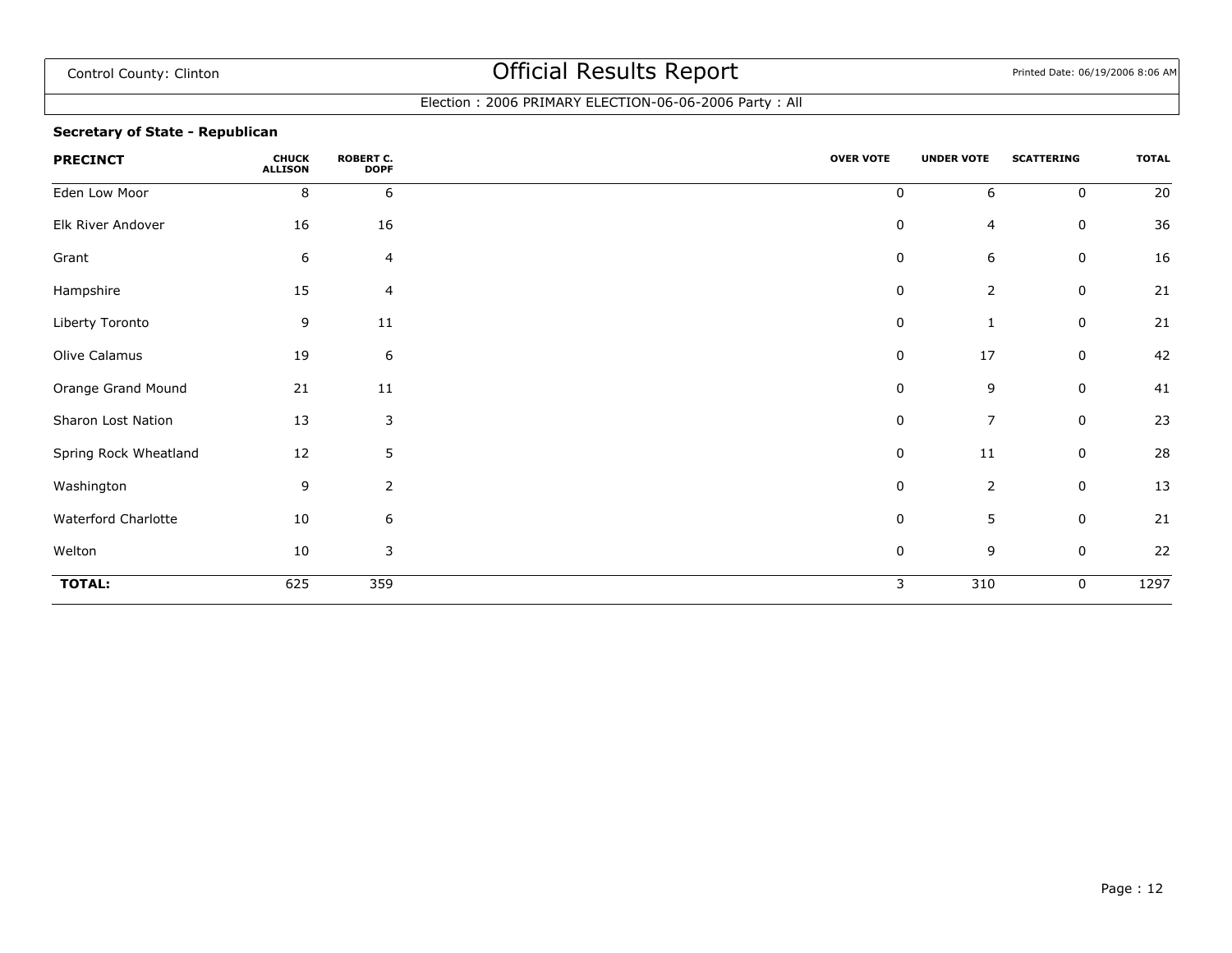## Election : 2006 PRIMARY ELECTION-06-06-2006 Party : All

#### **Auditor of State - Democrat**

| <b>PRECINCT</b>       | <b>OVER VOTE</b> | <b>UNDER VOTE</b> | <b>SCATTERING</b>       | <b>TOTAL</b>   |
|-----------------------|------------------|-------------------|-------------------------|----------------|
| Absentee Precinct     | $\pmb{0}$        | 226               | $13\,$                  | 239            |
| Provisional Precinct  | $\pmb{0}$        | $\pmb{0}$         | $\pmb{0}$               | $\pmb{0}$      |
| Bloomfield Delmar     | $\pmb{0}$        | 33                | $\mathbf{2}$            | 35             |
| Brookfield            | $\pmb{0}$        | 14                | $\pmb{0}$               | 14             |
| Camanche 1            | $\pmb{0}$        | 78                | $\mathsf 3$             | 81             |
| Camanche 2            | $\pmb{0}$        | 62                | $\overline{2}$          | 64             |
| Camanche Twp          | $\pmb{0}$        | $\mathbf 2$       | $\mathbf 1$             | $\mathsf 3$    |
| Center                | $\pmb{0}$        | $\boldsymbol{7}$  | $\pmb{0}$               | $\overline{7}$ |
| Clinton W1p1          | $\pmb{0}$        | 42                | $\overline{\mathbf{4}}$ | $46\,$         |
| Clinton W1p2          | $\pmb{0}$        | 94                | $\overline{7}$          | 101            |
| Clinton W2p1          | $\pmb{0}$        | 66                | 5                       | 71             |
| Clinton W2p2          | $\pmb{0}$        | 124               | $\mathsf 3$             | 127            |
| Clinton W3p1          | $\pmb{0}$        | 114               | $\overline{\mathbf{4}}$ | 118            |
| Clinton W3p2          | $\pmb{0}$        | 145               | $\mathbf 1$             | 146            |
| Clinton W4p1          | $\pmb{0}$        | 102               | $\overline{\mathbf{4}}$ | 106            |
| Clinton W4p2          | $\pmb{0}$        | 130               | $\overline{2}$          | 132            |
| Deep Creek Goose Lake | $\pmb{0}$        | 16                | $\pmb{0}$               | 16             |
| Dewitt 1              | $\pmb{0}$        | 81                | $\overline{2}$          | 83             |
| Dewitt 2              | $\pmb{0}$        | 82                | $\pmb{0}$               | 82             |
| Dewitt Twp            | $\pmb{0}$        | 29                | $\mathbf 1$             | $30\,$         |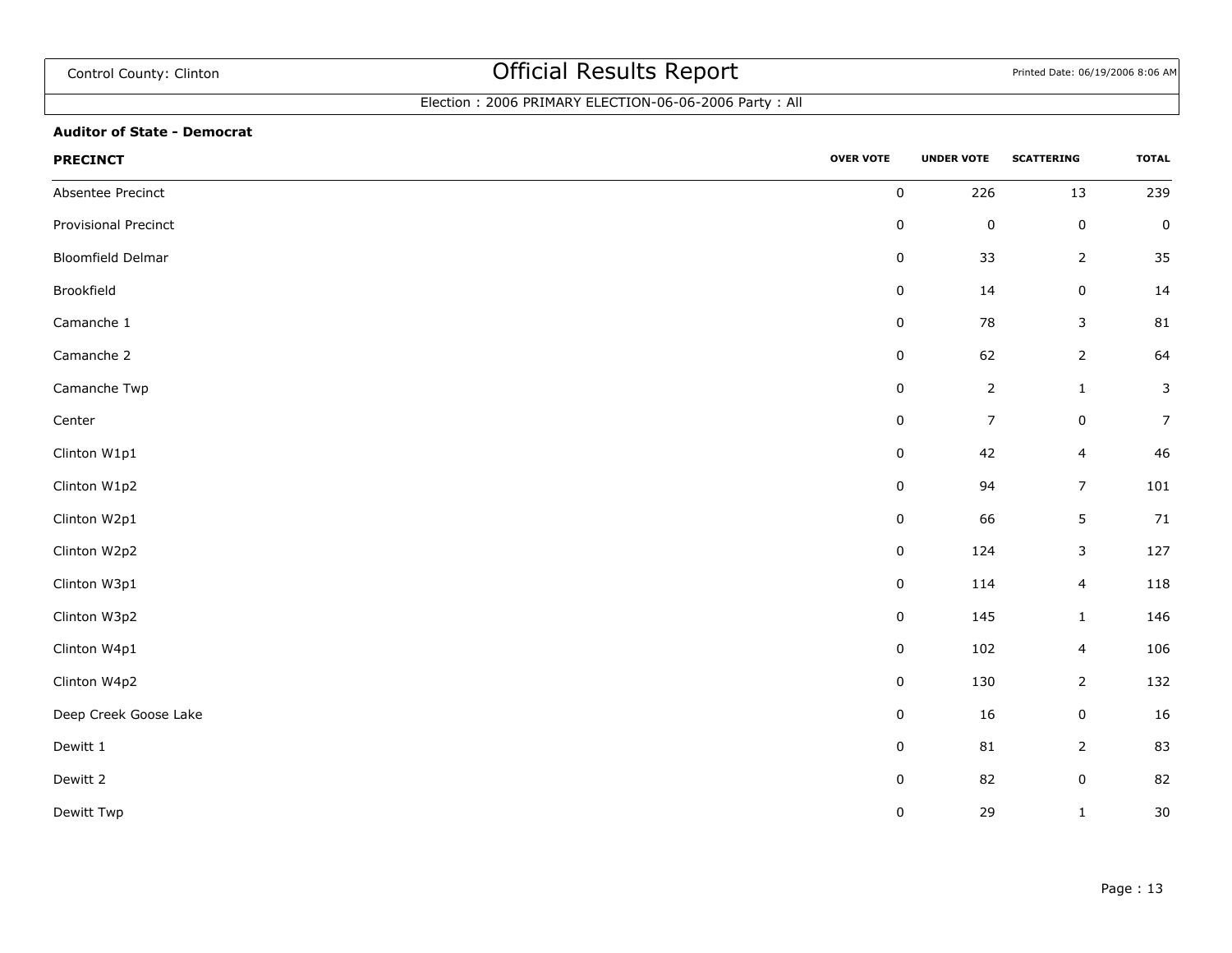## Election : 2006 PRIMARY ELECTION-06-06-2006 Party : All

#### **Auditor of State - Democrat**

| <b>PRECINCT</b>       | <b>OVER VOTE</b> | <b>UNDER VOTE</b> | <b>SCATTERING</b> | <b>TOTAL</b>   |
|-----------------------|------------------|-------------------|-------------------|----------------|
| Eden Low Moor         | $\mathbf 0$      | 24                | $\pmb{0}$         | 24             |
| Elk River Andover     | $\mathbf 0$      | 29                | $\mathbf{1}$      | $30\,$         |
| Grant                 | $\mathbf 0$      | 5                 | $\pmb{0}$         | $5\phantom{.}$ |
| Hampshire             | 0                | 19                | $\pmb{0}$         | 19             |
| Liberty Toronto       | 0                | 11                | $\pmb{0}$         | 11             |
| Olive Calamus         | 0                | 32                | 1                 | 33             |
| Orange Grand Mound    | $\mathbf 0$      | $30\,$            | $\mathbf 1$       | 31             |
| Sharon Lost Nation    | 0                | 24                | 0                 | 24             |
| Spring Rock Wheatland | 0                | 38                | 0                 | 38             |
| Washington            | $\mathbf 0$      | $\,8\,$           | $\pmb{0}$         | $\,8\,$        |
| Waterford Charlotte   | $\mathbf 0$      | 12                | $\pmb{0}$         | 12             |
| Welton                | $\mathbf 0$      | 13                | $\pmb{0}$         | 13             |
| <b>TOTAL:</b>         | 0                | 1692              | 57                | 1749           |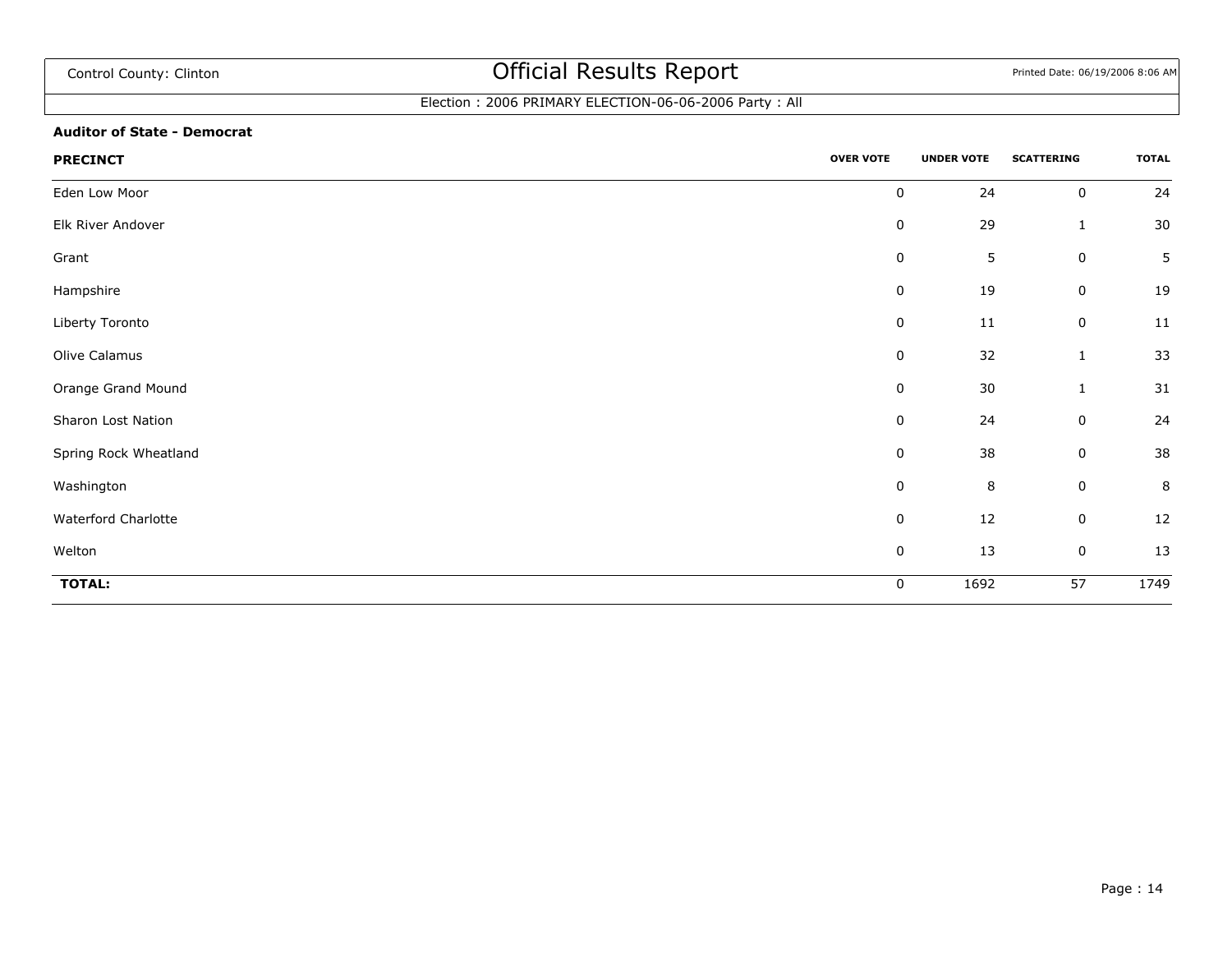### Election : 2006 PRIMARY ELECTION-06-06-2006 Party : All

### **Auditor of State - Republican**

| <b>PRECINCT</b>       | <b>DAVID A.<br/>VAUDT</b> | <b>OVER VOTE</b> | <b>UNDER VOTE</b> | <b>SCATTERING</b> | <b>TOTAL</b>    |
|-----------------------|---------------------------|------------------|-------------------|-------------------|-----------------|
| Absentee Precinct     | 75                        | $\pmb{0}$        | 16                | $\pmb{0}$         | $\overline{91}$ |
| Provisional Precinct  | $\pmb{0}$                 | $\pmb{0}$        | $\pmb{0}$         | 0                 | $\pmb{0}$       |
| Bloomfield Delmar     | 18                        | $\pmb{0}$        | 6                 | 0                 | 24              |
| Brookfield            | 13                        | $\pmb{0}$        | 6                 | $\pmb{0}$         | 19              |
| Camanche 1            | 40                        | $\pmb{0}$        | 8                 | 0                 | 48              |
| Camanche 2            | 28                        | $\pmb{0}$        | 9                 | $\pmb{0}$         | 37              |
| Camanche Twp          | $\mathsf 3$               | $\pmb{0}$        | $\overline{2}$    | 0                 | $\sqrt{5}$      |
| Center                | $17\,$                    | $\pmb{0}$        | 13                | $\pmb{0}$         | $30\,$          |
| Clinton W1p1          | $25\,$                    | $\pmb{0}$        | $\boldsymbol{7}$  | $\pmb{0}$         | $32\,$          |
| Clinton W1p2          | $31\,$                    | $\pmb{0}$        | 8                 | $\pmb{0}$         | 39              |
| Clinton W2p1          | 38                        | $\pmb{0}$        | 11                | 0                 | 49              |
| Clinton W2p2          | 84                        | $\pmb{0}$        | 27                | $\pmb{0}$         | $111\,$         |
| Clinton W3p1          | 49                        | $\pmb{0}$        | 26                | $\pmb{0}$         | 75              |
| Clinton W3p2          | 86                        | $\pmb{0}$        | 22                | $\pmb{0}$         | 108             |
| Clinton W4p1          | 48                        | $\pmb{0}$        | 12                | 0                 | 60              |
| Clinton W4p2          | 43                        | $\pmb{0}$        | 12                | 0                 | 55              |
| Deep Creek Goose Lake | 18                        | $\pmb{0}$        | 9                 | $\pmb{0}$         | 27              |
| Dewitt 1              | 36                        | $\pmb{0}$        | 9                 | $\pmb{0}$         | 45              |
| Dewitt 2              | 79                        | $\pmb{0}$        | 19                | 0                 | 98              |
| Dewitt Twp            | 23                        | $\pmb{0}$        | $17\,$            | $\pmb{0}$         | 40              |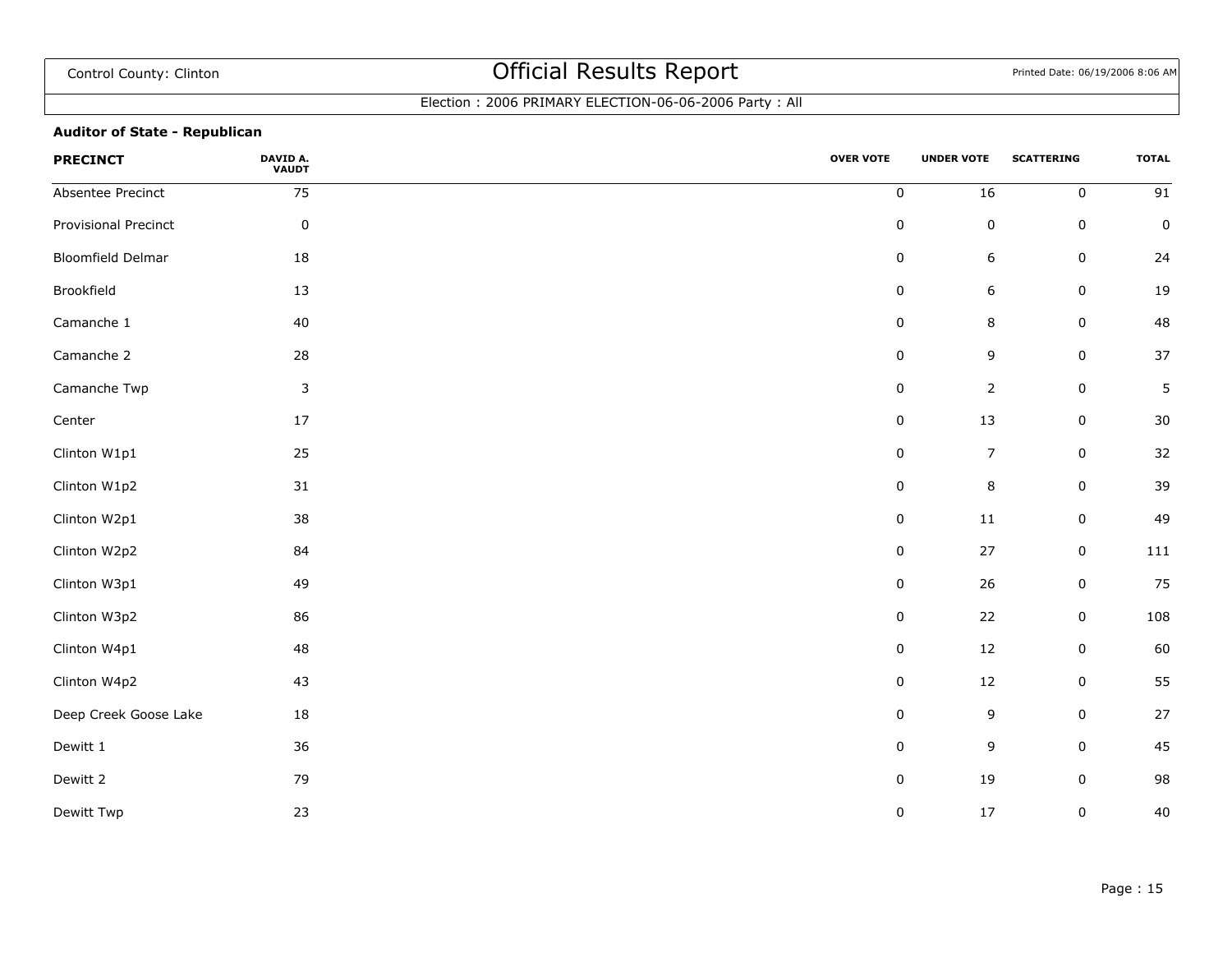### Election : 2006 PRIMARY ELECTION-06-06-2006 Party : All

### **Auditor of State - Republican**

| <b>PRECINCT</b>       | DAVID A.<br><b>VAUDT</b> | <b>OVER VOTE</b> | <b>UNDER VOTE</b> | <b>SCATTERING</b> | <b>TOTAL</b> |
|-----------------------|--------------------------|------------------|-------------------|-------------------|--------------|
| Eden Low Moor         | 13                       | $\mathsf 0$      | $\overline{7}$    | $\mathbf 0$       | 20           |
| Elk River Andover     | 30                       | 0                | 6                 | 0                 | 36           |
| Grant                 | 10                       | 0                | 6                 | 0                 | 16           |
| Hampshire             | 20                       | 0                | $\mathbf{1}$      | 0                 | 21           |
| Liberty Toronto       | 20                       | 0                | $\mathbf{1}$      | 0                 | 21           |
| Olive Calamus         | 27                       | 0                | 15                | 0                 | 42           |
| Orange Grand Mound    | 31                       | 0                | 10                | 0                 | 41           |
| Sharon Lost Nation    | 18                       | 0                | 5                 | $\mathbf 0$       | 23           |
| Spring Rock Wheatland | 18                       | 0                | 10                | 0                 | 28           |
| Washington            | 13                       | $\mathbf 0$      | $\mathbf 0$       | $\mathbf 0$       | 13           |
| Waterford Charlotte   | 18                       | 0                | $\mathsf 3$       | 0                 | 21           |
| Welton                | 14                       | 0                | 8                 | 0                 | 22           |
| <b>TOTAL:</b>         | 986                      | 0                | 311               | $\mathbf 0$       | 1297         |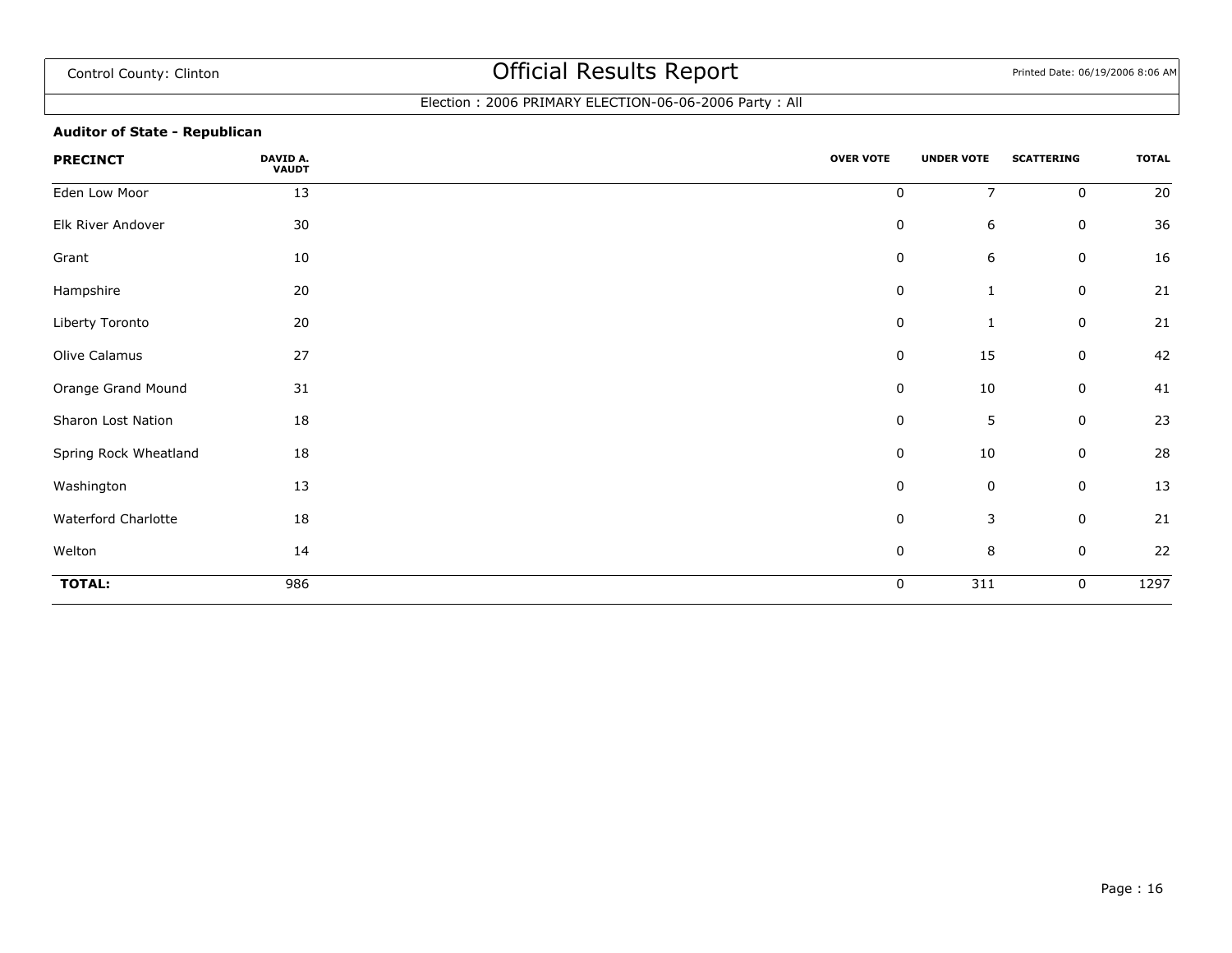### Election : 2006 PRIMARY ELECTION-06-06-2006 Party : All

#### **Treasurer of State - Democrat**

| <b>PRECINCT</b>       | <b>MICHAEL L.<br/>FITZGERALD</b> | <b>OVER VOTE</b> | <b>UNDER VOTE</b>       | <b>SCATTERING</b> | <b>TOTAL</b>    |
|-----------------------|----------------------------------|------------------|-------------------------|-------------------|-----------------|
| Absentee Precinct     | 205                              | $\pmb{0}$        | 34                      | $\mathbf 0$       | $\frac{1}{239}$ |
| Provisional Precinct  | $\pmb{0}$                        | $\pmb{0}$        | $\pmb{0}$               | $\mathsf 0$       | $\pmb{0}$       |
| Bloomfield Delmar     | 28                               | $\pmb{0}$        | $\boldsymbol{7}$        | $\pmb{0}$         | 35              |
| Brookfield            | 11                               | $\pmb{0}$        | $\mathsf 3$             | $\mathsf 0$       | 14              |
| Camanche 1            | 55                               | 0                | 25                      | $\mathbf{1}$      | 81              |
| Camanche 2            | 54                               | $\pmb{0}$        | 9                       | $\mathbf{1}$      | 64              |
| Camanche Twp          | 3                                | 0                | $\pmb{0}$               | $\pmb{0}$         | $\mathsf 3$     |
| Center                | $\overline{7}$                   | $\pmb{0}$        | $\pmb{0}$               | $\mathbf 0$       | $\overline{7}$  |
| Clinton W1p1          | 35                               | $\pmb{0}$        | $11\,$                  | $\mathsf 0$       | 46              |
| Clinton W1p2          | 79                               | $\pmb{0}$        | 22                      | $\mathsf 0$       | 101             |
| Clinton W2p1          | 64                               | 0                | $\overline{7}$          | 0                 | 71              |
| Clinton W2p2          | 101                              | $\pmb{0}$        | 25                      | $\mathbf{1}$      | 127             |
| Clinton W3p1          | 85                               | $\pmb{0}$        | $\pmb{0}$               | 33                | 118             |
| Clinton W3p2          | 121                              | $\pmb{0}$        | 25                      | $\pmb{0}$         | 146             |
| Clinton W4p1          | 87                               | 0                | 19                      | $\pmb{0}$         | 106             |
| Clinton W4p2          | 110                              | $\pmb{0}$        | 22                      | $\mathsf 0$       | 132             |
| Deep Creek Goose Lake | 14                               | $\pmb{0}$        | $\overline{2}$          | $\mathsf 0$       | 16              |
| Dewitt 1              | 71                               | $\pmb{0}$        | 12                      | $\mathsf 0$       | 83              |
| Dewitt 2              | 68                               | $\pmb{0}$        | 14                      | $\mathsf 0$       | 82              |
| Dewitt Twp            | 26                               | 0                | $\overline{\mathbf{4}}$ | 0                 | 30              |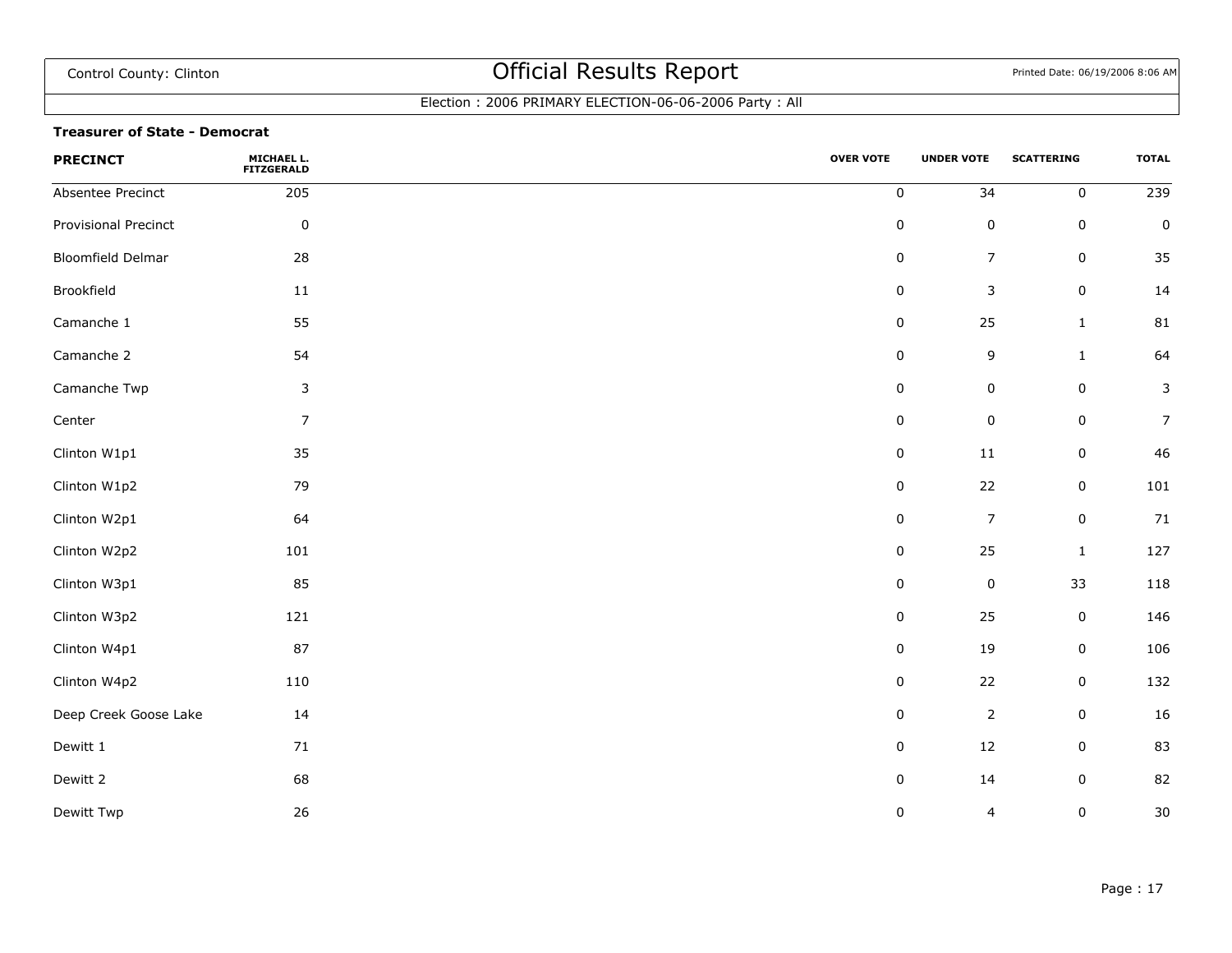### Election : 2006 PRIMARY ELECTION-06-06-2006 Party : All

#### **Treasurer of State - Democrat**

| <b>PRECINCT</b>       | MICHAEL L.<br><b>FITZGERALD</b> | <b>OVER VOTE</b> | <b>UNDER VOTE</b> | <b>SCATTERING</b> | <b>TOTAL</b> |
|-----------------------|---------------------------------|------------------|-------------------|-------------------|--------------|
| Eden Low Moor         | 19                              | 0                | 5                 | $\mathbf 0$       | 24           |
| Elk River Andover     | 20                              | $\pmb{0}$        | 10                | 0                 | 30           |
| Grant                 | 3                               | 0                | $\overline{2}$    | 0                 | 5            |
| Hampshire             | 18                              | $\pmb{0}$        | $\mathbf{1}$      | 0                 | 19           |
| Liberty Toronto       | 11                              | $\mathbf 0$      | 0                 | 0                 | 11           |
| Olive Calamus         | 28                              | $\mathbf 0$      | 5                 | 0                 | 33           |
| Orange Grand Mound    | 27                              | $\mathbf 0$      | 4                 | 0                 | 31           |
| Sharon Lost Nation    | 19                              | 0                | 5                 | 0                 | 24           |
| Spring Rock Wheatland | 32                              | $\mathbf 0$      | $\,$ 6 $\,$       | 0                 | 38           |
| Washington            | $\overline{7}$                  | $\pmb{0}$        | 1                 | $\mathbf 0$       | 8            |
| Waterford Charlotte   | 9                               | $\mathbf 0$      | 3                 | 0                 | 12           |
| Welton                | 12                              | $\mathbf 0$      | $\mathbf{1}$      | 0                 | 13           |
| <b>TOTAL:</b>         | 1429                            | $\mathbf 0$      | 284               | $\overline{36}$   | 1749         |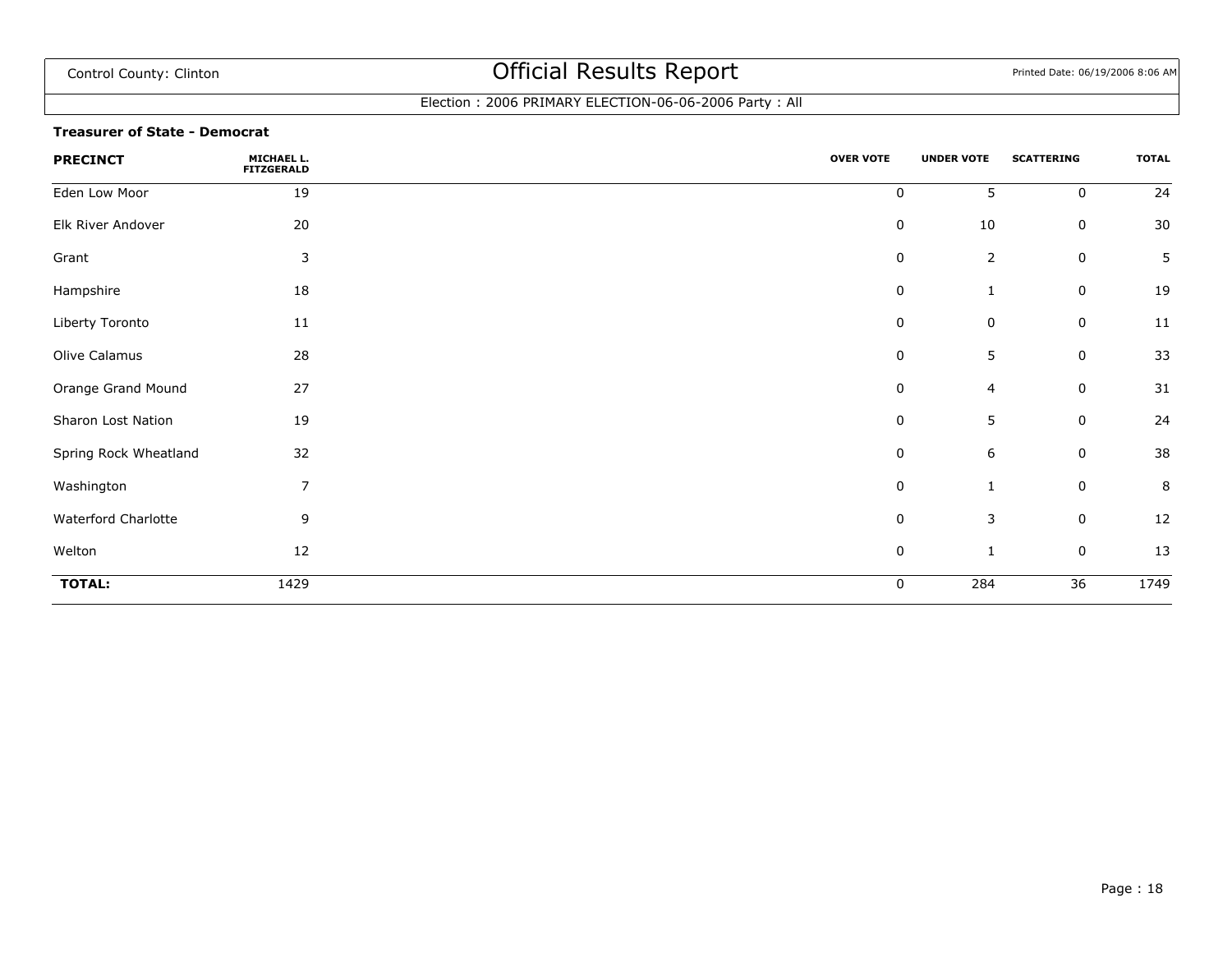## Election : 2006 PRIMARY ELECTION-06-06-2006 Party : All

### **Treasurer of State - Republican**

| <b>PRECINCT</b>       | <b>OVER VOTE</b> | <b>UNDER VOTE</b> | <b>SCATTERING</b> | <b>TOTAL</b> |
|-----------------------|------------------|-------------------|-------------------|--------------|
| Absentee Precinct     | $\pmb{0}$        | $\mathsf{91}$     | $\pmb{0}$         | 91           |
| Provisional Precinct  | $\pmb{0}$        | $\pmb{0}$         | $\mathbf 0$       | $\pmb{0}$    |
| Bloomfield Delmar     | $\pmb{0}$        | 24                | $\mathbf 0$       | 24           |
| Brookfield            | $\pmb{0}$        | 19                | $\pmb{0}$         | 19           |
| Camanche 1            | $\pmb{0}$        | 47                | $\,1\,$           | 48           |
| Camanche 2            | $\pmb{0}$        | 35                | $\overline{2}$    | $37\,$       |
| Camanche Twp          | $\pmb{0}$        | $\mathsf S$       | $\mathsf 0$       | 5            |
| Center                | $\pmb{0}$        | $30\,$            | $\pmb{0}$         | $30\,$       |
| Clinton W1p1          | $\pmb{0}$        | 30                | $\overline{2}$    | 32           |
| Clinton W1p2          | $\pmb{0}$        | 38                | $\,1\,$           | 39           |
| Clinton W2p1          | $\pmb{0}$        | 49                | $\mathbf 0$       | 49           |
| Clinton W2p2          | $\pmb{0}$        | 109               | $\overline{2}$    | 111          |
| Clinton W3p1          | $\pmb{0}$        | 75                | $\mathbf 0$       | 75           |
| Clinton W3p2          | $\pmb{0}$        | 108               | $\pmb{0}$         | 108          |
| Clinton W4p1          | $\pmb{0}$        | 58                | $\overline{2}$    | 60           |
| Clinton W4p2          | $\pmb{0}$        | 54                | $\,1\,$           | 55           |
| Deep Creek Goose Lake | $\pmb{0}$        | 26                | $\mathbf 1$       | 27           |
| Dewitt 1              | $\pmb{0}$        | 44                | $\mathbf 1$       | 45           |
| Dewitt 2              | $\pmb{0}$        | 98                | $\pmb{0}$         | 98           |
| Dewitt Twp            | 0                | 40                | $\pmb{0}$         | 40           |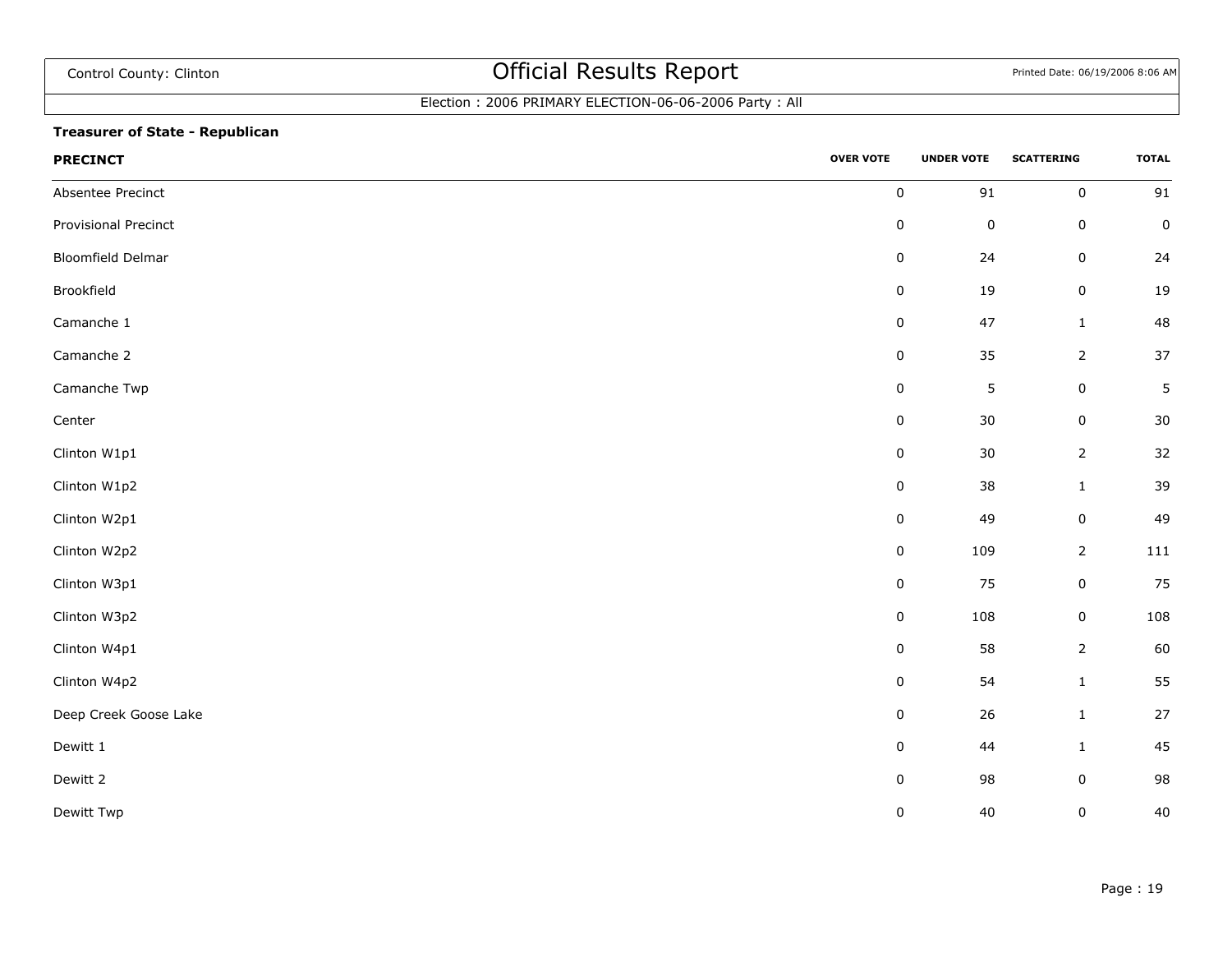### Election : 2006 PRIMARY ELECTION-06-06-2006 Party : All

### **Treasurer of State - Republican**

| <b>PRECINCT</b>       | <b>OVER VOTE</b> | <b>UNDER VOTE</b> | <b>SCATTERING</b> | <b>TOTAL</b> |
|-----------------------|------------------|-------------------|-------------------|--------------|
| Eden Low Moor         | 0                | 20                | $\pmb{0}$         | $20\,$       |
| Elk River Andover     | $\mathbf 0$      | 36                | 0                 | 36           |
| Grant                 | $\pmb{0}$        | 16                | 0                 | 16           |
| Hampshire             | $\pmb{0}$        | 21                | $\pmb{0}$         | 21           |
| Liberty Toronto       | $\pmb{0}$        | $20\,$            | $\mathbf{1}$      | 21           |
| Olive Calamus         | 0                | 42                | $\pmb{0}$         | 42           |
| Orange Grand Mound    | $\pmb{0}$        | 41                | $\pmb{0}$         | 41           |
| Sharon Lost Nation    | $\mathbf 0$      | 23                | 0                 | 23           |
| Spring Rock Wheatland | $\pmb{0}$        | 28                | $\pmb{0}$         | 28           |
| Washington            | $\mathbf 0$      | 13                | 0                 | 13           |
| Waterford Charlotte   | $\pmb{0}$        | 21                | 0                 | 21           |
| Welton                | $\pmb{0}$        | 22                | 0                 | 22           |
| <b>TOTAL:</b>         | $\mathbf 0$      | 1283              | 14                | 1297         |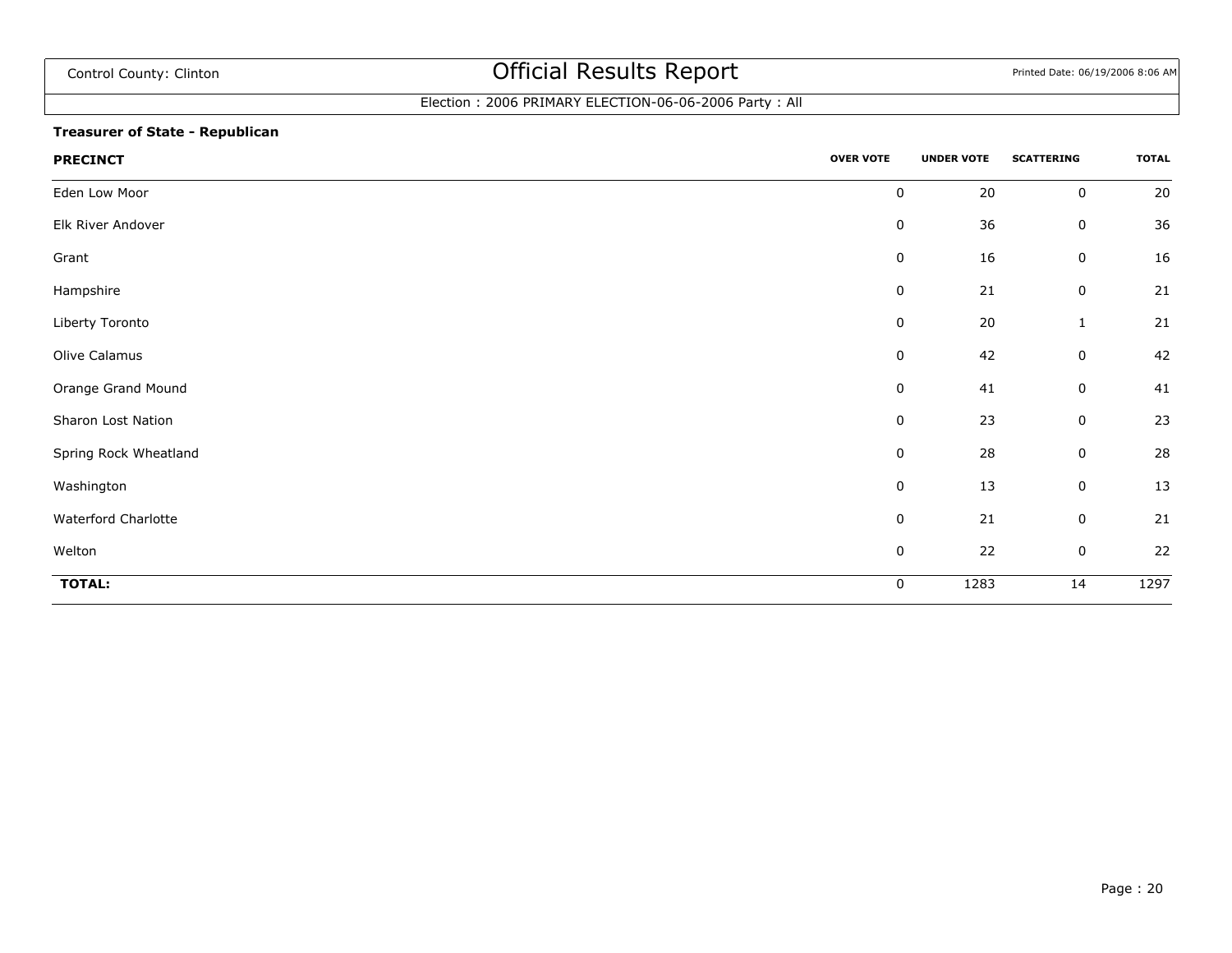### Election : 2006 PRIMARY ELECTION-06-06-2006 Party : All

### **Secretary of Agriculture - Democrat**

| <b>PRECINCT</b>          | O'BRIEN        | <b>DENISE DUSKY TERRY</b> | <b>OVER VOTE</b> | <b>UNDER VOTE</b> | <b>SCATTERING</b> | <b>TOTAL</b>     |
|--------------------------|----------------|---------------------------|------------------|-------------------|-------------------|------------------|
| Absentee Precinct        | 105            | 105                       | $\pmb{0}$        | 29                | $\mathbf 0$       | $\overline{239}$ |
| Provisional Precinct     | $\pmb{0}$      | $\pmb{0}$                 | $\pmb{0}$        | $\pmb{0}$         | $\pmb{0}$         | $\pmb{0}$        |
| <b>Bloomfield Delmar</b> | 15             | 14                        | $\pmb{0}$        | 6                 | $\pmb{0}$         | 35               |
| Brookfield               | 5              | $\boldsymbol{6}$          | $\pmb{0}$        | 3                 | $\pmb{0}$         | 14               |
| Camanche 1               | 29             | 34                        | $\pmb{0}$        | 18                | 0                 | 81               |
| Camanche 2               | 45             | 12                        | $\pmb{0}$        | $\overline{7}$    | 0                 | 64               |
| Camanche Twp             | $\overline{2}$ | $\mathbf 1$               | $\pmb{0}$        | $\pmb{0}$         | $\pmb{0}$         | $\mathsf 3$      |
| Center                   | $\overline{2}$ | $\sqrt{5}$                | 0                | 0                 | 0                 | $\overline{7}$   |
| Clinton W1p1             | 28             | 15                        | $\pmb{0}$        | 3                 | $\pmb{0}$         | 46               |
| Clinton W1p2             | 47             | 41                        | $\pmb{0}$        | 13                | 0                 | 101              |
| Clinton W2p1             | 38             | 26                        | $\pmb{0}$        | $\overline{7}$    | $\pmb{0}$         | 71               |
| Clinton W2p2             | 58             | 45                        | $\pmb{0}$        | 24                | $\pmb{0}$         | 127              |
| Clinton W3p1             | 60             | 34                        | 0                | 23                | $\mathbf{1}$      | 118              |
| Clinton W3p2             | 65             | 57                        | $\pmb{0}$        | 24                | $\pmb{0}$         | 146              |
| Clinton W4p1             | 50             | 36                        | 0                | 20                | $\pmb{0}$         | 106              |
| Clinton W4p2             | 58             | 58                        | 0                | $16\,$            | 0                 | 132              |
| Deep Creek Goose Lake    | 9              | $\overline{4}$            | $\pmb{0}$        | $\mathsf 3$       | $\pmb{0}$         | 16               |
| Dewitt 1                 | 48             | 24                        | $\pmb{0}$        | $11\,$            | 0                 | 83               |
| Dewitt 2                 | 40             | 37                        | $\pmb{0}$        | 5                 | $\pmb{0}$         | 82               |
| Dewitt Twp               | 13             | 11                        | $\pmb{0}$        | 6                 | $\pmb{0}$         | $30\,$           |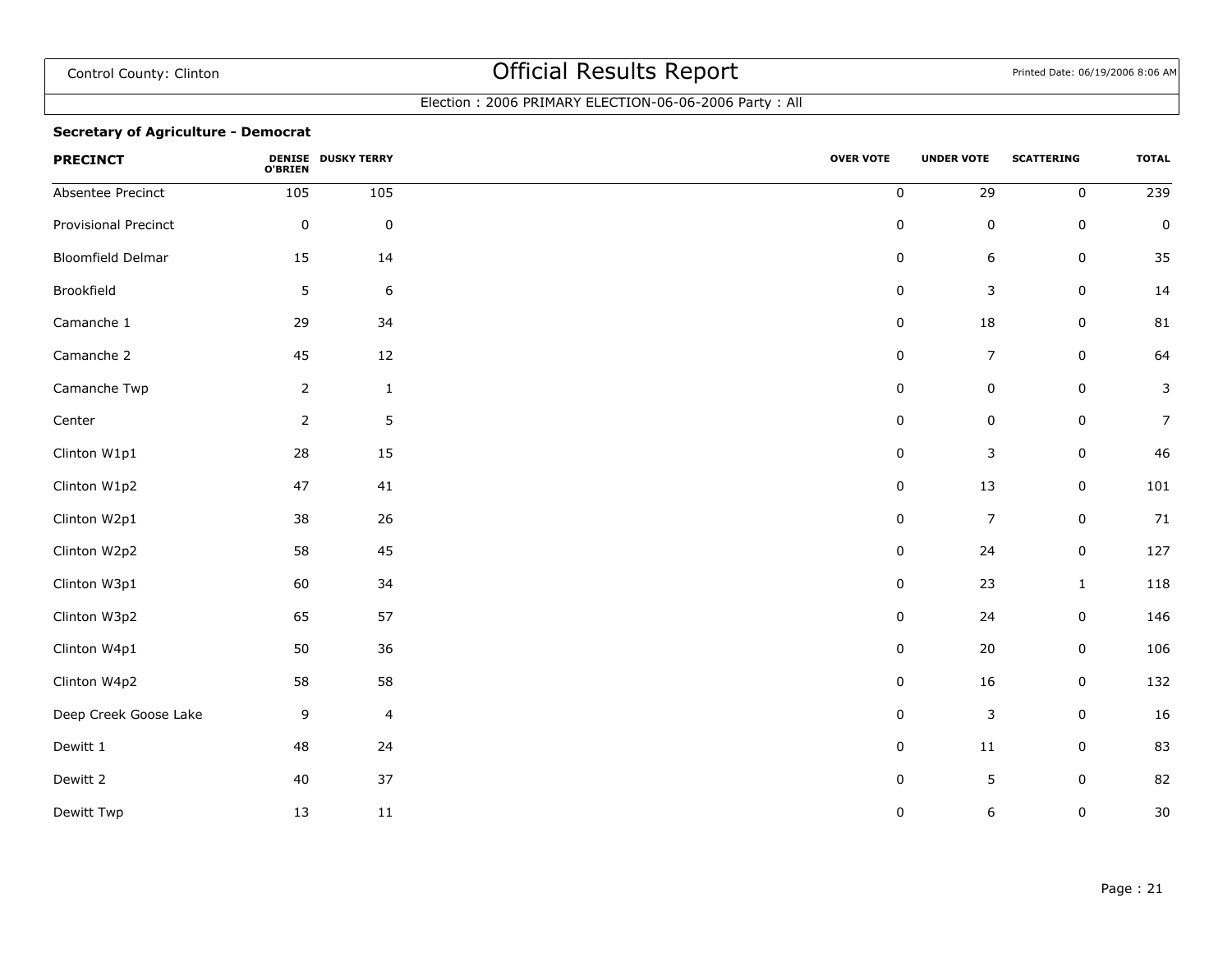### Election : 2006 PRIMARY ELECTION-06-06-2006 Party : All

### **Secretary of Agriculture - Democrat**

| <b>PRECINCT</b>       | <b>O'BRIEN</b> | <b>DENISE DUSKY TERRY</b> | <b>OVER VOTE</b> | <b>UNDER VOTE</b> | <b>SCATTERING</b> | <b>TOTAL</b> |
|-----------------------|----------------|---------------------------|------------------|-------------------|-------------------|--------------|
| Eden Low Moor         | 13             | $\overline{7}$            | $\pmb{0}$        | $\overline{4}$    | $\mathbf 0$       | 24           |
| Elk River Andover     | 15             | $\overline{7}$            | $\pmb{0}$        | $\overline{7}$    | $\mathbf{1}$      | 30           |
| Grant                 | 3              | $\mathbf{1}$              | 0                | 1                 | $\mathbf 0$       | 5            |
| Hampshire             | 9              | 10                        | $\pmb{0}$        | $\pmb{0}$         | 0                 | 19           |
| Liberty Toronto       | 6              | $\sqrt{5}$                | 0                | $\mathbf 0$       | $\mathbf 0$       | 11           |
| Olive Calamus         | 11             | 12                        | 0                | 10                | $\mathbf 0$       | 33           |
| Orange Grand Mound    | 10             | 15                        | 0                | $\boldsymbol{6}$  | $\mathbf 0$       | 31           |
| Sharon Lost Nation    | 8              | 15                        | 0                | 1                 | $\mathbf 0$       | 24           |
| Spring Rock Wheatland | 19             | 14                        | 0                | 5                 | $\mathbf 0$       | 38           |
| Washington            | 6              | $\overline{2}$            | 0                | $\mathbf 0$       | $\mathbf 0$       | 8            |
| Waterford Charlotte   | 5              | $5\phantom{.}$            | 0                | $\overline{2}$    | 0                 | 12           |
| Welton                | 4              | $\, 8$                    | $\pmb{0}$        | 1                 | $\mathbf 0$       | 13           |
| <b>TOTAL:</b>         | 826            | 666                       | 0                | 255               | 2                 | 1749         |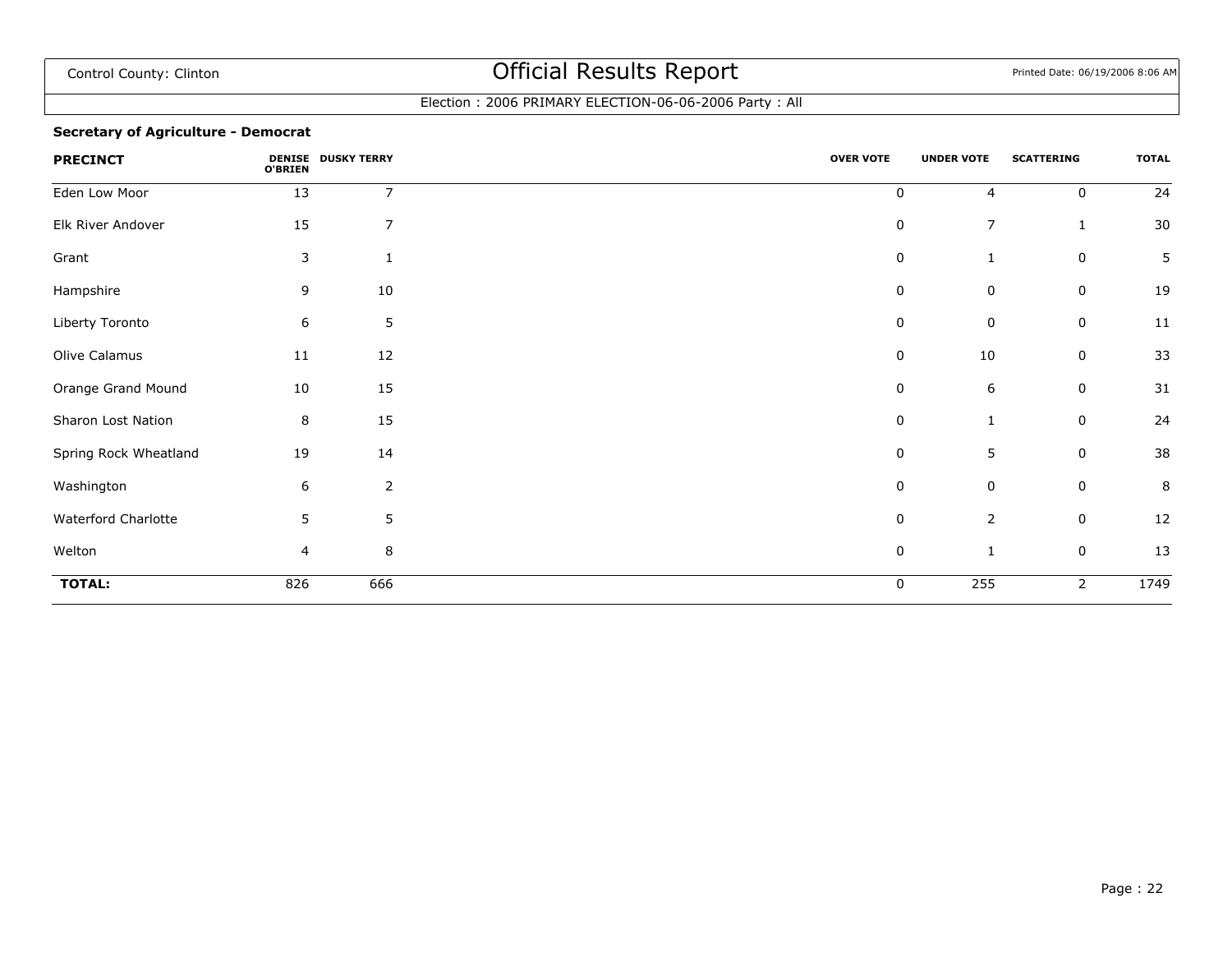### Election : 2006 PRIMARY ELECTION-06-06-2006 Party : All

### **Secretary of Agriculture - Republican**

| <b>PRECINCT</b>       | <b>KAREY</b><br><b>CLAGHORN</b> | <b>MARK</b><br><b>LEONARD</b> | <b>BILL</b><br><b>NORTHEY</b> | <b>OVER VOTE</b> | <b>UNDER VOTE</b>       | <b>SCATTERING</b> | <b>TOTAL</b>    |
|-----------------------|---------------------------------|-------------------------------|-------------------------------|------------------|-------------------------|-------------------|-----------------|
| Absentee Precinct     | 12                              | 47                            | 18                            | $\pmb{0}$        | 14                      | $\mathbf 0$       | $\overline{91}$ |
| Provisional Precinct  | $\pmb{0}$                       | $\pmb{0}$                     | $\mathbf 0$                   | 0                | $\pmb{0}$               | $\mathbf 0$       | $\mathsf 0$     |
| Bloomfield Delmar     | $\mathbf{1}$                    | 16                            | 3                             | $\pmb{0}$        | $\overline{\mathbf{4}}$ | $\mathsf 0$       | 24              |
| Brookfield            | $\mathbf{1}$                    | $\boldsymbol{6}$              | 8                             | 0                | $\overline{4}$          | $\mathsf 0$       | 19              |
| Camanche 1            | 5                               | 29                            | 10                            | $\pmb{0}$        | $\overline{4}$          | $\mathbf 0$       | 48              |
| Camanche 2            | 3                               | 18                            | $11\,$                        | 0                | 5                       | $\mathsf 0$       | 37              |
| Camanche Twp          | 0                               | $\overline{4}$                | $\mathbf{1}$                  | 0                | $\pmb{0}$               | $\mathsf 0$       | 5               |
| Center                | $\mathbf{1}$                    | 23                            | 3                             | 0                | $\mathsf 3$             | $\mathsf 0$       | 30              |
| Clinton W1p1          | 8                               | 14                            | $\mathsf S$                   | $\pmb{0}$        | 5                       | $\mathsf 0$       | 32              |
| Clinton W1p2          | $\mathbf{1}$                    | 19                            | 14                            | $\pmb{0}$        | $\overline{5}$          | $\pmb{0}$         | 39              |
| Clinton W2p1          | 6                               | 14                            | 18                            | $\pmb{0}$        | $11\,$                  | $\mathsf 0$       | 49              |
| Clinton W2p2          | 9                               | 47                            | 31                            | $\pmb{0}$        | 24                      | $\mathsf 0$       | 111             |
| Clinton W3p1          | 5                               | 33                            | $20\,$                        | $\pmb{0}$        | 17                      | $\mathbf 0$       | 75              |
| Clinton W3p2          | 12                              | 47                            | 26                            | $\pmb{0}$        | 23                      | $\mathsf 0$       | 108             |
| Clinton W4p1          | $\overline{7}$                  | 24                            | 15                            | $\pmb{0}$        | 14                      | $\mathbf 0$       | 60              |
| Clinton W4p2          | 6                               | $27$                          | 13                            | $\pmb{0}$        | 9                       | $\mathbf 0$       | 55              |
| Deep Creek Goose Lake | $\mathbf{1}$                    | $20\,$                        | $\mathsf{2}$                  | $\pmb{0}$        | $\overline{4}$          | $\mathsf 0$       | 27              |
| Dewitt 1              | $\overline{2}$                  | 21                            | 14                            | 0                | 8                       | $\mathbf 0$       | 45              |
| Dewitt 2              | 10                              | 32                            | 42                            | $\pmb{0}$        | $14\,$                  | $\mathsf 0$       | 98              |
| Dewitt Twp            | 0                               | 16                            | $17\,$                        | 0                | $\overline{7}$          | 0                 | 40              |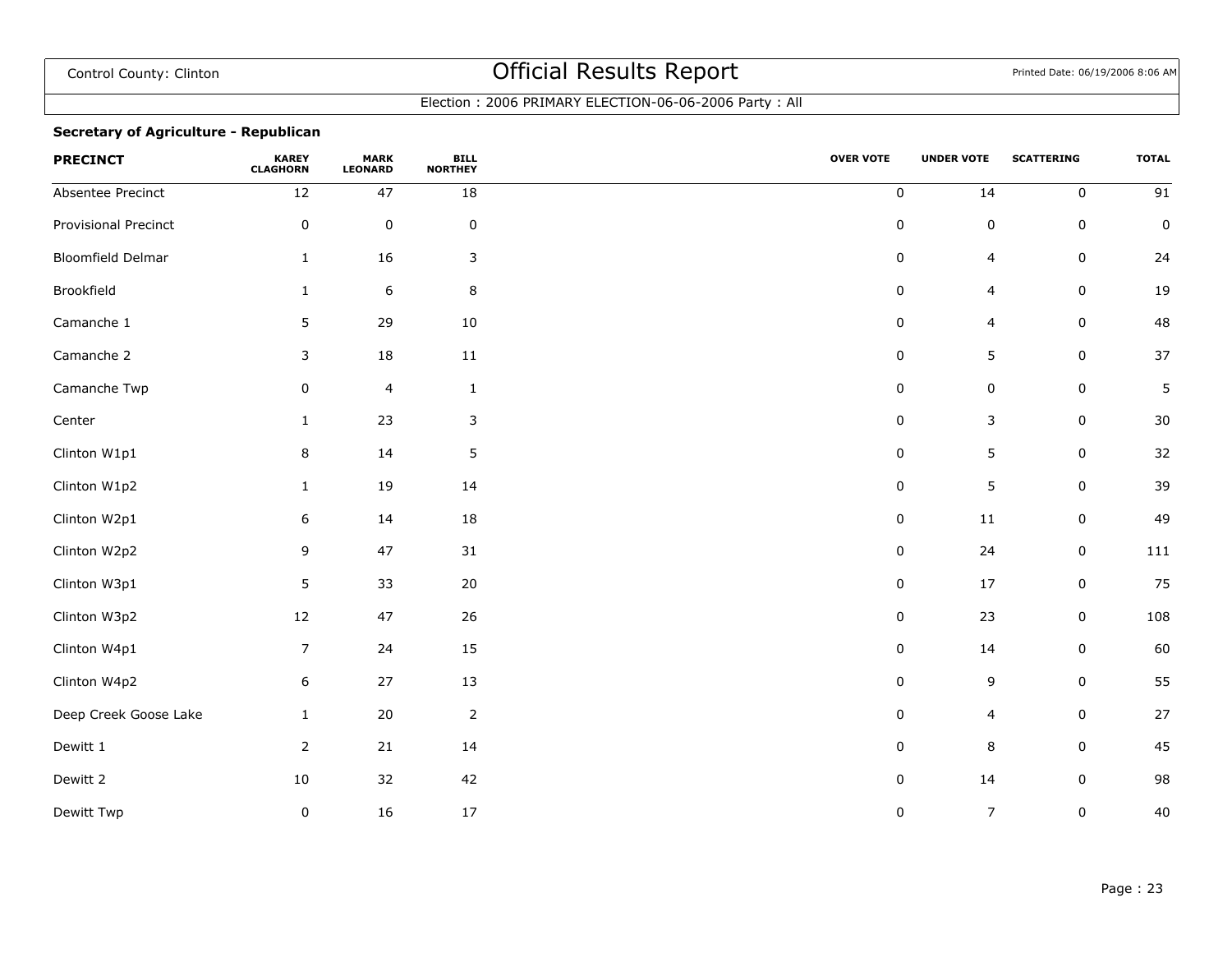### Election : 2006 PRIMARY ELECTION-06-06-2006 Party : All

### **Secretary of Agriculture - Republican**

| <b>PRECINCT</b>       | <b>KAREY</b><br><b>CLAGHORN</b> | <b>MARK</b><br><b>LEONARD</b> | <b>BILL</b><br><b>NORTHEY</b> | <b>OVER VOTE</b> | <b>UNDER VOTE</b> | <b>SCATTERING</b> | <b>TOTAL</b> |
|-----------------------|---------------------------------|-------------------------------|-------------------------------|------------------|-------------------|-------------------|--------------|
| Eden Low Moor         | 2                               | 11                            | 4                             | 0                | 3                 | $\mathbf 0$       | 20           |
| Elk River Andover     | 6                               | 19                            | 7                             | $\pmb{0}$        | 4                 | 0                 | 36           |
| Grant                 | 0                               | 4                             | 10                            | 0                | $\overline{2}$    | 0                 | 16           |
| Hampshire             | 2                               | 14                            | 5                             | 0                | 0                 | $\mathbf 0$       | 21           |
| Liberty Toronto       | $\overline{2}$                  | 9                             | 9                             | 0                | 1                 | $\mathbf 0$       | 21           |
| Olive Calamus         | 6                               | 17                            | 12                            | 0                | $\overline{7}$    | $\mathbf 0$       | 42           |
| Orange Grand Mound    | 4                               | 24                            | 9                             | 0                | 4                 | 0                 | 41           |
| Sharon Lost Nation    | 0                               | 5                             | 13                            | $\pmb{0}$        | 5                 | $\mathbf 0$       | 23           |
| Spring Rock Wheatland | 5                               | 14                            | 3                             | 0                | 6                 | $\mathbf 0$       | 28           |
| Washington            |                                 | 12                            | 0                             | 0                | $\mathbf 0$       | $\mathbf 0$       | 13           |
| Waterford Charlotte   |                                 | 16                            | 3                             | 0                | $\mathbf{1}$      | $\mathbf 0$       | 21           |
| Welton                | 3                               | 5                             | 9                             | 0                | 5                 | $\mathbf 0$       | 22           |
| <b>TOTAL:</b>         | 122                             | 607                           | $\frac{1}{355}$               | 0                | 213               | 0                 | 1297         |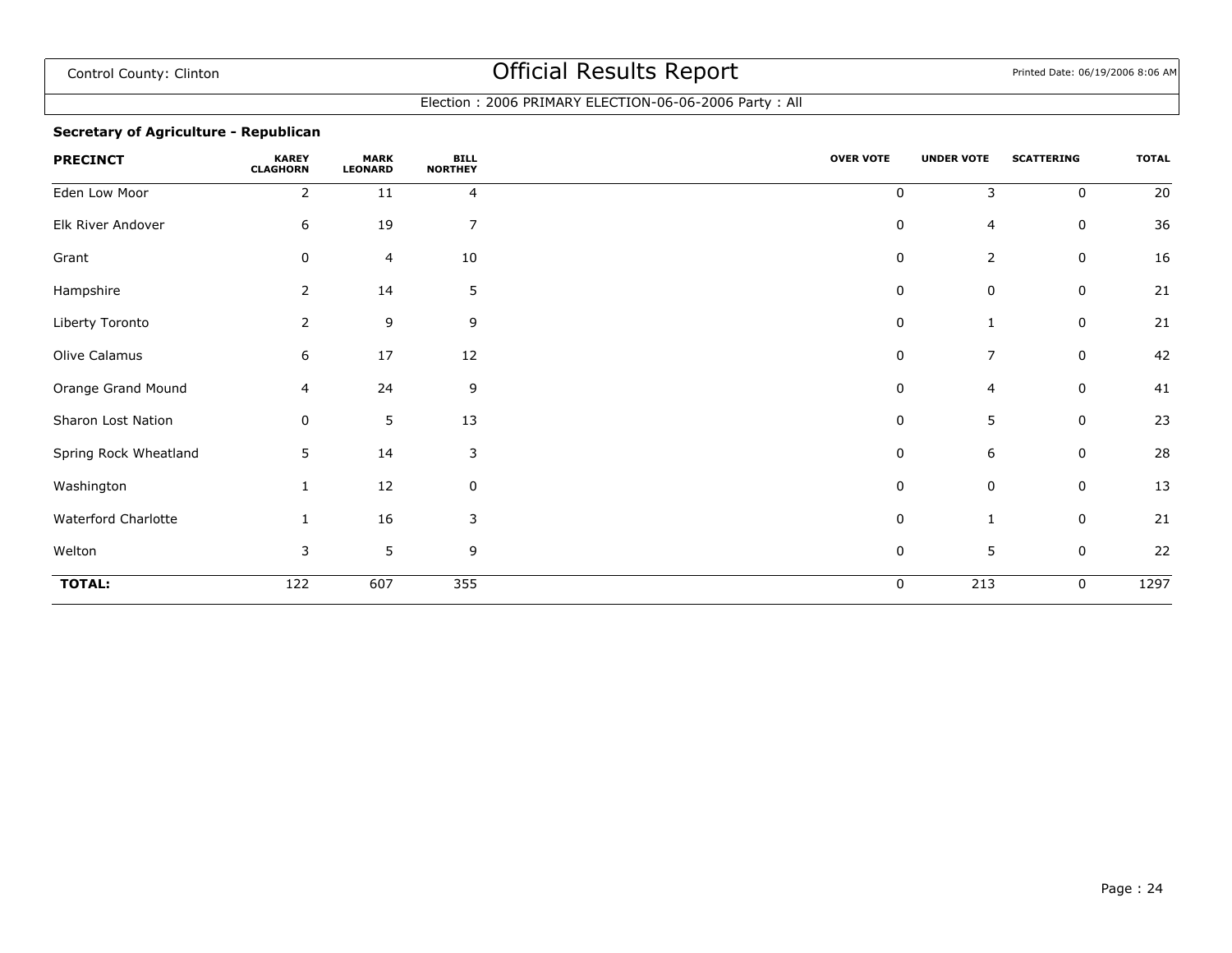### Election : 2006 PRIMARY ELECTION-06-06-2006 Party : All

### **Attorney General - Democrat**

| <b>PRECINCT</b>          | <b>TOM MILLER</b> | <b>OVER VOTE</b> | <b>UNDER VOTE</b> | <b>SCATTERING</b> | <b>TOTAL</b>   |
|--------------------------|-------------------|------------------|-------------------|-------------------|----------------|
| Absentee Precinct        | 214               | $\pmb{0}$        | 23                | $\overline{2}$    | 239            |
| Provisional Precinct     | $\pmb{0}$         | $\pmb{0}$        | $\pmb{0}$         | $\mathsf 0$       | $\pmb{0}$      |
| <b>Bloomfield Delmar</b> | 27                | $\pmb{0}$        | $\,8\,$           | $\mathsf 0$       | 35             |
| Brookfield               | $11\,$            | $\pmb{0}$        | $\mathsf 3$       | $\pmb{0}$         | 14             |
| Camanche 1               | 61                | $\pmb{0}$        | 19                | $\mathbf{1}$      | 81             |
| Camanche 2               | 56                | $\pmb{0}$        | $\,$ 8 $\,$       | $\mathsf 0$       | 64             |
| Camanche Twp             | $\mathsf{3}$      | $\pmb{0}$        | $\pmb{0}$         | $\mathsf 0$       | 3              |
| Center                   | $\overline{7}$    | 0                | $\pmb{0}$         | $\mathsf 0$       | $\overline{7}$ |
| Clinton W1p1             | $40\,$            | $\pmb{0}$        | $\boldsymbol{6}$  | $\pmb{0}$         | 46             |
| Clinton W1p2             | 79                | $\pmb{0}$        | 22                | $\pmb{0}$         | 101            |
| Clinton W2p1             | 64                | $\pmb{0}$        | $\overline{7}$    | $\mathsf 0$       | $71\,$         |
| Clinton W2p2             | 99                | $\pmb{0}$        | 26                | $\overline{2}$    | 127            |
| Clinton W3p1             | 88                | 0                | $30\,$            | $\mathsf 0$       | 118            |
| Clinton W3p2             | 122               | 0                | 24                | $\pmb{0}$         | 146            |
| Clinton W4p1             | 87                | $\pmb{0}$        | 19                | $\mathsf 0$       | 106            |
| Clinton W4p2             | 111               | $\pmb{0}$        | $21\,$            | $\mathsf 0$       | 132            |
| Deep Creek Goose Lake    | 13                | $\pmb{0}$        | $\mathsf 3$       | $\mathsf 0$       | 16             |
| Dewitt 1                 | 69                | $\pmb{0}$        | 14                | $\mathsf 0$       | 83             |
| Dewitt 2                 | $71\,$            | $\pmb{0}$        | $11\,$            | $\mathsf 0$       | 82             |
| Dewitt Twp               | 24                | $\pmb{0}$        | $\boldsymbol{6}$  | 0                 | 30             |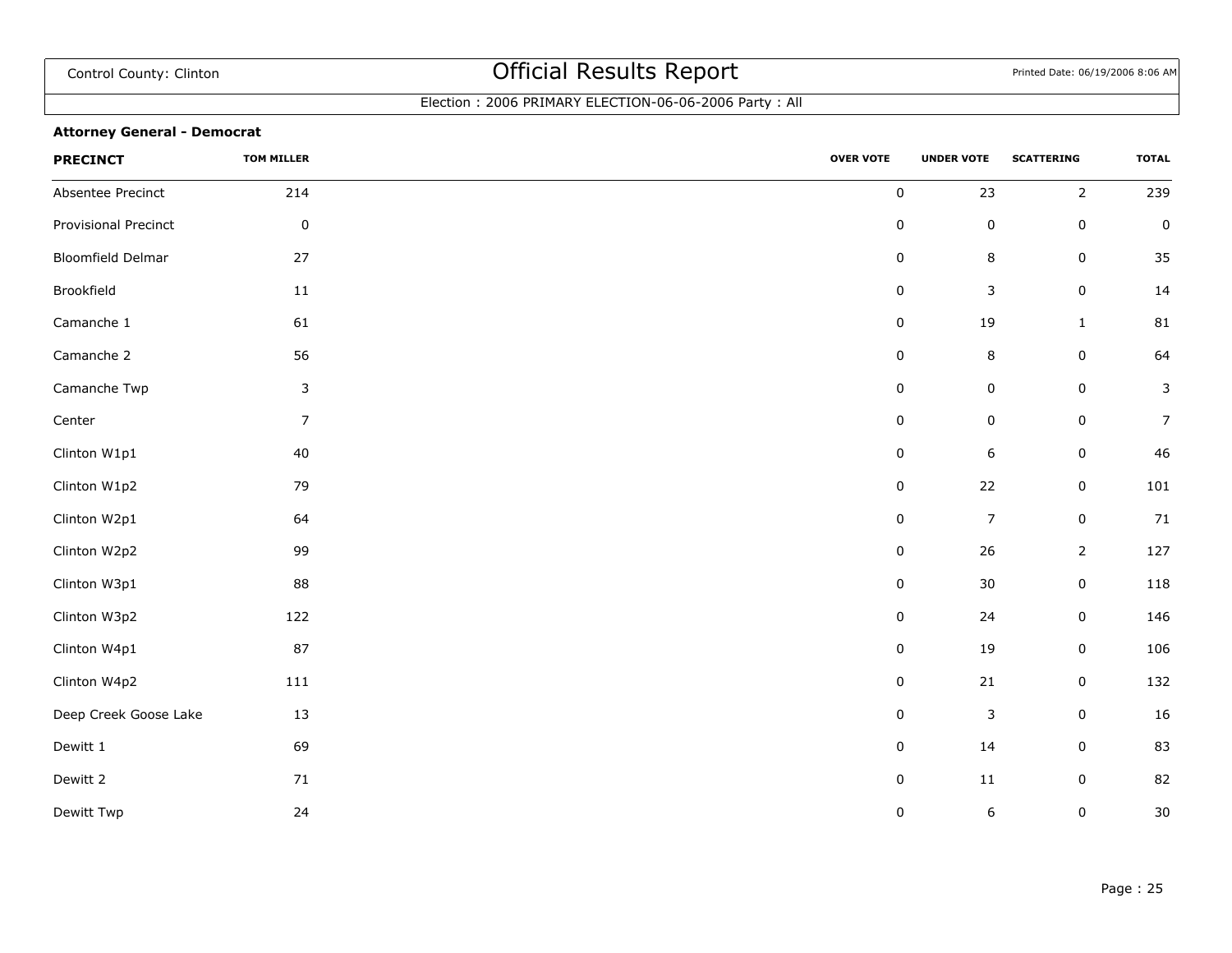### Election : 2006 PRIMARY ELECTION-06-06-2006 Party : All

### **Attorney General - Democrat**

| <b>PRECINCT</b>       | <b>TOM MILLER</b> | <b>OVER VOTE</b> | <b>UNDER VOTE</b> | <b>SCATTERING</b> | <b>TOTAL</b> |
|-----------------------|-------------------|------------------|-------------------|-------------------|--------------|
| Eden Low Moor         | 17                | $\pmb{0}$        | $\overline{7}$    | $\mathbf 0$       | 24           |
| Elk River Andover     | 23                | $\pmb{0}$        | $\overline{7}$    | $\mathbf 0$       | 30           |
| Grant                 | 4                 | $\pmb{0}$        | $\mathbf{1}$      | 0                 | 5            |
| Hampshire             | 18                | 0                | 1                 | 0                 | 19           |
| Liberty Toronto       | 10                | 0                | 1                 | 0                 | 11           |
| Olive Calamus         | 24                | $\pmb{0}$        | 9                 | 0                 | 33           |
| Orange Grand Mound    | 26                | $\pmb{0}$        | 5                 | 0                 | 31           |
| Sharon Lost Nation    | 21                | $\pmb{0}$        | 3                 | $\mathbf 0$       | 24           |
| Spring Rock Wheatland | 33                | 0                | 5                 | $\mathbf 0$       | 38           |
| Washington            | 8                 | $\pmb{0}$        | $\pmb{0}$         | $\mathbf 0$       | $\bf 8$      |
| Waterford Charlotte   | 11                | 0                | 1                 | $\mathbf 0$       | 12           |
| Welton                | $11\,$            | $\pmb{0}$        | $\mathbf 2$       | $\mathbf 0$       | 13           |
| <b>TOTAL:</b>         | 1452              | 0                | 292               | 5                 | 1749         |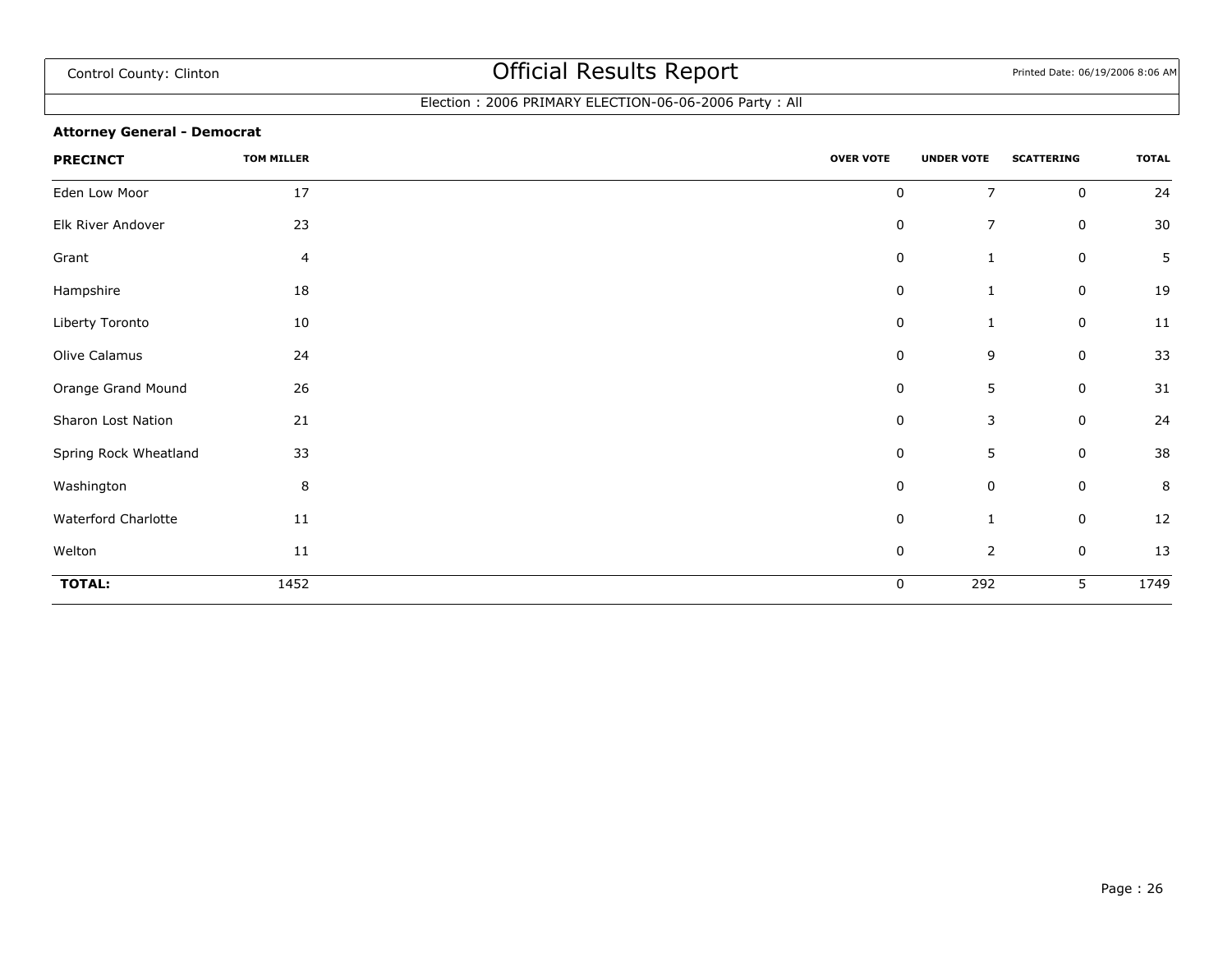## Election : 2006 PRIMARY ELECTION-06-06-2006 Party : All

### **Attorney General - Republican**

| <b>PRECINCT</b>          | <b>OVER VOTE</b> | <b>UNDER VOTE</b> | <b>SCATTERING</b> | <b>TOTAL</b> |
|--------------------------|------------------|-------------------|-------------------|--------------|
| Absentee Precinct        | $\pmb{0}$        | 89                | $\overline{2}$    | 91           |
| Provisional Precinct     | $\pmb{0}$        | $\pmb{0}$         | $\mathbf 0$       | $\pmb{0}$    |
| <b>Bloomfield Delmar</b> | $\pmb{0}$        | 24                | $\mathsf 0$       | 24           |
| Brookfield               | $\pmb{0}$        | $\pmb{0}$         | $\mathbf 0$       | $\pmb{0}$    |
| Camanche 1               | $\pmb{0}$        | 47                | $\mathbf{1}$      | 48           |
| Camanche 2               | $\pmb{0}$        | $36\,$            | $\mathbf 1$       | $37\,$       |
| Camanche Twp             | $\pmb{0}$        | $\mathsf S$       | $\mathbf 0$       | 5            |
| Center                   | $\pmb{0}$        | 29                | $\mathbf{1}$      | $30\,$       |
| Clinton W1p1             | $\pmb{0}$        | $31\,$            | $\mathbf{1}$      | 32           |
| Clinton W1p2             | $\pmb{0}$        | 38                | $\mathbf{1}$      | 39           |
| Clinton W2p1             | $\pmb{0}$        | 49                | $\mathsf 0$       | 49           |
| Clinton W2p2             | $\pmb{0}$        | 110               | $\mathbf 1$       | 111          |
| Clinton W3p1             | $\pmb{0}$        | 75                | $\mathbf 0$       | 75           |
| Clinton W3p2             | $\pmb{0}$        | 106               | $\overline{2}$    | 108          |
| Clinton W4p1             | $\pmb{0}$        | 58                | $\overline{2}$    | 60           |
| Clinton W4p2             | $\pmb{0}$        | 52                | $\mathsf{3}$      | 55           |
| Deep Creek Goose Lake    | $\pmb{0}$        | 27                | $\pmb{0}$         | $27$         |
| Dewitt 1                 | $\pmb{0}$        | 45                | $\mathbf 0$       | 45           |
| Dewitt 2                 | $\pmb{0}$        | 98                | $\pmb{0}$         | 98           |
| Dewitt Twp               | $\pmb{0}$        | 40                | $\pmb{0}$         | 40           |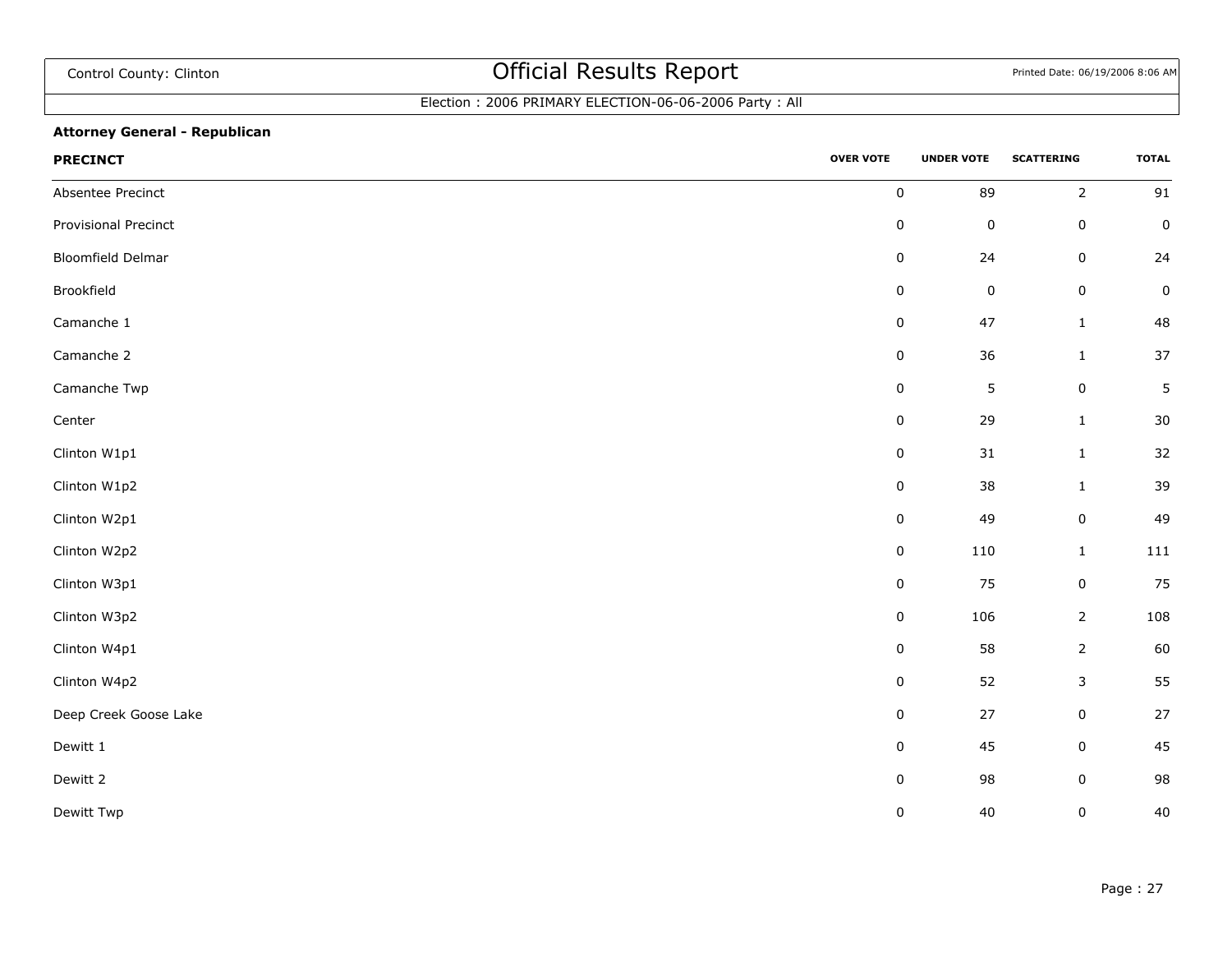## Election : 2006 PRIMARY ELECTION-06-06-2006 Party : All

### **Attorney General - Republican**

| <b>PRECINCT</b>       | <b>OVER VOTE</b> | <b>UNDER VOTE</b> | <b>SCATTERING</b> | <b>TOTAL</b> |
|-----------------------|------------------|-------------------|-------------------|--------------|
| Eden Low Moor         | $\pmb{0}$        | 20                | $\pmb{0}$         | 20           |
| Elk River Andover     | $\pmb{0}$        | 36                | $\pmb{0}$         | 36           |
| Grant                 | $\pmb{0}$        | 16                | $\pmb{0}$         | 16           |
| Hampshire             | $\mathbf 0$      | 20                | $\mathbf{1}$      | 21           |
| Liberty Toronto       | $\mathbf 0$      | 20                | 1                 | 21           |
| Olive Calamus         | $\mathbf 0$      | 41                | 1                 | 42           |
| Orange Grand Mound    | $\pmb{0}$        | 41                | $\pmb{0}$         | 41           |
| Sharon Lost Nation    | $\mathbf 0$      | 23                | 0                 | 23           |
| Spring Rock Wheatland | $\pmb{0}$        | 28                | $\pmb{0}$         | 28           |
| Washington            | $\pmb{0}$        | 13                | $\pmb{0}$         | 13           |
| Waterford Charlotte   | $\pmb{0}$        | 21                | $\pmb{0}$         | 21           |
| Welton                | $\pmb{0}$        | 22                | $\pmb{0}$         | 22           |
| <b>TOTAL:</b>         | 0                | 1260              | 18                | 1278         |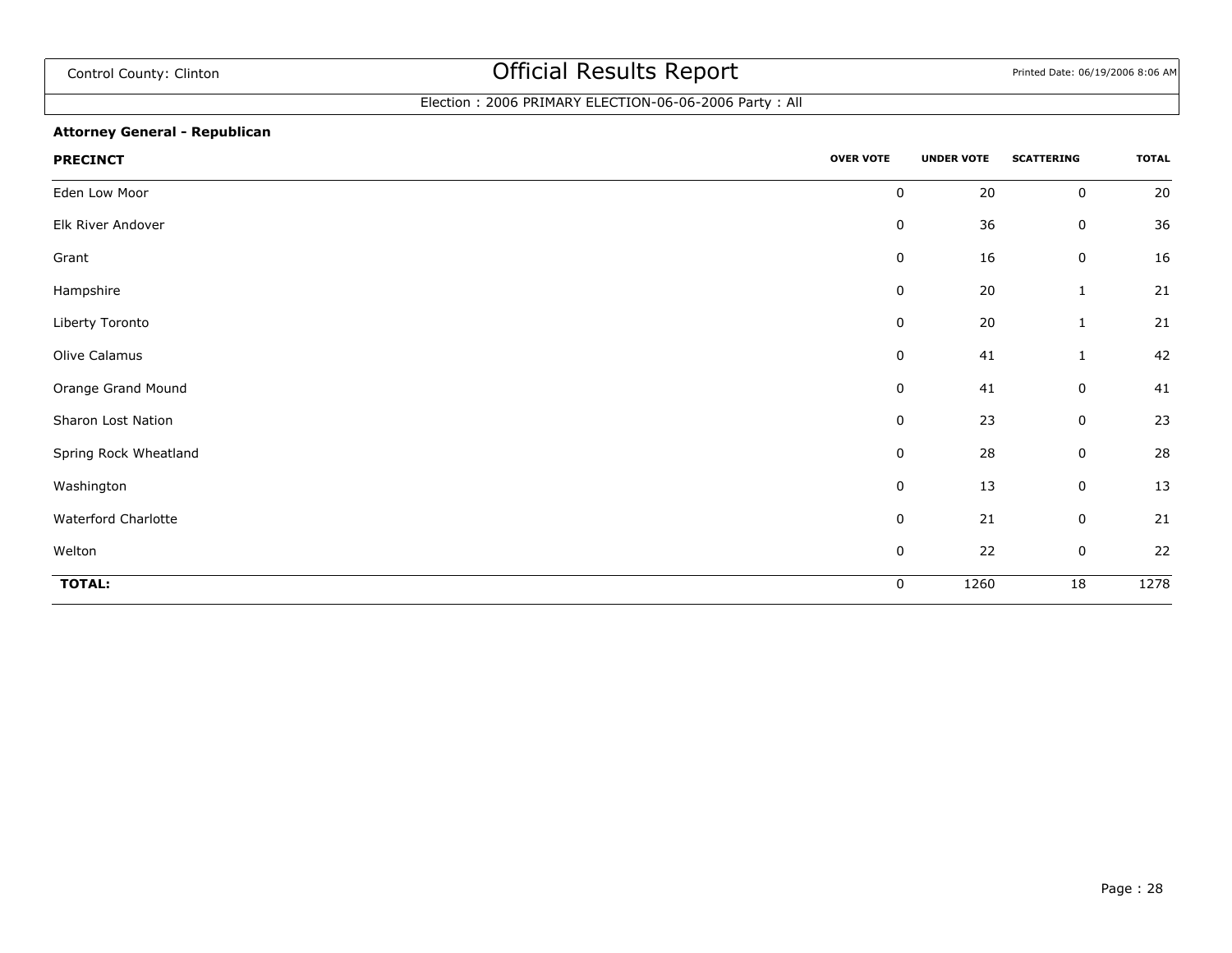### Election : 2006 PRIMARY ELECTION-06-06-2006 Party : All

### **State Senator District 13 - Democrat**

| <b>PRECINCT</b>             | <b>ROGER</b><br>TABOR<br>STEWART | <b>OVER VOTE</b> | <b>UNDER VOTE</b> | <b>SCATTERING</b> | <b>TOTAL</b>   |
|-----------------------------|----------------------------------|------------------|-------------------|-------------------|----------------|
| Absentee Precinct           | 180                              | $\mathbf 0$      | 14                | $\mathbf 0$       | 194            |
| <b>Provisional Precinct</b> | $\pmb{0}$                        | $\pmb{0}$        | $\pmb{0}$         | $\pmb{0}$         | $\pmb{0}$      |
| <b>Bloomfield Delmar</b>    | 32                               | 0                | 3                 | $\pmb{0}$         | 35             |
| Brookfield                  | 13                               | 0                | $\mathbf{1}$      | $\boldsymbol{0}$  | 14             |
| Center                      | $\overline{7}$                   | $\mathbf 0$      | 0                 | $\mathsf 0$       | $\overline{7}$ |
| Clinton W1p1                | 38                               | 0                | $\, 8$            | $\pmb{0}$         | 46             |
| Clinton W1p2                | 85                               | 0                | 14                | $\overline{2}$    | 101            |
| Clinton W2p1                | 65                               | $\pmb{0}$        | 5                 | $\mathbf{1}$      | 71             |
| Clinton W2p2                | 108                              | $\mathbf 0$      | 18                | $\mathbf{1}$      | 127            |
| Clinton W3p1                | 96                               | $\pmb{0}$        | 20                | $\overline{2}$    | 118            |
| Clinton W3p2                | 125                              | 0                | 21                | 0                 | 146            |
| Clinton W4p1                | 94                               | $\pmb{0}$        | 12                | $\pmb{0}$         | 106            |
| Clinton W4p2                | 118                              | $\mathbf{1}$     | 13                | $\pmb{0}$         | 132            |
| Deep Creek Goose Lake       | 15                               | $\pmb{0}$        | $\mathbf{1}$      | $\pmb{0}$         | 16             |
| Elk River Andover           | 26                               | $\pmb{0}$        | 4                 | $\pmb{0}$         | $30\,$         |
| Hampshire                   | 18                               | $\pmb{0}$        | $\mathbf{1}$      | $\pmb{0}$         | 19             |
| Waterford Charlotte         | $10\,$                           | $\pmb{0}$        | $\overline{2}$    | $\pmb{0}$         | 12             |
| <b>TOTAL:</b>               | 1030                             | $\mathbf 1$      | $\overline{137}$  | 6                 | 1174           |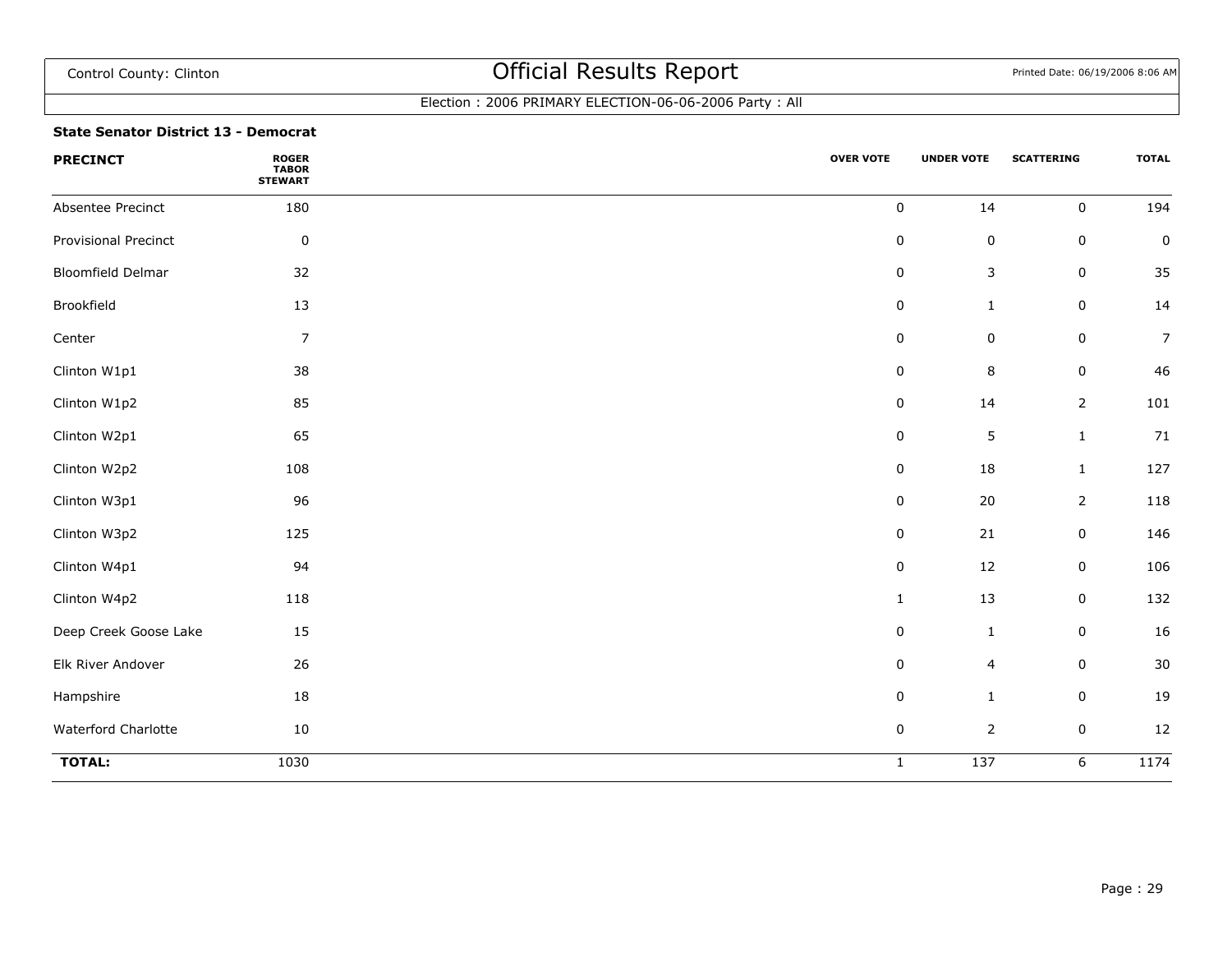### Election : 2006 PRIMARY ELECTION-06-06-2006 Party : All

### **State Senator District 13 - Republican**

| <b>PRECINCT</b>       | LAMETTA K.<br><b>WYNN</b> | <b>OVER VOTE</b> | <b>UNDER VOTE</b>       | <b>SCATTERING</b> | <b>TOTAL</b>    |
|-----------------------|---------------------------|------------------|-------------------------|-------------------|-----------------|
| Absentee Precinct     | 56                        | $\mathbf 0$      | $10\,$                  | 3                 | $\overline{69}$ |
| Provisional Precinct  | 0                         | $\pmb{0}$        | $\pmb{0}$               | $\mathbf 0$       | 0               |
| Bloomfield Delmar     | 23                        | $\pmb{0}$        | $\mathbf{1}$            | $\mathbf 0$       | 24              |
| Brookfield            | 14                        | $\pmb{0}$        | 5                       | $\mathbf 0$       | $19\,$          |
| Center                | 21                        | $\pmb{0}$        | 9                       | $\mathbf 0$       | 30              |
| Clinton W1p1          | 23                        | $\pmb{0}$        | $\overline{7}$          | $\overline{2}$    | 32              |
| Clinton W1p2          | 32                        | $\pmb{0}$        | $\boldsymbol{6}$        | $\mathbf{1}$      | 39              |
| Clinton W2p1          | 45                        | $\pmb{0}$        | $\overline{4}$          | $\mathbf 0$       | 49              |
| Clinton W2p2          | 96                        | $\pmb{0}$        | 15                      | $\mathbf 0$       | 111             |
| Clinton W3p1          | 59                        | $\pmb{0}$        | 16                      | $\mathbf 0$       | 75              |
| Clinton W3p2          | 92                        | $\pmb{0}$        | 16                      | $\mathbf 0$       | 108             |
| Clinton W4p1          | 50                        | $\pmb{0}$        | $10\,$                  | $\mathbf 0$       | 60              |
| Clinton W4p2          | 46                        | $\pmb{0}$        | $\, 8$                  | $\mathbf{1}$      | 55              |
| Deep Creek Goose Lake | 23                        | $\pmb{0}$        | $\overline{\mathbf{4}}$ | $\mathbf 0$       | 27              |
| Elk River Andover     | 27                        | 0                | 9                       | $\mathbf 0$       | 36              |
| Hampshire             | 19                        | $\pmb{0}$        | $\overline{2}$          | $\mathbf 0$       | 21              |
| Waterford Charlotte   | 17                        | $\pmb{0}$        | 4                       | $\mathbf 0$       | 21              |
| <b>TOTAL:</b>         | 643                       | $\pmb{0}$        | 126                     | $\overline{7}$    | 776             |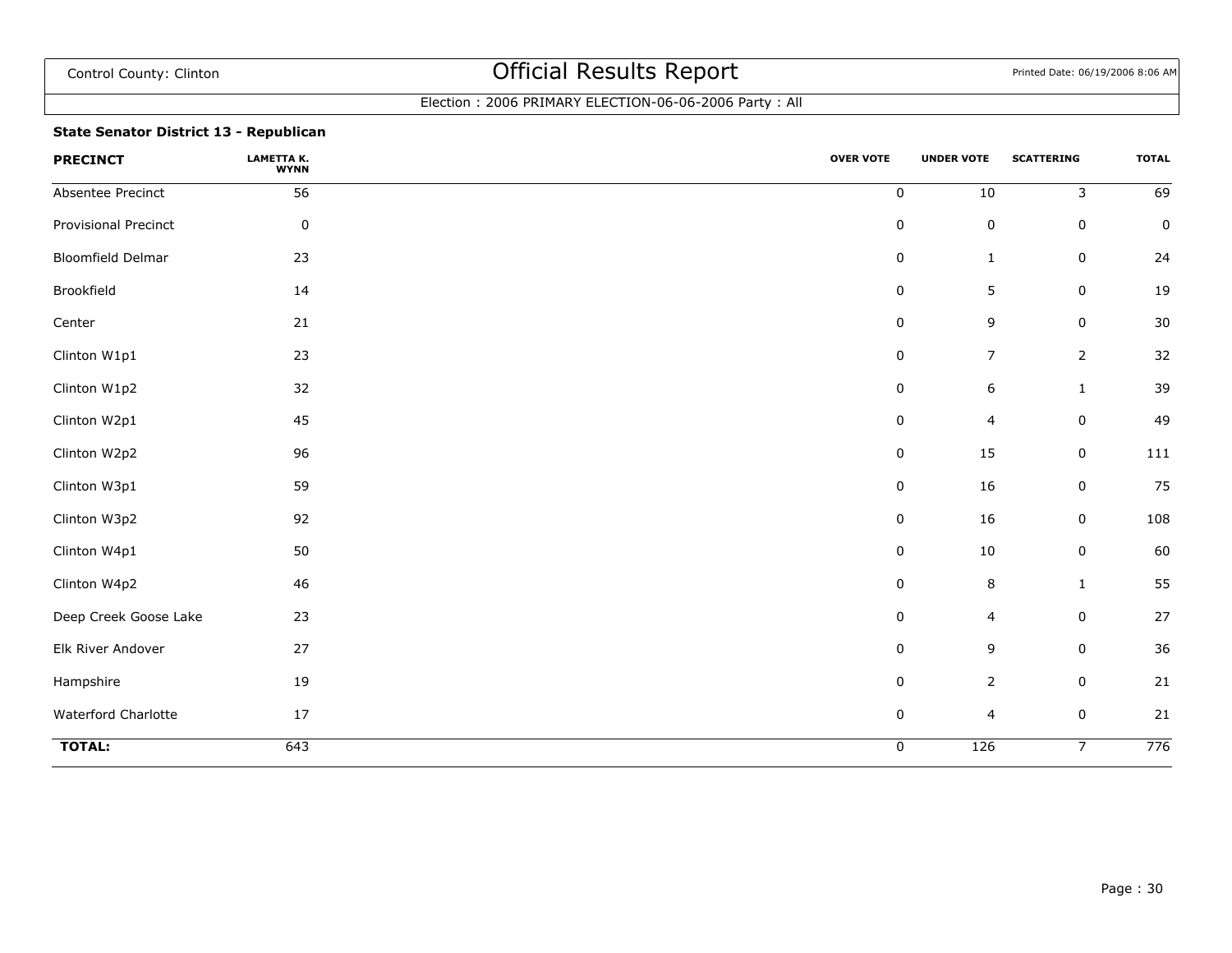### Election : 2006 PRIMARY ELECTION-06-06-2006 Party : All

### **State Representative District 025 - Democrat**

| <b>PRECINCT</b>             | THOMAS J.<br><b>SCHUELLER</b> | <b>OVER VOTE</b> | <b>UNDER VOTE</b> | <b>SCATTERING</b> | <b>TOTAL</b> |
|-----------------------------|-------------------------------|------------------|-------------------|-------------------|--------------|
| Absentee Precinct           | 9                             | 0                |                   | $\mathbf 0$       | 10           |
| <b>Provisional Precinct</b> | 0                             | 0                | 0                 | $\mathbf 0$       | 0            |
| <b>Bloomfield Delmar</b>    | 30                            | 0                | 5                 | $\mathbf 0$       | 35           |
| Brookfield                  | 14                            | 0                | 0                 | $\mathbf 0$       | 14           |
| Deep Creek Goose Lake       | 15                            | 0                | 1                 | $\mathbf 0$       | 16           |
| Elk River Andover           | 21                            | 0                | 9                 | $\mathbf 0$       | 30           |
| <b>Waterford Charlotte</b>  | 9                             | 0                | 3                 | $\mathbf 0$       | 12           |
| <b>TOTAL:</b>               | 98                            | 0                | 19                | $\mathbf 0$       | 117          |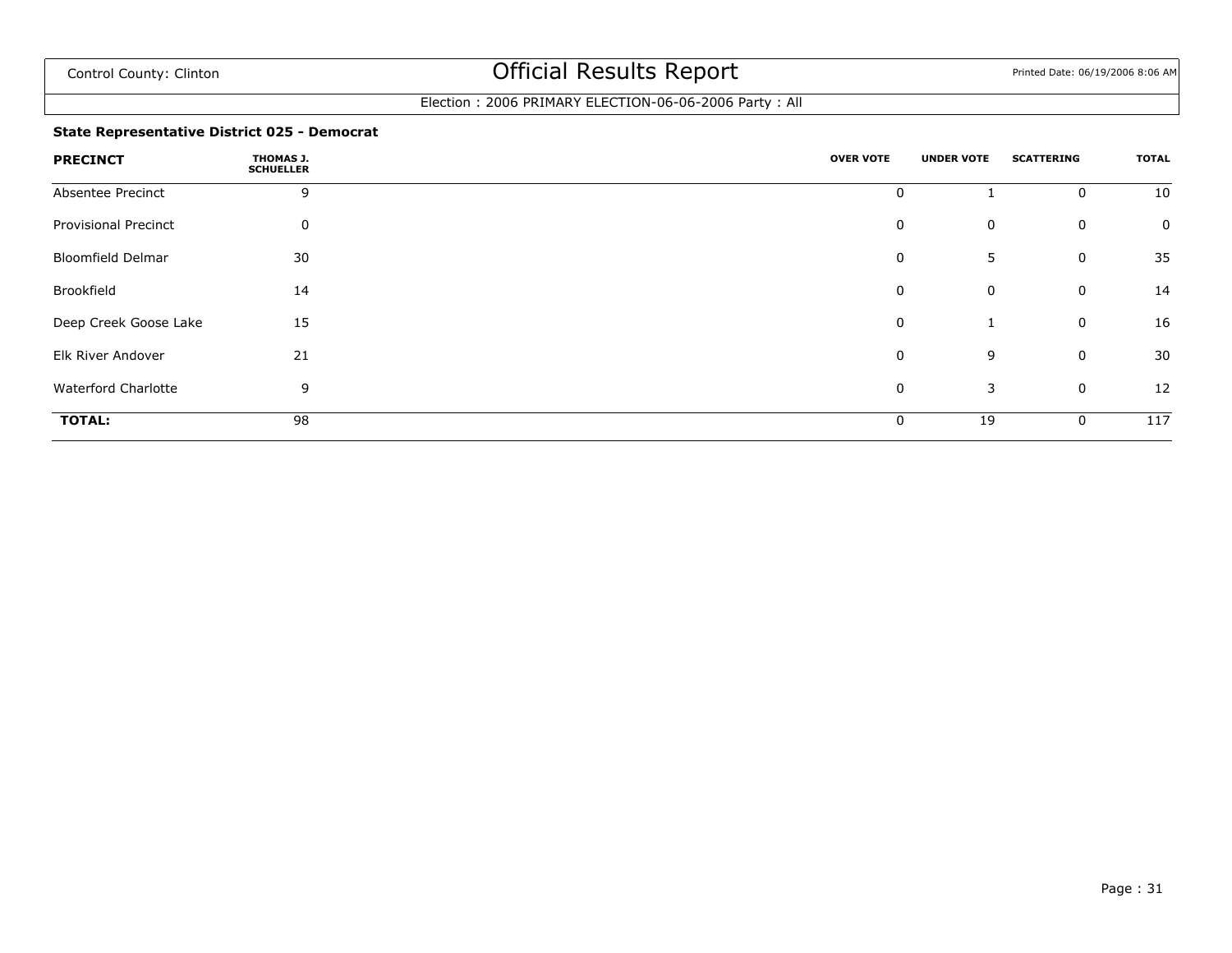### Election : 2006 PRIMARY ELECTION-06-06-2006 Party : All

### **State Representative District 025 - Republican**

| <b>PRECINCT</b>             | <b>DAVID BEVAN</b><br><b>KENDELL</b> | <b>OVER VOTE</b> | <b>UNDER VOTE</b> | <b>SCATTERING</b> | <b>TOTAL</b> |
|-----------------------------|--------------------------------------|------------------|-------------------|-------------------|--------------|
| Absentee Precinct           | 4                                    | 0                | $\overline{2}$    | 0                 | 6            |
| <b>Provisional Precinct</b> | 0                                    | 0                | $\mathbf 0$       | $\mathbf 0$       | 0            |
| <b>Bloomfield Delmar</b>    | 20                                   | 0                | 4                 | $\mathbf 0$       | 24           |
| Brookfield                  | 15                                   | 0                | $\overline{4}$    | $\mathbf 0$       | 19           |
| Deep Creek Goose Lake       | 20                                   | 0                | $\overline{7}$    | $\mathbf 0$       | 27           |
| Elk River Andover           | 30                                   | 0                | 6                 | $\mathbf 0$       | 36           |
| <b>Waterford Charlotte</b>  | 18                                   | 0                | 3                 | $\mathbf 0$       | 21           |
| <b>TOTAL:</b>               | 107                                  | 0                | 26                | 0                 | 133          |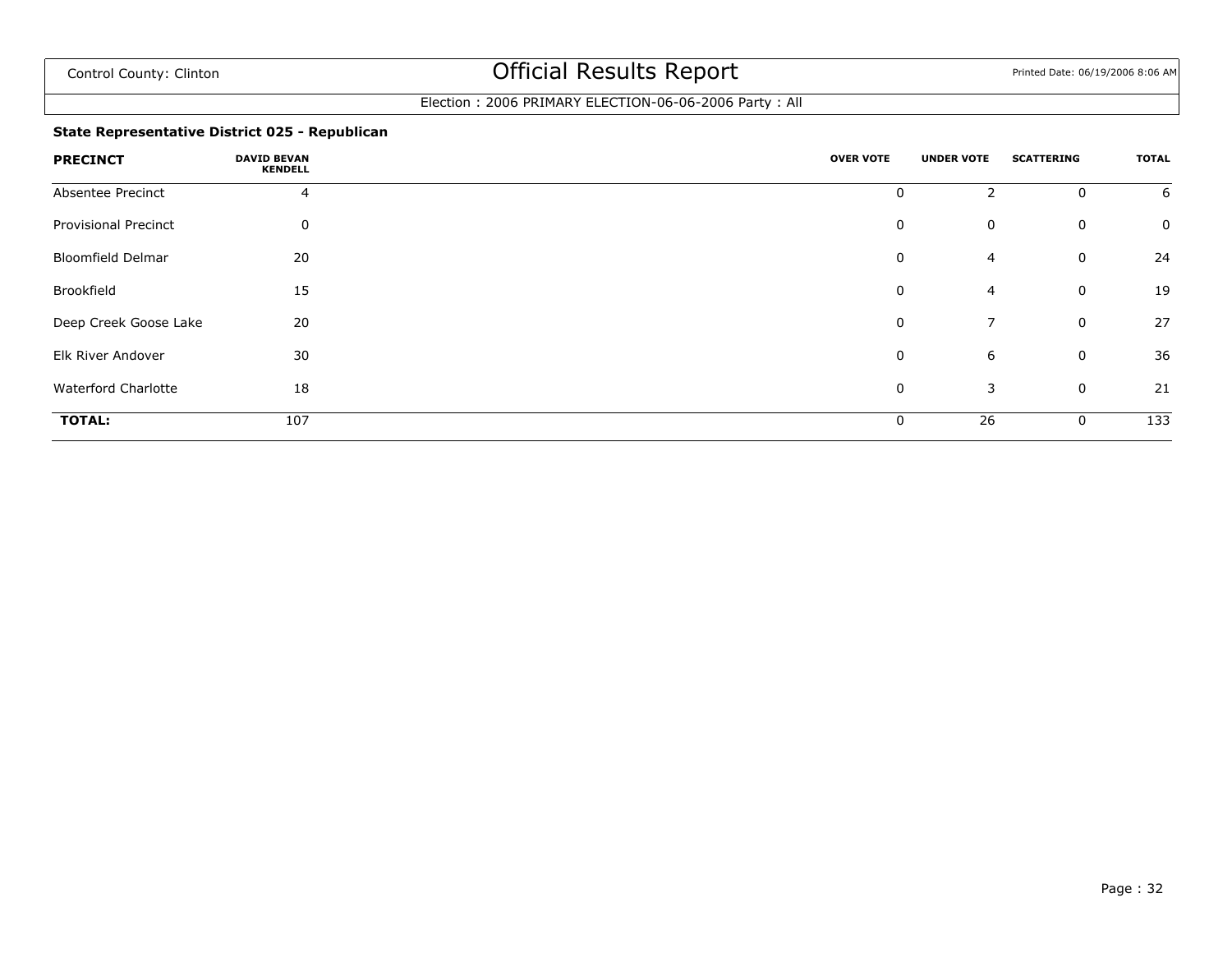### Election : 2006 PRIMARY ELECTION-06-06-2006 Party : All

### **State Representative District 026 - Democrat**

| <b>PRECINCT</b>      | <b>POLLY BUKTA</b> | <b>OVER VOTE</b> | <b>UNDER VOTE</b> | <b>SCATTERING</b> | <b>TOTAL</b>     |
|----------------------|--------------------|------------------|-------------------|-------------------|------------------|
| Absentee Precinct    | 161                | $\pmb{0}$        | 22                | $\mathbf{1}$      | 184              |
| Provisional Precinct | $\pmb{0}$          | $\pmb{0}$        | $\mathsf 0$       | $\mathsf 0$       | $\pmb{0}$        |
| Center               | $\boldsymbol{6}$   | $\pmb{0}$        | $\mathbf{1}$      | $\mathbf 0$       | $\boldsymbol{7}$ |
| Clinton W1p1         | 40                 | 0                | 6                 | 0                 | 46               |
| Clinton W1p2         | 84                 | $\pmb{0}$        | 14                | $\mathsf 3$       | 101              |
| Clinton W2p1         | 66                 | 0                | 5                 | $\mathbf 0$       | 71               |
| Clinton W2p2         | 112                | 0                | 15                | 0                 | 127              |
| Clinton W3p1         | 102                | 0                | 16                | $\mathbf 0$       | 118              |
| Clinton W3p2         | 130                | $\pmb{0}$        | 16                | 0                 | 146              |
| Clinton W4p1         | 100                | $\pmb{0}$        | $\,$ 6 $\,$       | $\mathbf 0$       | 106              |
| Clinton W4p2         | 119                | 0                | 13                | 0                 | 132              |
| Hampshire            | 18                 | $\pmb{0}$        | $\mathbf{1}$      | $\mathsf 0$       | 19               |
| <b>TOTAL:</b>        | 938                | 0                | 115               | $\overline{4}$    | 1057             |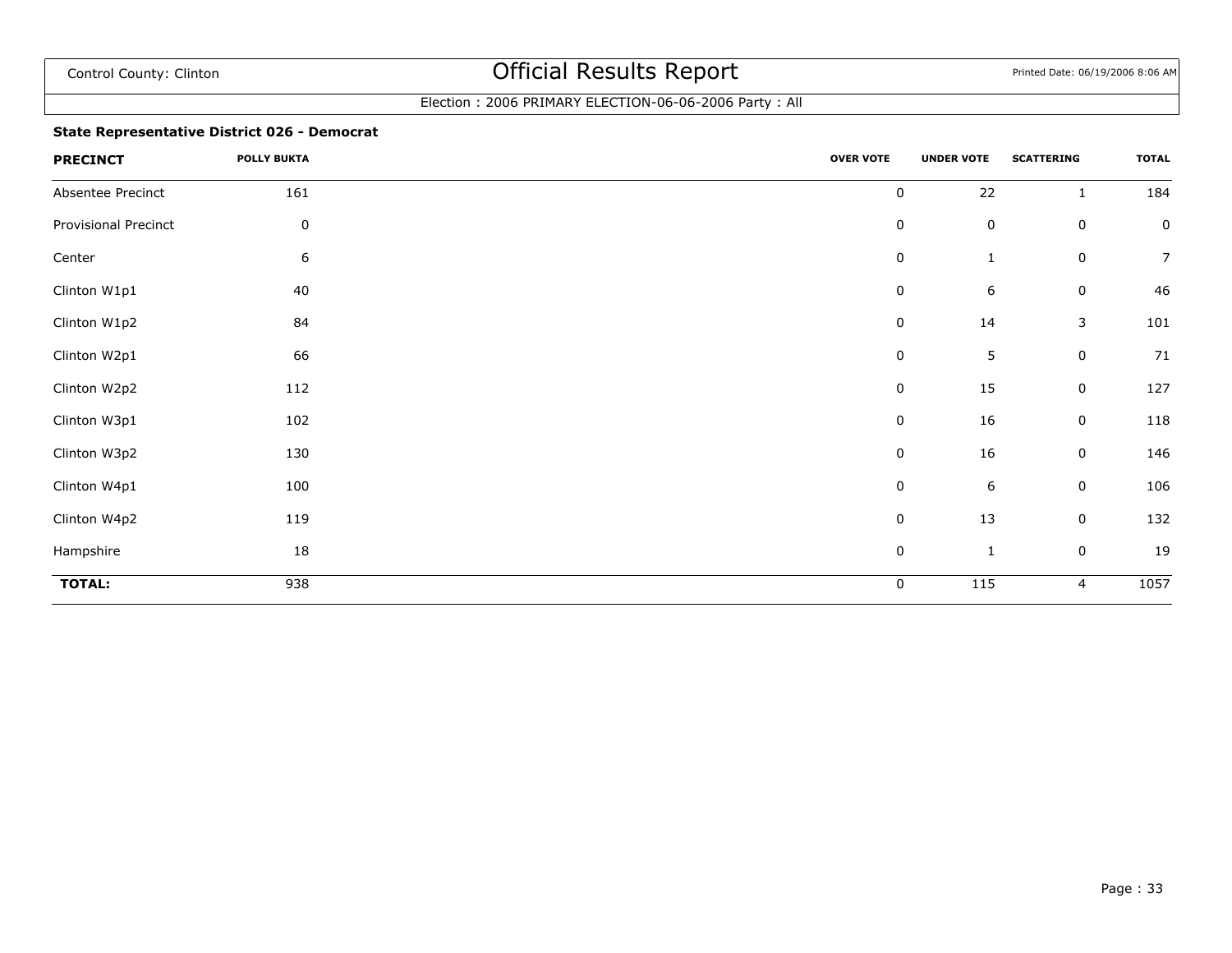### Election : 2006 PRIMARY ELECTION-06-06-2006 Party : All

### **State Representative District 026 - Republican**

| <b>PRECINCT</b>             | <b>LESTER A.</b><br><b>SHIELDS</b> | <b>OVER VOTE</b> | <b>UNDER VOTE</b> | <b>SCATTERING</b> | <b>TOTAL</b>     |
|-----------------------------|------------------------------------|------------------|-------------------|-------------------|------------------|
| Absentee Precinct           | 55                                 | $\pmb{0}$        | $\overline{7}$    | $\mathbf{1}$      | 63               |
| <b>Provisional Precinct</b> | 0                                  | $\boldsymbol{0}$ | $\mathsf 0$       | 0                 | 0                |
| Center                      | 25                                 | 0                | 5                 | 0                 | 30               |
| Clinton W1p1                | $30\,$                             | $\pmb{0}$        | $\overline{2}$    | 0                 | 32               |
| Clinton W1p2                | 36                                 | 0                | $\overline{2}$    | $\mathbf{1}$      | 39               |
| Clinton W2p1                | 40                                 | 0                | 9                 | $\mathbf 0$       | 49               |
| Clinton W2p2                | 97                                 | $\pmb{0}$        | 14                | 0                 | 111              |
| Clinton W3p1                | 54                                 | $\pmb{0}$        | 21                | 0                 | 75               |
| Clinton W3p2                | 89                                 | 0                | 19                | 0                 | 108              |
| Clinton W4p1                | 53                                 | $\pmb{0}$        | $\overline{7}$    | $\mathbf 0$       | 60               |
| Clinton W4p2                | 44                                 | $\pmb{0}$        | 11                | 0                 | 55               |
| Hampshire                   | 18                                 | $\pmb{0}$        | $\mathsf 3$       | $\mathsf 0$       | 21               |
| <b>TOTAL:</b>               | 541                                | 0                | 100               | 2                 | $\overline{643}$ |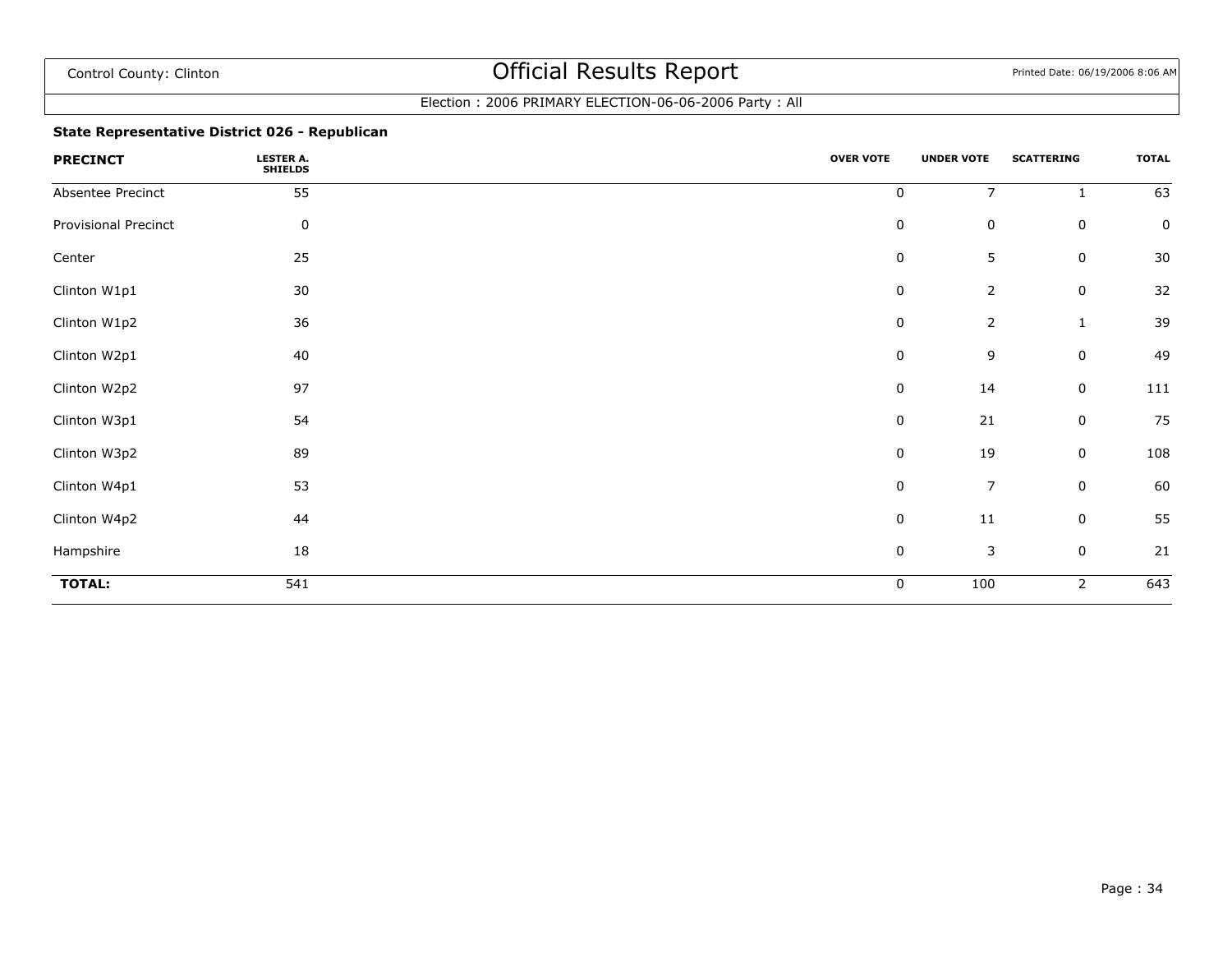### Election : 2006 PRIMARY ELECTION-06-06-2006 Party : All

### **State Representative District 083 - Democrat**

| <b>PRECINCT</b>       | REG.<br><b>KAUFFMAN</b> | <b>OVER VOTE</b> | <b>UNDER VOTE</b> | <b>SCATTERING</b> | <b>TOTAL</b>     |
|-----------------------|-------------------------|------------------|-------------------|-------------------|------------------|
| Absentee Precinct     | 37                      | $\pmb{0}$        | $\,8\,$           | $\mathbf 0$       | 45               |
| Provisional Precinct  | $\pmb{0}$               | 0                | $\mathsf 0$       | 0                 | $\pmb{0}$        |
| Camanche 1            | 54                      | 0                | 27                | 0                 | 81               |
| Camanche 2            | 54                      | 0                | 9                 | $\mathbf{1}$      | 64               |
| Camanche Twp          | 3                       | 0                | $\mathsf 0$       | 0                 | 3                |
| Clinton W2p2          | $\pmb{0}$               | 0                | $\pmb{0}$         | $\mathsf 0$       | 0                |
| Dewitt 1              | 61                      | 0                | 22                | 0                 | 83               |
| Dewitt 2              | 59                      | $\mathbf 0$      | 23                | $\mathbf 0$       | 82               |
| Dewitt Twp            | 23                      | $\pmb{0}$        | $\overline{7}$    | $\mathsf 0$       | $30\,$           |
| Eden Low Moor         | 18                      | 0                | $\,$ 6 $\,$       | $\mathsf 0$       | 24               |
| Grant                 | $\overline{2}$          | 0                | $\mathsf 3$       | $\mathsf 0$       | 5                |
| Liberty Toronto       | 8                       | $\mathbf 0$      | 3                 | $\mathbf 0$       | 11               |
| Olive Calamus         | 18                      | $\pmb{0}$        | 15                | $\mathsf 0$       | 33               |
| Orange Grand Mound    | 21                      | $\pmb{0}$        | 10                | $\mathsf 0$       | 31               |
| Sharon Lost Nation    | 19                      | 0                | 5                 | 0                 | 24               |
| Spring Rock Wheatland | 33                      | $\Omega$         | 5                 | $\mathbf 0$       | 38               |
| Washington            | 5                       | $\mathbf 0$      | 3                 | $\mathbf 0$       | $\,$ 8 $\,$      |
| Welton                | $\overline{7}$          | $\pmb{0}$        | $\boldsymbol{6}$  | $\mathsf 0$       | 13               |
| <b>TOTAL:</b>         | 422                     | $\pmb{0}$        | 152               | $\mathbf{1}$      | $\overline{575}$ |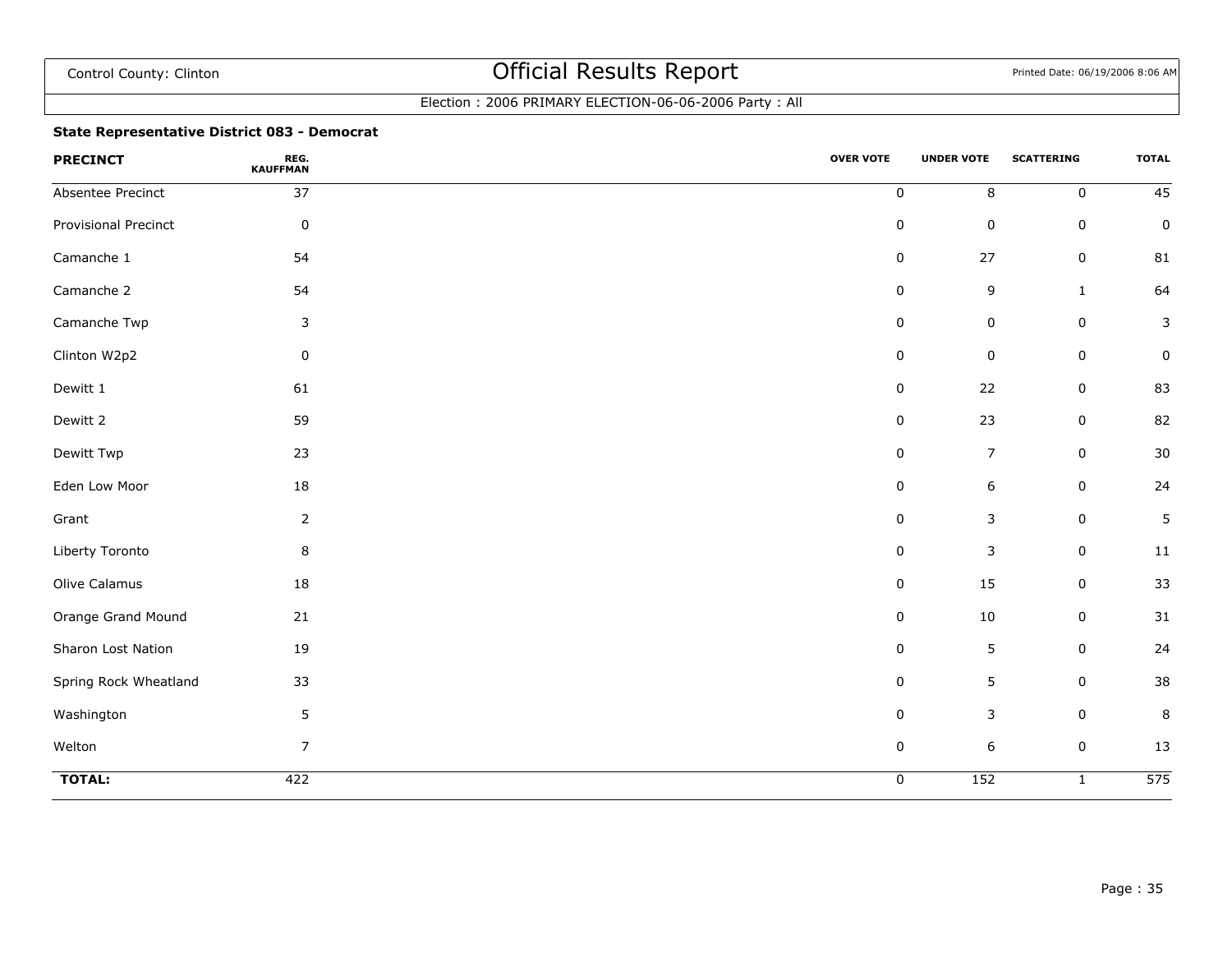### Election : 2006 PRIMARY ELECTION-06-06-2006 Party : All

### **State Representative District 083 - Republican**

| <b>PRECINCT</b>       | <b>STEVEN</b><br><b>OLSON</b> | <b>OVER VOTE</b> | <b>UNDER VOTE</b> | <b>SCATTERING</b> | <b>TOTAL</b>     |
|-----------------------|-------------------------------|------------------|-------------------|-------------------|------------------|
| Absentee Precinct     | 21                            | $\pmb{0}$        | $\mathbf 1$       | $\mathbf 0$       | 22               |
| Provisional Precinct  | $\pmb{0}$                     | $\pmb{0}$        | $\mathsf 0$       | 0                 | $\pmb{0}$        |
| Camanche 1            | 44                            | $\mathbf 0$      | $\overline{4}$    | 0                 | 48               |
| Camanche 2            | 33                            | 0                | $\overline{4}$    | $\mathbf 0$       | 37               |
| Camanche Twp          | 4                             | 0                | $\mathbf{1}$      | 0                 | 5                |
| Clinton W2p2          | 0                             | 0                | $\pmb{0}$         | 0                 | 0                |
| Dewitt 1              | 40                            | $\mathbf 0$      | 5                 | $\mathbf 0$       | 45               |
| Dewitt 2              | 93                            | $\mathbf 0$      | $\mathbf 0$       | 5                 | 98               |
| Dewitt Twp            | 35                            | $\pmb{0}$        | 5                 | $\mathsf 0$       | 40               |
| Eden Low Moor         | $17\,$                        | $\pmb{0}$        | $\mathsf 3$       | $\mathsf 0$       | $20\,$           |
| Grant                 | 15                            | $\mathbf 0$      | $\mathbf{1}$      | $\mathsf 0$       | 16               |
| Liberty Toronto       | 19                            | $\pmb{0}$        | $\overline{2}$    | $\mathbf 0$       | 21               |
| Olive Calamus         | 40                            | 0                | $\overline{2}$    | 0                 | 42               |
| Orange Grand Mound    | 38                            | 0                | $\mathsf 3$       | $\mathsf 0$       | 41               |
| Sharon Lost Nation    | 19                            | $\mathbf 0$      | $\mathsf 3$       | $\mathbf{1}$      | 23               |
| Spring Rock Wheatland | 28                            | $\mathbf 0$      | $\mathbf 0$       | $\mathbf 0$       | 28               |
| Washington            | 12                            | $\mathbf 0$      | $\mathbf{1}$      | 0                 | 13               |
| Welton                | 19                            | $\pmb{0}$        | $\mathsf 3$       | $\mathsf 0$       | 22               |
| <b>TOTAL:</b>         | 477                           | $\pmb{0}$        | $\overline{38}$   | 6                 | $\overline{521}$ |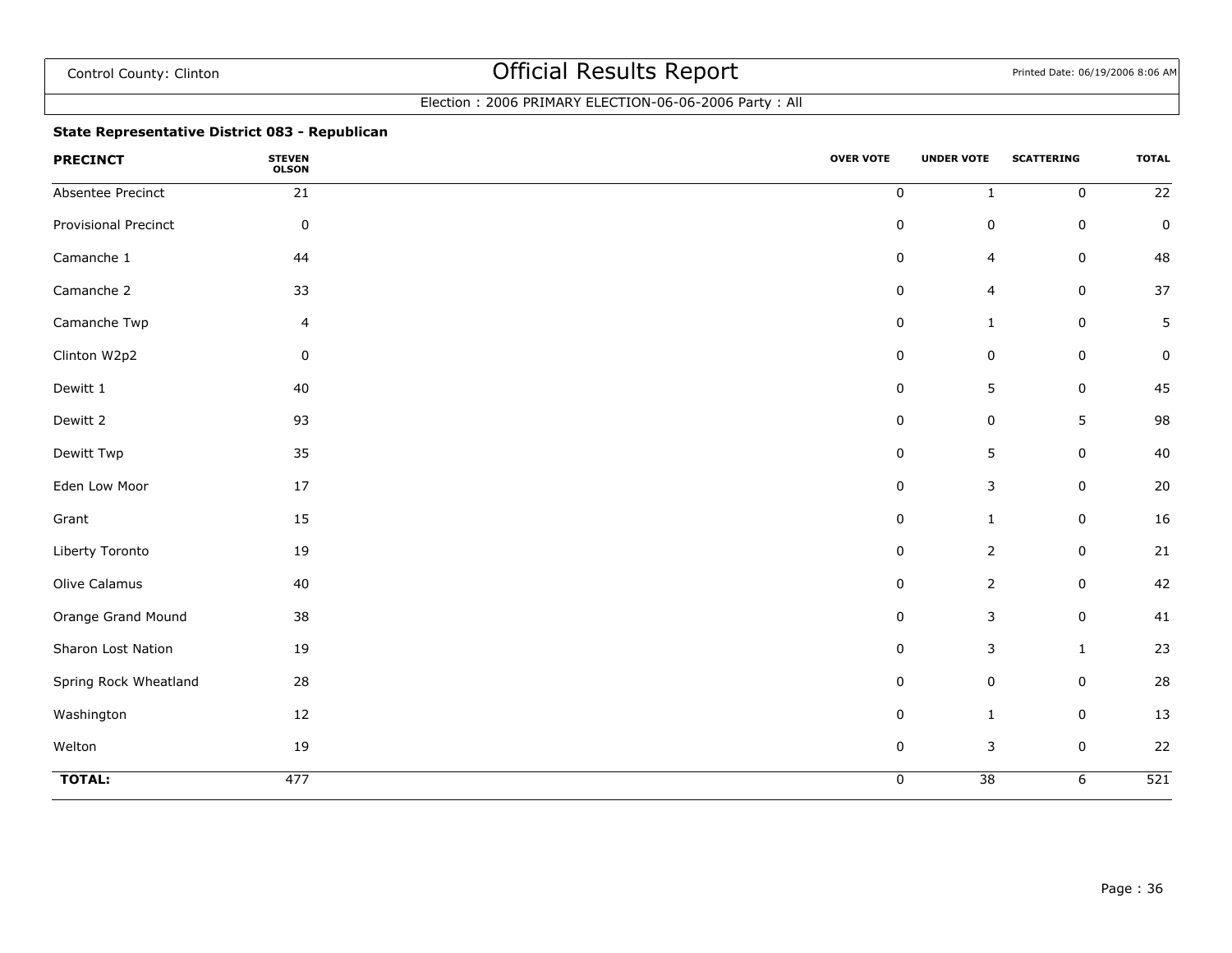### Election : 2006 PRIMARY ELECTION-06-06-2006 Party : All

#### **COUNTY SUPERVISOR - Democrat**

| <b>PRECINCT</b>       | <b>DENNIS G.</b><br><b>STARLING</b> | (WRITE-IN)<br><b>DAVISSON</b> | (WRITE-IN)<br>JILL LEWIS TODTZ | <b>OVER VOTE</b> | <b>UNDER VOTE</b> | <b>SCATTERING</b> | <b>TOTAL</b> |
|-----------------------|-------------------------------------|-------------------------------|--------------------------------|------------------|-------------------|-------------------|--------------|
| Absentee Precinct     | 183                                 | 10                            | 10                             | $\pmb{0}$        | 262               | 13                | 478          |
| Provisional Precinct  | $\pmb{0}$                           | $\mathsf 0$                   | 0                              | 0                | $\boldsymbol{0}$  | $\mathsf 0$       | $\pmb{0}$    |
| Bloomfield Delmar     | 24                                  | 0                             | 0                              | 0                | 45                | $\mathbf{1}$      | $70\,$       |
| Brookfield            | 12                                  | $\pmb{0}$                     | $\pmb{0}$                      | $\pmb{0}$        | 16                | $\pmb{0}$         | 28           |
| Camanche 1            | 52                                  | $\pmb{0}$                     | 0                              | 0                | 107               | 3                 | 162          |
| Camanche 2            | 48                                  | $\mathbf 0$                   | 0                              | $\pmb{0}$        | 78                | $\overline{2}$    | 128          |
| Camanche Twp          | $\mathsf 3$                         | $\pmb{0}$                     | $\mathsf 0$                    | $\pmb{0}$        | $\pmb{0}$         | $\pmb{0}$         | 3            |
| Center                | $\overline{7}$                      | $\mathsf 0$                   | $\mathsf 0$                    | $\pmb{0}$        | $\overline{7}$    | $\pmb{0}$         | 14           |
| Clinton W1p1          | 35                                  | $\pmb{0}$                     | 0                              | $\pmb{0}$        | 56                | $\mathbf{1}$      | 92           |
| Clinton W1p2          | $71\,$                              | $\mathsf 0$                   | 0                              | $\pmb{0}$        | 130               | $\mathbf{1}$      | 202          |
| Clinton W2p1          | 59                                  | 0                             | 0                              | $\pmb{0}$        | 80                | 3                 | 142          |
| Clinton W2p2          | 85                                  | $\pmb{0}$                     | $\pmb{0}$                      | $\pmb{0}$        | 167               | $\overline{2}$    | 254          |
| Clinton W3p1          | $71\,$                              | $\mathbf{1}$                  | $\mathbf{1}$                   | $\mathbf 0$      | 159               | 4                 | 236          |
| Clinton W3p2          | 110                                 | 0                             | 0                              | 0                | 181               | $\mathbf{1}$      | 292          |
| Clinton W4p1          | 76                                  | $\pmb{0}$                     | $\mathsf 0$                    | $\pmb{0}$        | 136               | $\pmb{0}$         | 212          |
| Clinton W4p2          | 99                                  | $\mathbf{1}$                  | $\mathbf{1}$                   | $\pmb{0}$        | 162               | 1                 | 264          |
| Deep Creek Goose Lake | 13                                  | $\mathbf 0$                   | 0                              | 0                | 19                | $\pmb{0}$         | 32           |
| Dewitt 1              | 65                                  | $\pmb{0}$                     | 0                              | $\pmb{0}$        | 99                | $\overline{2}$    | 166          |
| Dewitt 2              | 58                                  | $\pmb{0}$                     | $\pmb{0}$                      | $\pmb{0}$        | 106               | $\pmb{0}$         | 164          |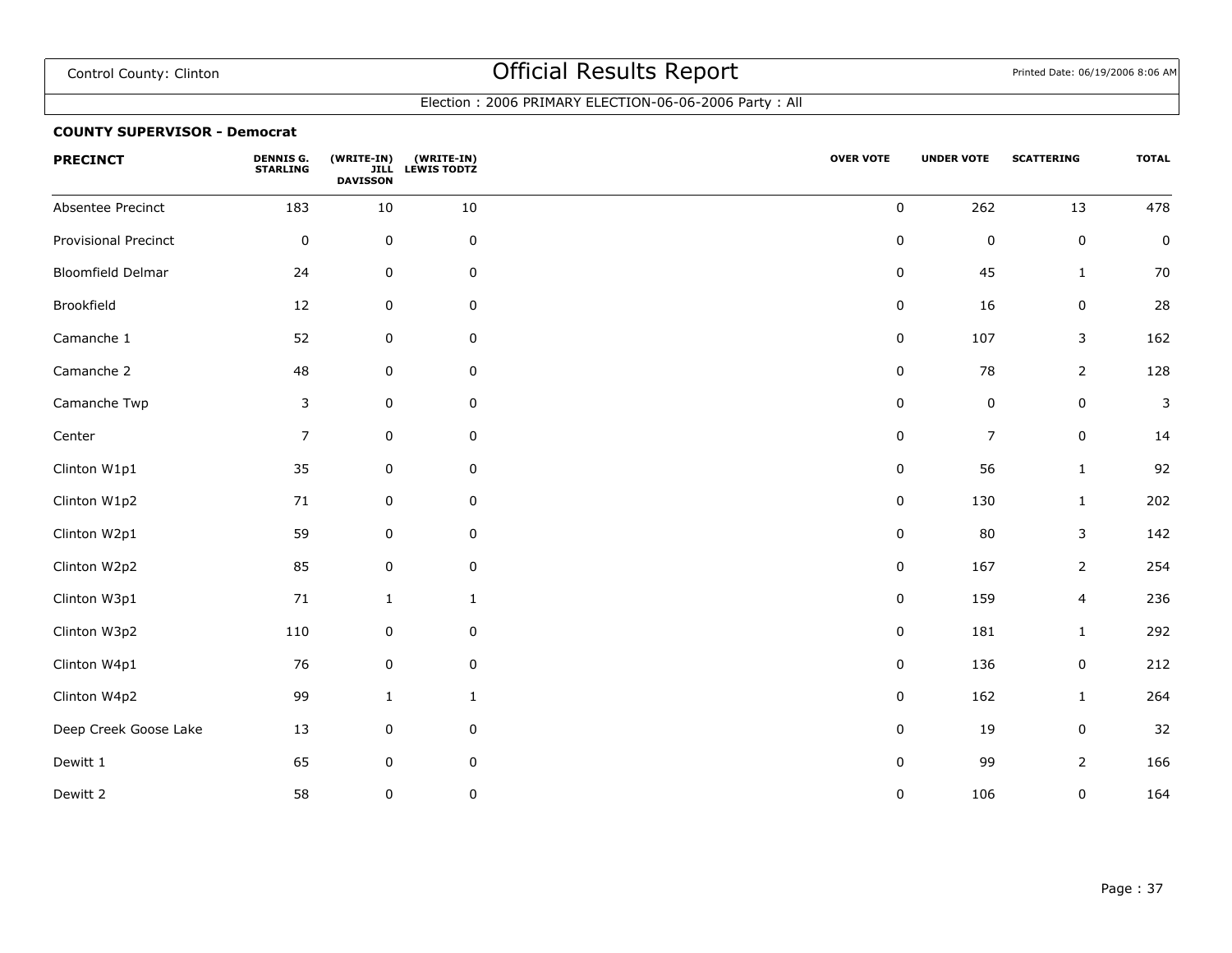### Election : 2006 PRIMARY ELECTION-06-06-2006 Party : All

#### **COUNTY SUPERVISOR - Democrat**

| <b>PRECINCT</b>       | <b>DENNIS G.</b><br><b>STARLING</b> | (WRITE-IN)<br><b>JILL</b><br><b>DAVISSON</b> | (WRITE-IN)<br><b>LEWIS TODTZ</b> | <b>OVER VOTE</b> | <b>UNDER VOTE</b> | <b>SCATTERING</b> | <b>TOTAL</b>     |
|-----------------------|-------------------------------------|----------------------------------------------|----------------------------------|------------------|-------------------|-------------------|------------------|
| Dewitt Twp            | 20                                  | $\mathbf 0$                                  | $\mathsf 0$                      | $\pmb{0}$        | 40                | $\mathbf 0$       | 60               |
| Eden Low Moor         | 19                                  | $\mathbf 0$                                  | 0                                | $\boldsymbol{0}$ | 29                | 0                 | 48               |
| Elk River Andover     | 18                                  | $\pmb{0}$                                    | 0                                | 0                | 42                | 0                 | 60               |
| Grant                 | 5                                   | $\pmb{0}$                                    | $\pmb{0}$                        | 0                | 5                 | 0                 | 10               |
| Hampshire             | 15                                  | $\mathbf 0$                                  | 0                                | 0                | 23                | 0                 | 38               |
| Liberty Toronto       | 9                                   | $\mathbf 0$                                  | 0                                | $\mathbf 0$      | 13                | 0                 | 22               |
| Olive Calamus         | 21                                  | $\mathbf 0$                                  | 0                                | 0                | 44                | 1                 | 66               |
| Orange Grand Mound    | 20                                  | $\pmb{0}$                                    | 0                                | 0                | 42                | $\mathbf 0$       | 62               |
| Sharon Lost Nation    | 17                                  | $\mathbf 0$                                  | 0                                | 0                | 31                | 0                 | 48               |
| Spring Rock Wheatland | 28                                  | $\pmb{0}$                                    | $\mathbf 0$                      | 0                | 46                | $\overline{2}$    | 76               |
| Washington            | 5                                   | $\mathbf 0$                                  | $\mathbf 0$                      | $\pmb{0}$        | 11                | 0                 | 16               |
| Waterford Charlotte   | $\overline{7}$                      | $\mathbf 0$                                  | 0                                | $\mathbf 0$      | 17                | $\mathbf 0$       | 24               |
| Welton                | 9                                   | $\pmb{0}$                                    | $\mathbf 0$                      | $\boldsymbol{0}$ | 17                | $\mathsf 0$       | 26               |
| <b>TOTAL:</b>         | 1264                                | $\overline{12}$                              | $\overline{12}$                  | $\mathbf 0$      | 2170              | $\overline{37}$   | $\frac{1}{3495}$ |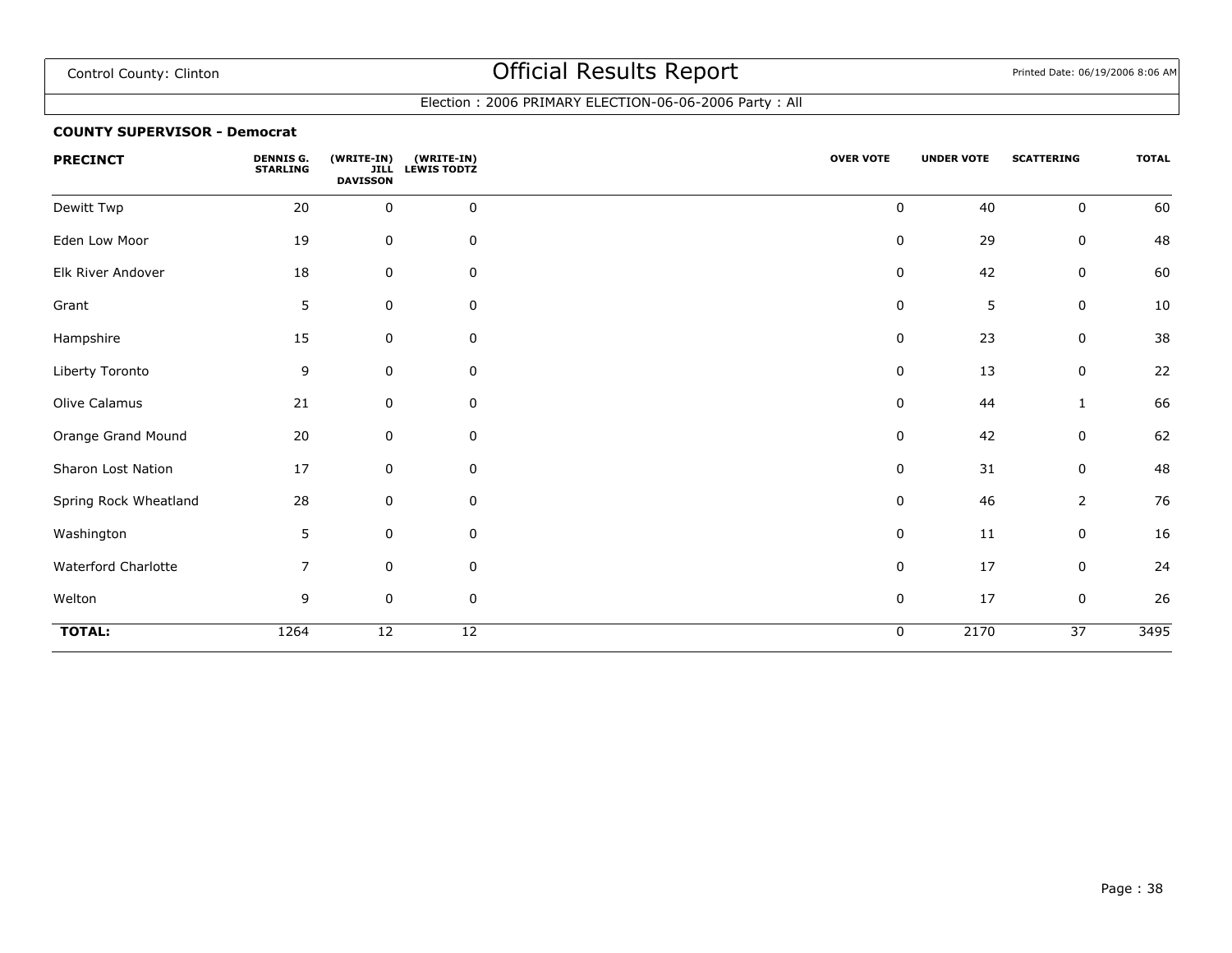### Election : 2006 PRIMARY ELECTION-06-06-2006 Party : All

### **COUNTY SUPERVISOR - Republican**

| <b>PRECINCT</b>          | JILL M.<br><b>DAVISSON</b> | LEWIS L.<br><b>TODTZ</b> | <b>OVER VOTE</b> | <b>UNDER VOTE</b> | <b>SCATTERING</b> | <b>TOTAL</b>     |
|--------------------------|----------------------------|--------------------------|------------------|-------------------|-------------------|------------------|
| Absentee Precinct        | 82                         | 75                       | $\pmb{0}$        | $\overline{25}$   | $\pmb{0}$         | $\overline{182}$ |
| Provisional Precinct     | $\pmb{0}$                  | $\pmb{0}$                | $\pmb{0}$        | $\pmb{0}$         | 0                 | $\pmb{0}$        |
| <b>Bloomfield Delmar</b> | 19                         | 20                       | $\pmb{0}$        | 9                 | $\pmb{0}$         | 48               |
| Brookfield               | 16                         | 16                       | $\pmb{0}$        | 6                 | $\pmb{0}$         | $38\,$           |
| Camanche 1               | 34                         | 44                       | $\pmb{0}$        | 18                | $\pmb{0}$         | 96               |
| Camanche 2               | 25                         | 34                       | $\pmb{0}$        | $14\,$            | $\mathbf{1}$      | 74               |
| Camanche Twp             | $\overline{4}$             | $\overline{4}$           | $\pmb{0}$        | $\overline{2}$    | $\pmb{0}$         | $10\,$           |
| Center                   | 25                         | $27$                     | $\pmb{0}$        | 8                 | $\pmb{0}$         | 60               |
| Clinton W1p1             | 26                         | 22                       | $\pmb{0}$        | 16                | $\pmb{0}$         | 64               |
| Clinton W1p2             | 31                         | 32                       | $\pmb{0}$        | 15                | 0                 | 78               |
| Clinton W2p1             | 41                         | 39                       | $\pmb{0}$        | 18                | $\pmb{0}$         | 98               |
| Clinton W2p2             | 87                         | 90                       | $\pmb{0}$        | 45                | $\pmb{0}$         | 222              |
| Clinton W3p1             | 60                         | 54                       | $\pmb{0}$        | 36                | $\pmb{0}$         | 150              |
| Clinton W3p2             | 91                         | 78                       | $\pmb{0}$        | 47                | $\pmb{0}$         | 216              |
| Clinton W4p1             | 53                         | 49                       | $\pmb{0}$        | 18                | $\pmb{0}$         | 120              |
| Clinton W4p2             | 41                         | 38                       | $\pmb{0}$        | 31                | 0                 | 110              |
| Deep Creek Goose Lake    | 17                         | 17                       | $\pmb{0}$        | 20                | $\pmb{0}$         | 54               |
| Dewitt 1                 | 37                         | 36                       | $\overline{2}$   | $10\,$            | 5                 | 90               |
| Dewitt 2                 | 88                         | 80                       | $\pmb{0}$        | 28                | $\pmb{0}$         | 196              |
| Dewitt Twp               | 28                         | 32                       | $\pmb{0}$        | 20                | $\pmb{0}$         | 80               |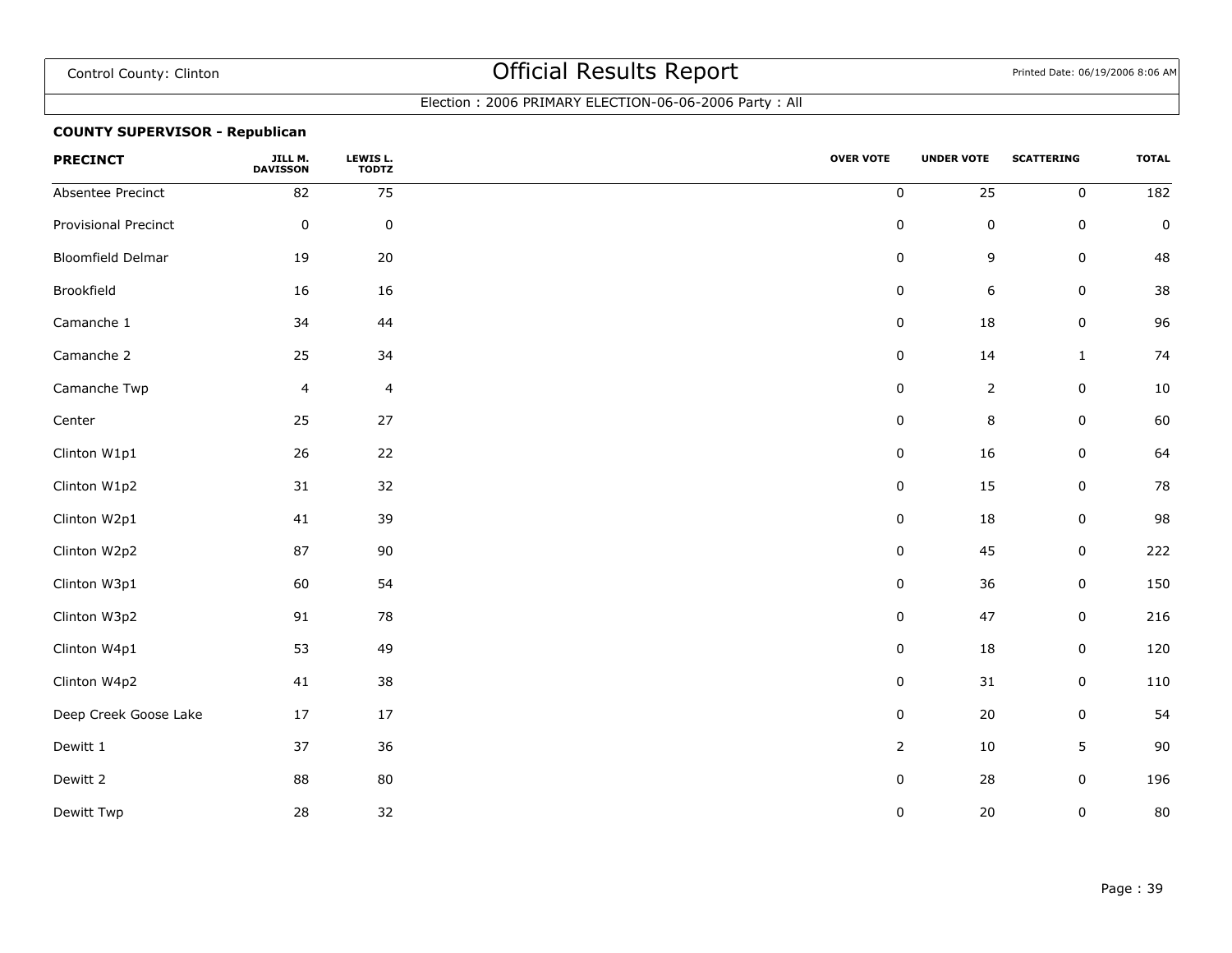### Election : 2006 PRIMARY ELECTION-06-06-2006 Party : All

### **COUNTY SUPERVISOR - Republican**

| <b>PRECINCT</b>       | JILL M.<br><b>DAVISSON</b> | LEWIS L.<br><b>TODTZ</b> | <b>OVER VOTE</b> | <b>UNDER VOTE</b> | <b>SCATTERING</b> | <b>TOTAL</b> |
|-----------------------|----------------------------|--------------------------|------------------|-------------------|-------------------|--------------|
| Eden Low Moor         | 14                         | 14                       | 0                | 12                | $\mathbf 0$       | 40           |
| Elk River Andover     | 34                         | 30                       | 0                | $\bf 8$           | 0                 | 72           |
| Grant                 | 12                         | 15                       | 0                | 5                 | $\mathbf 0$       | 32           |
| Hampshire             | 19                         | 18                       | 0                | 5                 | 0                 | 42           |
| Liberty Toronto       | 18                         | 13                       | 0                | 11                | 0                 | 42           |
| Olive Calamus         | 38                         | 35                       | 0                | 11                | 0                 | 84           |
| Orange Grand Mound    | 39                         | $30\,$                   | 0                | 13                | 0                 | 82           |
| Sharon Lost Nation    | 17                         | 15                       | 0                | 14                | 0                 | 46           |
| Spring Rock Wheatland | 22                         | 18                       | $\pmb{0}$        | 16                | $\mathbf 0$       | 56           |
| Washington            | 12                         | 11                       | $\pmb{0}$        | 3                 | $\mathbf 0$       | 26           |
| Waterford Charlotte   | 20                         | 19                       | 0                | $\mathsf 3$       | 0                 | 42           |
| Welton                | 19                         | 17                       | 0                | $\bf 8$           | 0                 | 44           |
| <b>TOTAL:</b>         | 1069                       | 1022                     | $\overline{2}$   | 495               | 6                 | 2594         |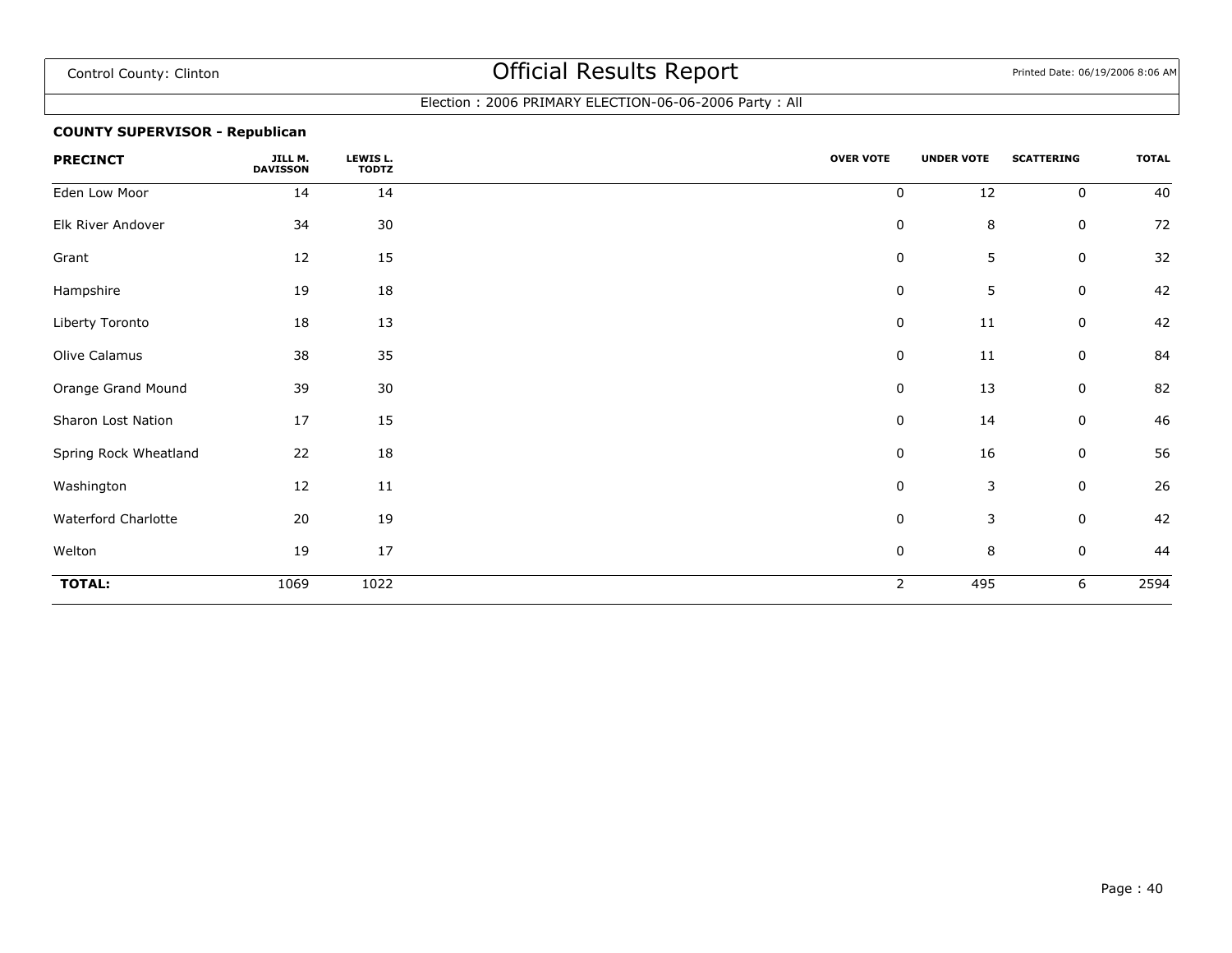### Election : 2006 PRIMARY ELECTION-06-06-2006 Party : All

#### **COUNTY ATTORNEY - Democrat**

| <b>PRECINCT</b>          | (WRITE-IN)<br>BRUCE<br>INGRAM | <b>OVER VOTE</b> | <b>UNDER VOTE</b> | <b>SCATTERING</b>       | <b>TOTAL</b>   |
|--------------------------|-------------------------------|------------------|-------------------|-------------------------|----------------|
| Absentee Precinct        | $\overline{7}$                | $\pmb{0}$        | 221               | $11\,$                  | 239            |
| Provisional Precinct     | $\mathbf 0$                   | $\pmb{0}$        | $\pmb{0}$         | $\pmb{0}$               | $\pmb{0}$      |
| <b>Bloomfield Delmar</b> | $\mathbf 0$                   | $\pmb{0}$        | 33                | $\overline{2}$          | 35             |
| Brookfield               | $\mathbf 0$                   | $\pmb{0}$        | 14                | $\pmb{0}$               | 14             |
| Camanche 1               | $\overline{2}$                | $\pmb{0}$        | 69                | 10                      | 81             |
| Camanche 2               | 3                             | $\pmb{0}$        | 58                | 3                       | 64             |
| Camanche Twp             | $\mathbf 0$                   | $\pmb{0}$        | $\overline{2}$    | $\mathbf{1}$            | $\mathbf{3}$   |
| Center                   | $\mathbf{1}$                  | $\pmb{0}$        | $\boldsymbol{6}$  | $\pmb{0}$               | $\overline{7}$ |
| Clinton W1p1             | $\mathbf 0$                   | 0                | 44                | $\overline{2}$          | 46             |
| Clinton W1p2             | $5\phantom{.0}$               | $\pmb{0}$        | 89                | $\overline{7}$          | 101            |
| Clinton W2p1             | $\,$ 6 $\,$                   | $\pmb{0}$        | 61                | $\overline{\mathbf{4}}$ | 71             |
| Clinton W2p2             | $\bf 8$                       | $\pmb{0}$        | 106               | 13                      | 127            |
| Clinton W3p1             | 9                             | $\pmb{0}$        | 107               | $\overline{2}$          | 118            |
| Clinton W3p2             | $\overline{7}$                | $\pmb{0}$        | 131               | 8                       | 146            |
| Clinton W4p1             | 9                             | 0                | 96                | $\mathbf 1$             | 106            |
| Clinton W4p2             | $\overline{2}$                | $\pmb{0}$        | 127               | 3                       | 132            |
| Deep Creek Goose Lake    | $\mathbf 0$                   | $\pmb{0}$        | 16                | $\pmb{0}$               | 16             |
| Dewitt 1                 | 3                             | $\pmb{0}$        | 75                | 5                       | 83             |
| Dewitt 2                 | $\overline{2}$                | 0                | 80                | $\pmb{0}$               | 82             |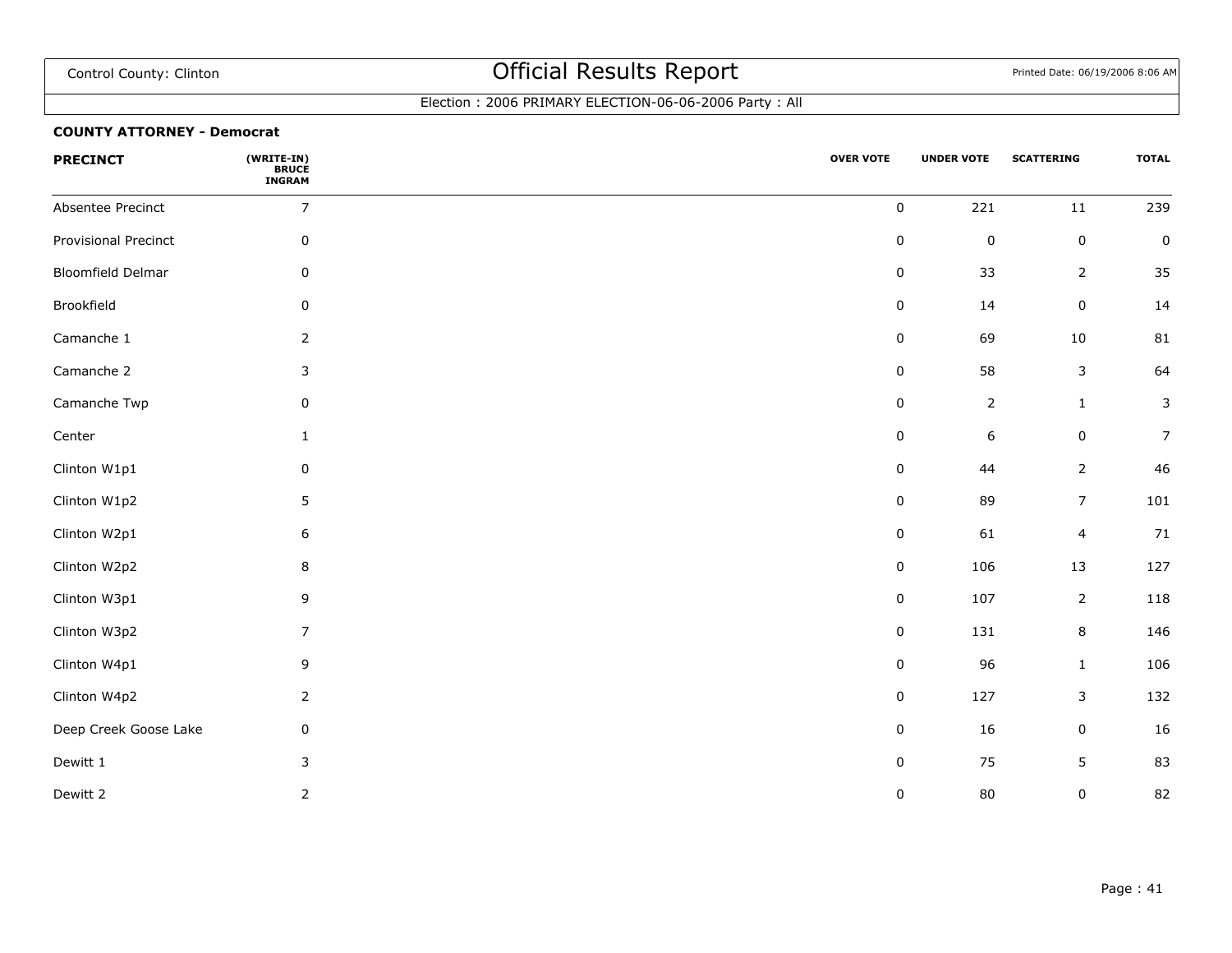### Election : 2006 PRIMARY ELECTION-06-06-2006 Party : All

#### **COUNTY ATTORNEY - Democrat**

| <b>PRECINCT</b>       | (WRITE-IN)<br><b>BRUCE</b><br><b>INGRAM</b> | <b>OVER VOTE</b> | <b>UNDER VOTE</b> | <b>SCATTERING</b> | <b>TOTAL</b> |
|-----------------------|---------------------------------------------|------------------|-------------------|-------------------|--------------|
| Dewitt Twp            | $\pmb{0}$                                   | $\pmb{0}$        | 30                | $\pmb{0}$         | $30\,$       |
| Eden Low Moor         | $\overline{2}$                              | $\mathbf 0$      | 21                | 1                 | 24           |
| Elk River Andover     | $\mathbf 0$                                 | 0                | 30                | $\mathbf 0$       | $30\,$       |
| Grant                 | 0                                           | 0                | 5                 | $\boldsymbol{0}$  | 5            |
| Hampshire             | 3                                           | $\pmb{0}$        | 16                | $\boldsymbol{0}$  | 19           |
| Liberty Toronto       | 1                                           | 0                | 10                | $\boldsymbol{0}$  | $11\,$       |
| Olive Calamus         | 3                                           | 0                | 30                | $\pmb{0}$         | 33           |
| Orange Grand Mound    | 0                                           | 0                | $30\,$            | $\mathbf{1}$      | 31           |
| Sharon Lost Nation    | 0                                           | 0                | 24                | $\mathbf 0$       | 24           |
| Spring Rock Wheatland | 2                                           | 0                | 36                | 0                 | 38           |
| Washington            | 1                                           | $\pmb{0}$        | $\overline{7}$    | $\pmb{0}$         | $\, 8$       |
| Waterford Charlotte   | 0                                           | 0                | 12                | $\pmb{0}$         | 12           |
| Welton                | $\pmb{0}$                                   | $\pmb{0}$        | 13                | $\pmb{0}$         | 13           |
| <b>TOTAL:</b>         | $\overline{76}$                             | 0                | 1599              | $\overline{74}$   | 1749         |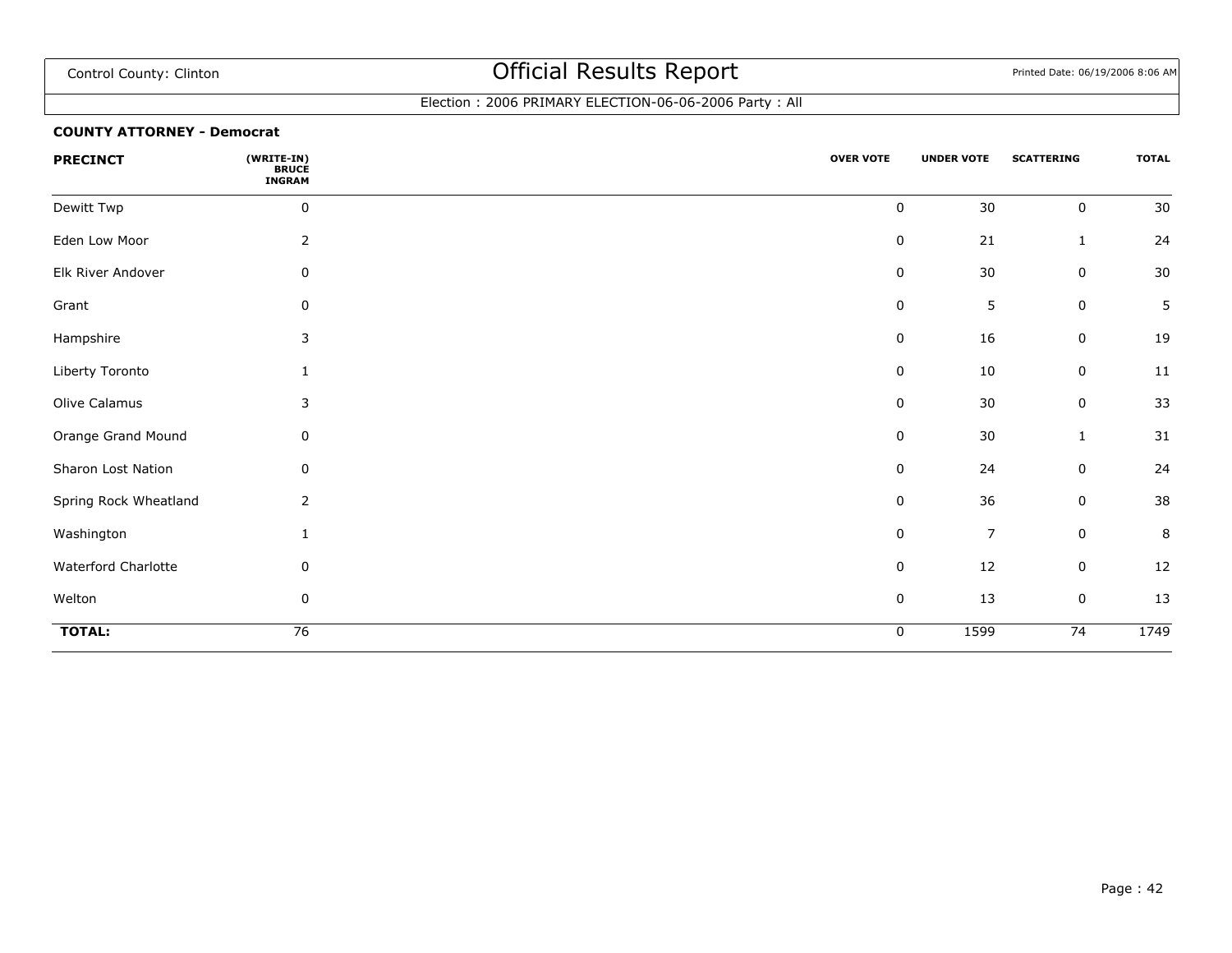### Election : 2006 PRIMARY ELECTION-06-06-2006 Party : All

### **COUNTY ATTORNEY - Republican**

| <b>PRECINCT</b>          | <b>MIKE WOLF</b> | <b>OVER VOTE</b> | <b>UNDER VOTE</b>       | <b>SCATTERING</b> | <b>TOTAL</b> |
|--------------------------|------------------|------------------|-------------------------|-------------------|--------------|
| Absentee Precinct        | 87               | $\pmb{0}$        | $\overline{\mathbf{4}}$ | $\mathsf 0$       | 91           |
| Provisional Precinct     | $\pmb{0}$        | $\pmb{0}$        | $\pmb{0}$               | $\mathsf 0$       | $\pmb{0}$    |
| <b>Bloomfield Delmar</b> | 23               | $\pmb{0}$        | $\mathbf{1}$            | $\mathsf 0$       | 24           |
| Brookfield               | $17\,$           | $\pmb{0}$        | $\overline{2}$          | $\pmb{0}$         | 19           |
| Camanche 1               | 44               | $\pmb{0}$        | $\overline{2}$          | $\overline{2}$    | 48           |
| Camanche 2               | 34               | $\pmb{0}$        | $\mathsf 3$             | $\pmb{0}$         | 37           |
| Camanche Twp             | $\mathsf S$      | $\pmb{0}$        | $\pmb{0}$               | $\pmb{0}$         | 5            |
| Center                   | 27               | $\pmb{0}$        | $\mathsf 3$             | $\mathsf 0$       | 30           |
| Clinton W1p1             | 31               | $\pmb{0}$        | $\mathbf{1}$            | $\mathsf 0$       | $32\,$       |
| Clinton W1p2             | 39               | $\pmb{0}$        | $\pmb{0}$               | $\mathbf 0$       | 39           |
| Clinton W2p1             | 48               | 0                | $\mathbf{1}$            | $\mathsf 0$       | 49           |
| Clinton W2p2             | 109              | $\pmb{0}$        | $\overline{2}$          | $\pmb{0}$         | 111          |
| Clinton W3p1             | 62               | $\pmb{0}$        | 13                      | $\mathsf 0$       | 75           |
| Clinton W3p2             | 98               | $\pmb{0}$        | $10\,$                  | $\pmb{0}$         | 108          |
| Clinton W4p1             | 56               | $\pmb{0}$        | $\overline{4}$          | $\pmb{0}$         | 60           |
| Clinton W4p2             | 48               | $\pmb{0}$        | $\boldsymbol{6}$        | $\mathbf{1}$      | 55           |
| Deep Creek Goose Lake    | 21               | $\pmb{0}$        | $\boldsymbol{6}$        | $\mathsf 0$       | 27           |
| Dewitt 1                 | 42               | $\pmb{0}$        | $\mathsf 3$             | $\mathsf 0$       | 45           |
| Dewitt 2                 | 90               | $\pmb{0}$        | $\,$ 8 $\,$             | $\mathsf 0$       | 98           |
| Dewitt Twp               | 35               | $\pmb{0}$        | 5                       | 0                 | 40           |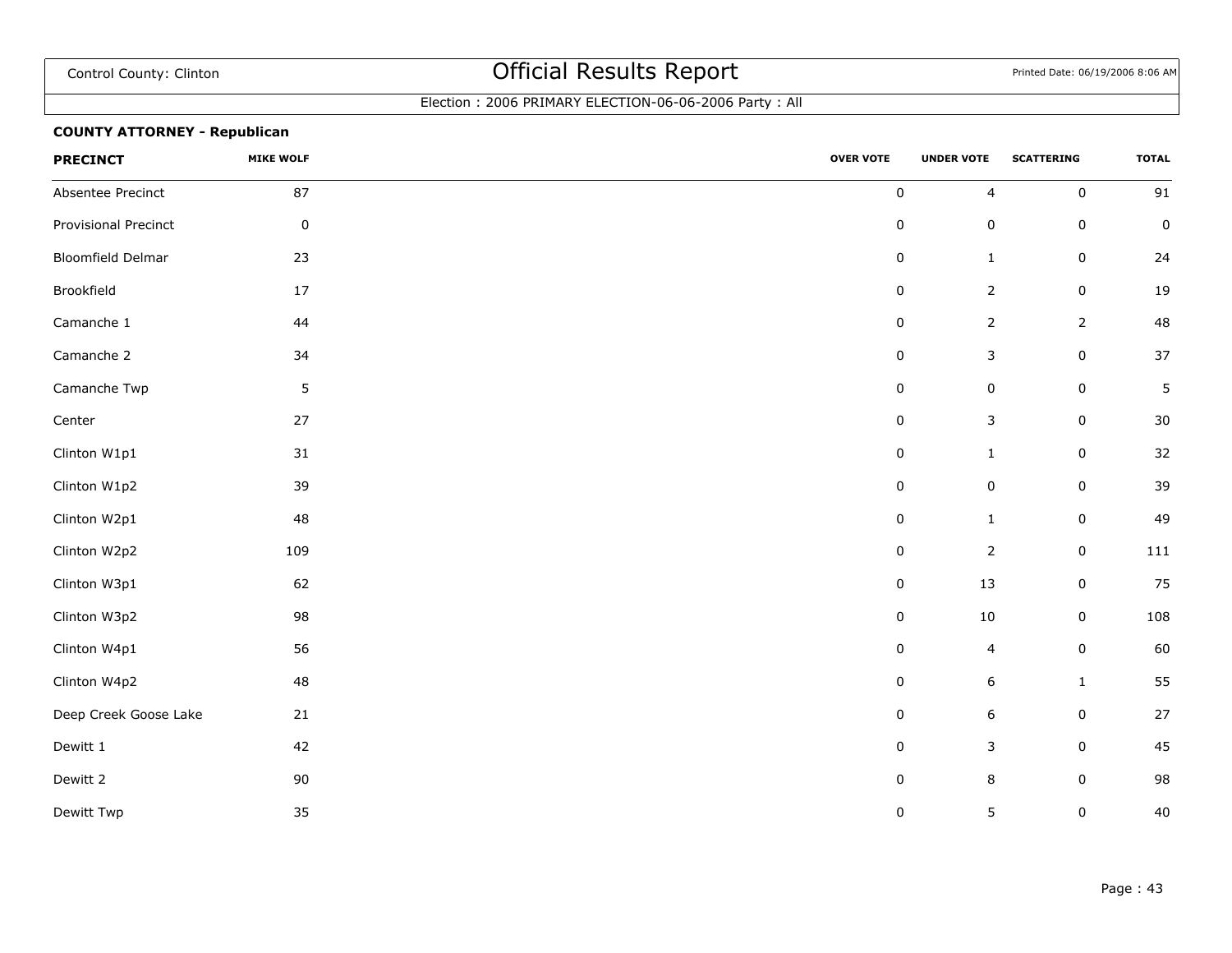### Election : 2006 PRIMARY ELECTION-06-06-2006 Party : All

### **COUNTY ATTORNEY - Republican**

| <b>PRECINCT</b>       | <b>MIKE WOLF</b> | <b>OVER VOTE</b> | <b>UNDER VOTE</b> | <b>SCATTERING</b> | <b>TOTAL</b> |
|-----------------------|------------------|------------------|-------------------|-------------------|--------------|
| Eden Low Moor         | 14               | $\pmb{0}$        | 6                 | $\mathbf 0$       | 20           |
| Elk River Andover     | 34               | $\pmb{0}$        | $\overline{2}$    | 0                 | 36           |
| Grant                 | 14               | $\pmb{0}$        | $\overline{2}$    | 0                 | 16           |
| Hampshire             | 19               | $\pmb{0}$        | $\overline{2}$    | 0                 | 21           |
| Liberty Toronto       | 21               | $\pmb{0}$        | 0                 | 0                 | 21           |
| Olive Calamus         | 38               | $\mathbf 0$      | 4                 | 0                 | 42           |
| Orange Grand Mound    | 36               | $\pmb{0}$        | $\overline{5}$    | $\mathbf 0$       | 41           |
| Sharon Lost Nation    | 19               | 0                | $\overline{4}$    | 0                 | 23           |
| Spring Rock Wheatland | 23               | $\mathbf 0$      | 5                 | 0                 | 28           |
| Washington            | 13               | $\pmb{0}$        | $\mathbf 0$       | $\mathbf 0$       | 13           |
| Waterford Charlotte   | 21               | $\pmb{0}$        | $\mathbf 0$       | $\mathbf 0$       | 21           |
| Welton                | 18               | $\pmb{0}$        | $\overline{4}$    | $\mathbf 0$       | 22           |
| <b>TOTAL:</b>         | 1186             | $\mathbf 0$      | 108               | 3                 | 1297         |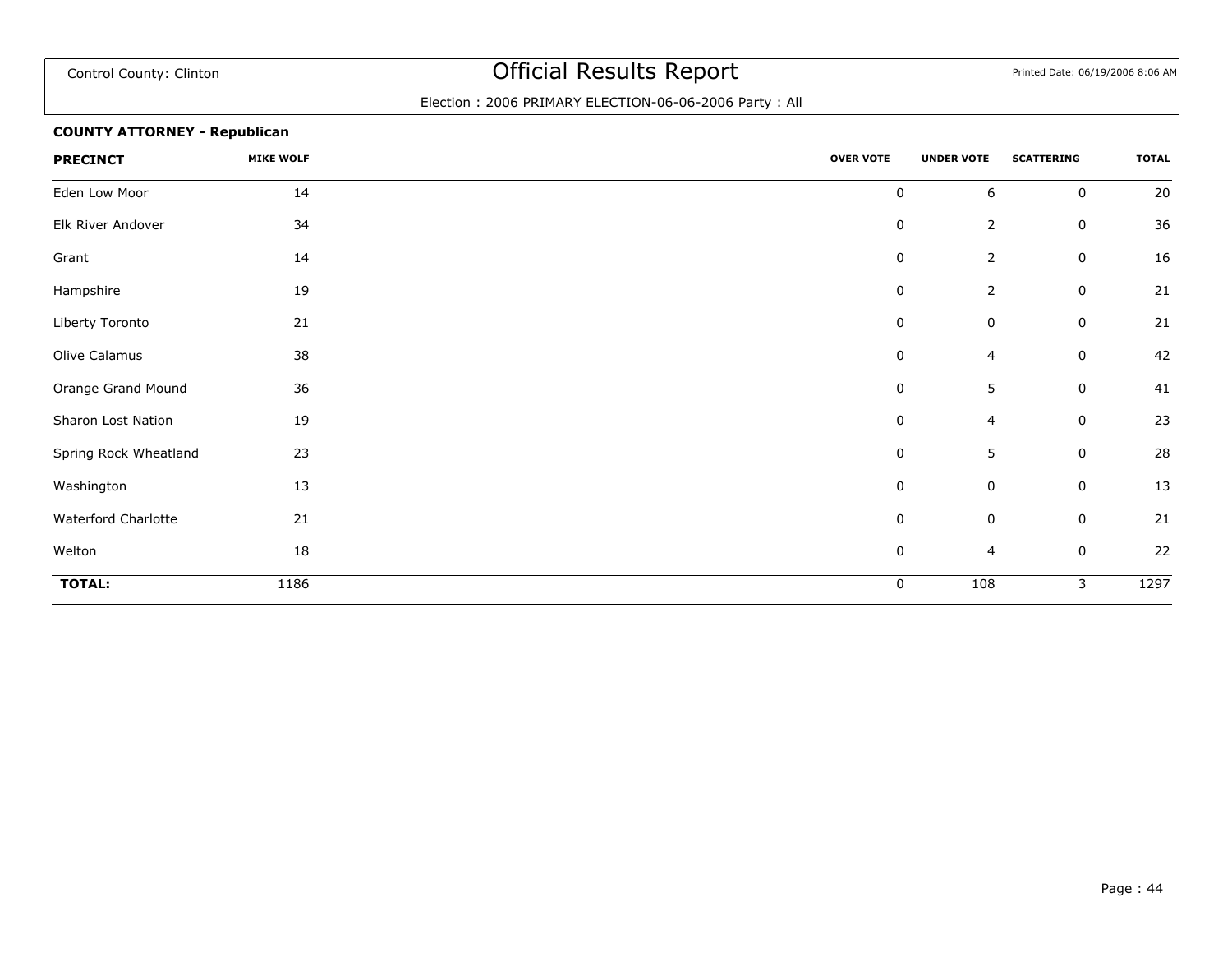## Election : 2006 PRIMARY ELECTION-06-06-2006 Party : All

#### **COUNTY RECORDER - Democrat**

| <b>PRECINCT</b>       | <b>OVER VOTE</b> | <b>UNDER VOTE</b> | <b>SCATTERING</b> | <b>TOTAL</b>   |
|-----------------------|------------------|-------------------|-------------------|----------------|
| Absentee Precinct     | $\pmb{0}$        | 227               | $12\,$            | 239            |
| Provisional Precinct  | $\pmb{0}$        | $\pmb{0}$         | $\pmb{0}$         | $\pmb{0}$      |
| Bloomfield Delmar     | $\pmb{0}$        | 34                | $\mathbf{1}$      | 35             |
| Brookfield            | $\pmb{0}$        | $14\,$            | $\pmb{0}$         | 14             |
| Camanche 1            | 79               | $\pmb{0}$         | $\overline{2}$    | ${\bf 81}$     |
| Camanche 2            | $\pmb{0}$        | 63                | $\mathbf 1$       | 64             |
| Camanche Twp          | $\pmb{0}$        | $\overline{2}$    | $\mathbf 1$       | $\mathsf{3}$   |
| Center                | $\pmb{0}$        | $\overline{7}$    | $\pmb{0}$         | $\overline{7}$ |
| Clinton W1p1          | $\pmb{0}$        | $46\,$            | $\pmb{0}$         | 46             |
| Clinton W1p2          | $\pmb{0}$        | 99                | $\overline{2}$    | 101            |
| Clinton W2p1          | $\pmb{0}$        | 66                | $\sqrt{5}$        | 71             |
| Clinton W2p2          | $\pmb{0}$        | 125               | $\overline{2}$    | 127            |
| Clinton W3p1          | $\pmb{0}$        | 115               | $\mathsf 3$       | 118            |
| Clinton W3p2          | $\pmb{0}$        | 146               | $\pmb{0}$         | 146            |
| Clinton W4p1          | $\mathbf 0$      | 105               | $\mathbf 1$       | 106            |
| Clinton W4p2          | $\pmb{0}$        | 131               | $\mathbf{1}$      | 132            |
| Deep Creek Goose Lake | $\pmb{0}$        | $16\,$            | $\pmb{0}$         | 16             |
| Dewitt 1              | $\pmb{0}$        | 81                | $\overline{2}$    | 83             |
| Dewitt 2              | $\pmb{0}$        | 82                | $\mathbf 0$       | 82             |
| Dewitt Twp            | $\pmb{0}$        | $30\,$            | $\pmb{0}$         | 30             |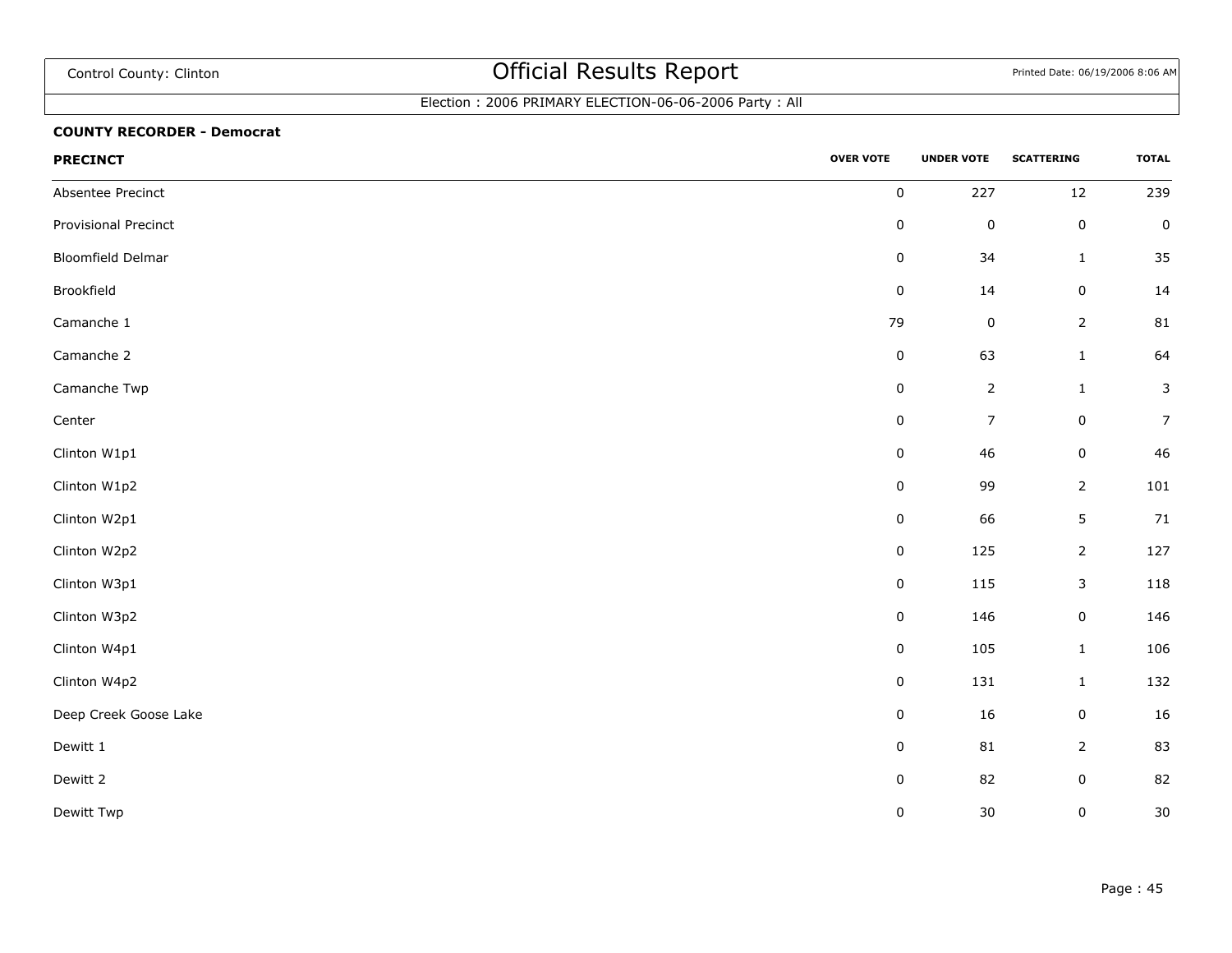## Election : 2006 PRIMARY ELECTION-06-06-2006 Party : All

#### **COUNTY RECORDER - Democrat**

| <b>PRECINCT</b>       | <b>OVER VOTE</b> | <b>UNDER VOTE</b> | <b>SCATTERING</b> | <b>TOTAL</b>   |
|-----------------------|------------------|-------------------|-------------------|----------------|
| Eden Low Moor         | 0                | 24                | $\pmb{0}$         | 24             |
| Elk River Andover     | 0                | 30                | 0                 | 30             |
| Grant                 | $\mathbf 0$      | 5                 | 0                 | $5\phantom{.}$ |
| Hampshire             | $\pmb{0}$        | 19                | $\pmb{0}$         | 19             |
| Liberty Toronto       | $\mathbf 0$      | 11                | $\pmb{0}$         | 11             |
| Olive Calamus         | 0                | 33                | $\pmb{0}$         | 33             |
| Orange Grand Mound    | $\pmb{0}$        | 31                | $\pmb{0}$         | 31             |
| Sharon Lost Nation    | 0                | 24                | $\pmb{0}$         | 24             |
| Spring Rock Wheatland | $\mathbf 0$      | 38                | 0                 | 38             |
| Washington            | $\mathbf 0$      | $\, 8$            | 0                 | 8              |
| Waterford Charlotte   | $\pmb{0}$        | 12                | 0                 | 12             |
| Welton                | $\pmb{0}$        | 13                | 0                 | 13             |
| TOTAL:                | 79               | 1637              | $\overline{33}$   | 1749           |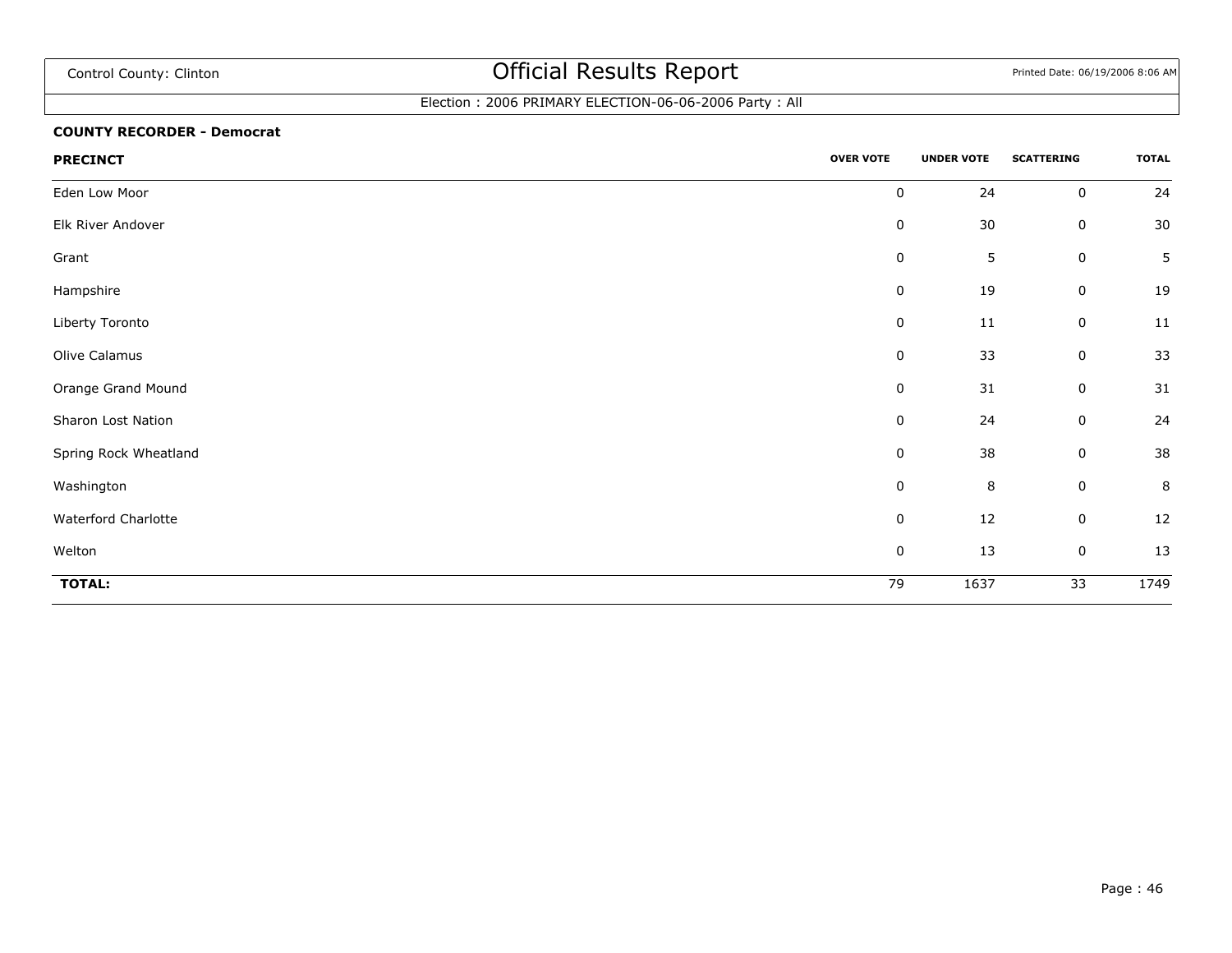### Election : 2006 PRIMARY ELECTION-06-06-2006 Party : All

### **COUNTY RECORDER - Republican**

| <b>PRECINCT</b>          | STEPHEN G.<br><b>MANGAN</b> | <b>OVER VOTE</b> | <b>UNDER VOTE</b> | <b>SCATTERING</b> | <b>TOTAL</b>    |
|--------------------------|-----------------------------|------------------|-------------------|-------------------|-----------------|
| Absentee Precinct        | 83                          | $\pmb{0}$        | 8                 | $\mathbf 0$       | $\overline{91}$ |
| Provisional Precinct     | $\pmb{0}$                   | $\pmb{0}$        | $\pmb{0}$         | $\pmb{0}$         | $\pmb{0}$       |
| <b>Bloomfield Delmar</b> | 23                          | $\pmb{0}$        | $\mathbf{1}$      | $\mathsf 0$       | 24              |
| Brookfield               | 15                          | 0                | $\overline{4}$    | $\mathsf 0$       | 19              |
| Camanche 1               | 44                          | $\pmb{0}$        | $\overline{4}$    | $\mathbf 0$       | 48              |
| Camanche 2               | 33                          | 0                | $\overline{4}$    | $\mathbf 0$       | 37              |
| Camanche Twp             | $5\phantom{.0}$             | $\pmb{0}$        | $\pmb{0}$         | $\mathsf 0$       | 5               |
| Center                   | 25                          | 0                | 5                 | $\mathsf 0$       | 30              |
| Clinton W1p1             | 28                          | $\pmb{0}$        | 4                 | $\mathsf 0$       | 32              |
| Clinton W1p2             | 35                          | 0                | 4                 | $\mathbf 0$       | 39              |
| Clinton W2p1             | 42                          | 0                | $\overline{7}$    | $\mathbf 0$       | 49              |
| Clinton W2p2             | 90                          | 0                | 21                | $\mathsf 0$       | 111             |
| Clinton W3p1             | 56                          | 0                | 19                | $\mathsf 0$       | 75              |
| Clinton W3p2             | 92                          | 0                | 16                | $\mathsf 0$       | 108             |
| Clinton W4p1             | 50                          | $\pmb{0}$        | 10                | $\pmb{0}$         | 60              |
| Clinton W4p2             | 43                          | 0                | 12                | 0                 | 55              |
| Deep Creek Goose Lake    | 20                          | 0                | $\boldsymbol{7}$  | $\pmb{0}$         | 27              |
| Dewitt 1                 | 42                          | 0                | $\mathsf 3$       | $\mathsf 0$       | 45              |
| Dewitt 2                 | 90                          | 0                | 8                 | 0                 | 98              |
| Dewitt Twp               | 37                          | $\pmb{0}$        | $\mathsf 3$       | $\mathsf 0$       | 40              |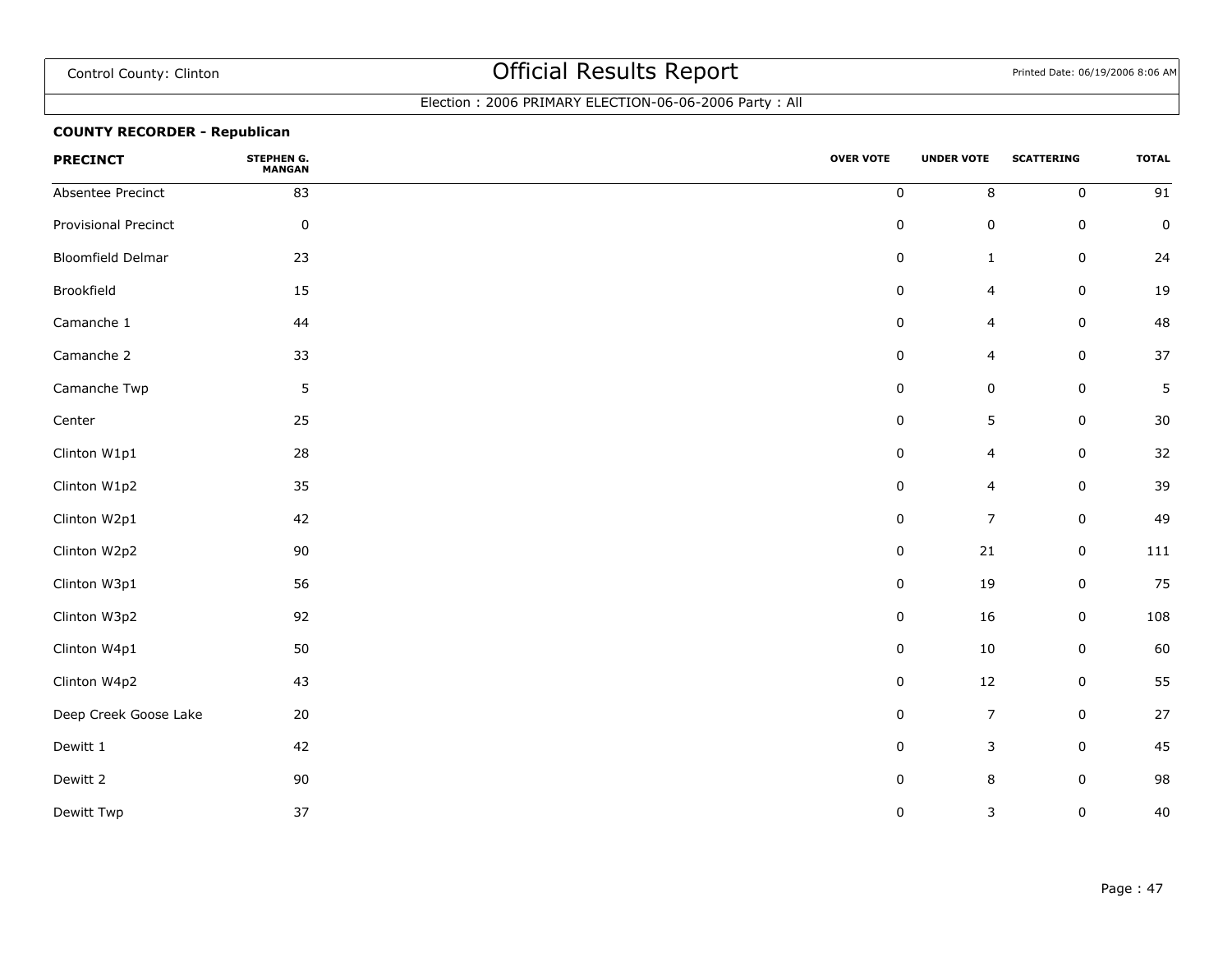### Election : 2006 PRIMARY ELECTION-06-06-2006 Party : All

### **COUNTY RECORDER - Republican**

| <b>PRECINCT</b>       | STEPHEN G.<br><b>MANGAN</b> | <b>OVER VOTE</b> | <b>UNDER VOTE</b> | <b>SCATTERING</b> | <b>TOTAL</b> |
|-----------------------|-----------------------------|------------------|-------------------|-------------------|--------------|
| Eden Low Moor         | 16                          | $\mathbf 0$      | $\overline{4}$    | $\mathbf 0$       | 20           |
| Elk River Andover     | 32                          | $\pmb{0}$        | 4                 | 0                 | 36           |
| Grant                 | 15                          | $\pmb{0}$        | $\mathbf{1}$      | 0                 | 16           |
| Hampshire             | $20\,$                      | $\pmb{0}$        | $\mathbf{1}$      | 0                 | 21           |
| Liberty Toronto       | 21                          | 0                | 0                 | 0                 | 21           |
| Olive Calamus         | 35                          | 0                | $\overline{7}$    | $\mathbf 0$       | 42           |
| Orange Grand Mound    | 38                          | 0                | $\mathsf 3$       | $\mathbf 0$       | 41           |
| Sharon Lost Nation    | 18                          | 0                | 5                 | $\mathbf 0$       | 23           |
| Spring Rock Wheatland | 22                          | 0                | $\,$ 6 $\,$       | $\mathbf 0$       | 28           |
| Washington            | 12                          | 0                | $\mathbf{1}$      | $\mathbf 0$       | 13           |
| Waterford Charlotte   | 20                          | 0                | $\mathbf{1}$      | 0                 | 21           |
| Welton                | 20                          | 0                | $\overline{2}$    | $\mathsf 0$       | 22           |
| <b>TOTAL:</b>         | 1122                        | 0                | 175               | 0                 | 1297         |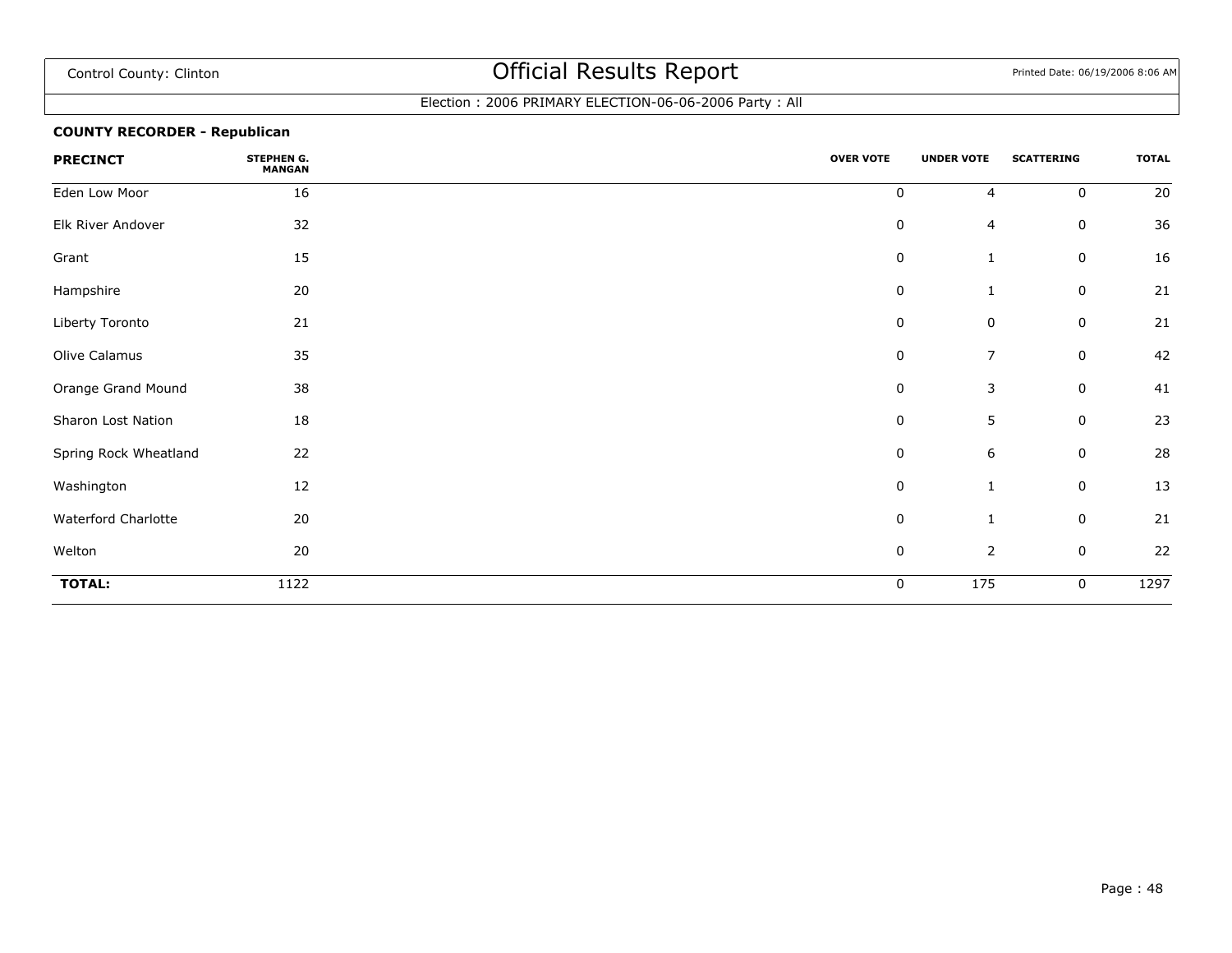### Election : 2006 PRIMARY ELECTION-06-06-2006 Party : All

#### **COUNTY TREASURER - Democrat**

| <b>PRECINCT</b>          | (WRITE-IN)<br>RHONDA<br>MCINTYRE | <b>OVER VOTE</b> | <b>UNDER VOTE</b> | <b>SCATTERING</b> | <b>TOTAL</b>   |
|--------------------------|----------------------------------|------------------|-------------------|-------------------|----------------|
| Absentee Precinct        | $\pmb{0}$                        | $\pmb{0}$        | 227               | $12\,$            | 239            |
| Provisional Precinct     | $\pmb{0}$                        | $\pmb{0}$        | $\pmb{0}$         | $\pmb{0}$         | $\pmb{0}$      |
| <b>Bloomfield Delmar</b> | 0                                | $\pmb{0}$        | 33                | $\overline{2}$    | 35             |
| Brookfield               | $\mathbf 0$                      | $\pmb{0}$        | 14                | $\pmb{0}$         | 14             |
| Camanche 1               | $\mathbf 0$                      | $\pmb{0}$        | 79                | $\overline{2}$    | 81             |
| Camanche 2               | 0                                | $\pmb{0}$        | 63                | $\mathbf 1$       | 64             |
| Camanche Twp             | 0                                | $\pmb{0}$        | $\mathbf{2}$      | $\mathbf 1$       | $\mathsf{3}$   |
| Center                   | $\mathbf 0$                      | $\pmb{0}$        | $\overline{7}$    | $\pmb{0}$         | $\overline{7}$ |
| Clinton W1p1             | $\mathbf 0$                      | $\pmb{0}$        | 45                | $\mathbf{1}$      | 46             |
| Clinton W1p2             | 0                                | $\pmb{0}$        | 99                | $\overline{2}$    | 101            |
| Clinton W2p1             | $\mathbf 0$                      | $\pmb{0}$        | 66                | 5                 | 71             |
| Clinton W2p2             | $\pmb{0}$                        | $\pmb{0}$        | 124               | 3                 | 127            |
| Clinton W3p1             | $\mathbf{1}$                     | $\pmb{0}$        | 115               | $\overline{2}$    | 118            |
| Clinton W3p2             | 0                                | $\mathbf 0$      | 145               | $\mathbf{1}$      | 146            |
| Clinton W4p1             | $\mathbf 0$                      | $\pmb{0}$        | 104               | $\overline{2}$    | 106            |
| Clinton W4p2             | $\mathbf 0$                      | $\pmb{0}$        | 131               | $\mathbf{1}$      | 132            |
| Deep Creek Goose Lake    | 0                                | $\pmb{0}$        | 16                | $\pmb{0}$         | 16             |
| Dewitt 1                 | $\mathbf 0$                      | $\pmb{0}$        | 82                | $\mathbf{1}$      | 83             |
| Dewitt 2                 | $\pmb{0}$                        | $\pmb{0}$        | 81                | $\mathbf 1$       | 82             |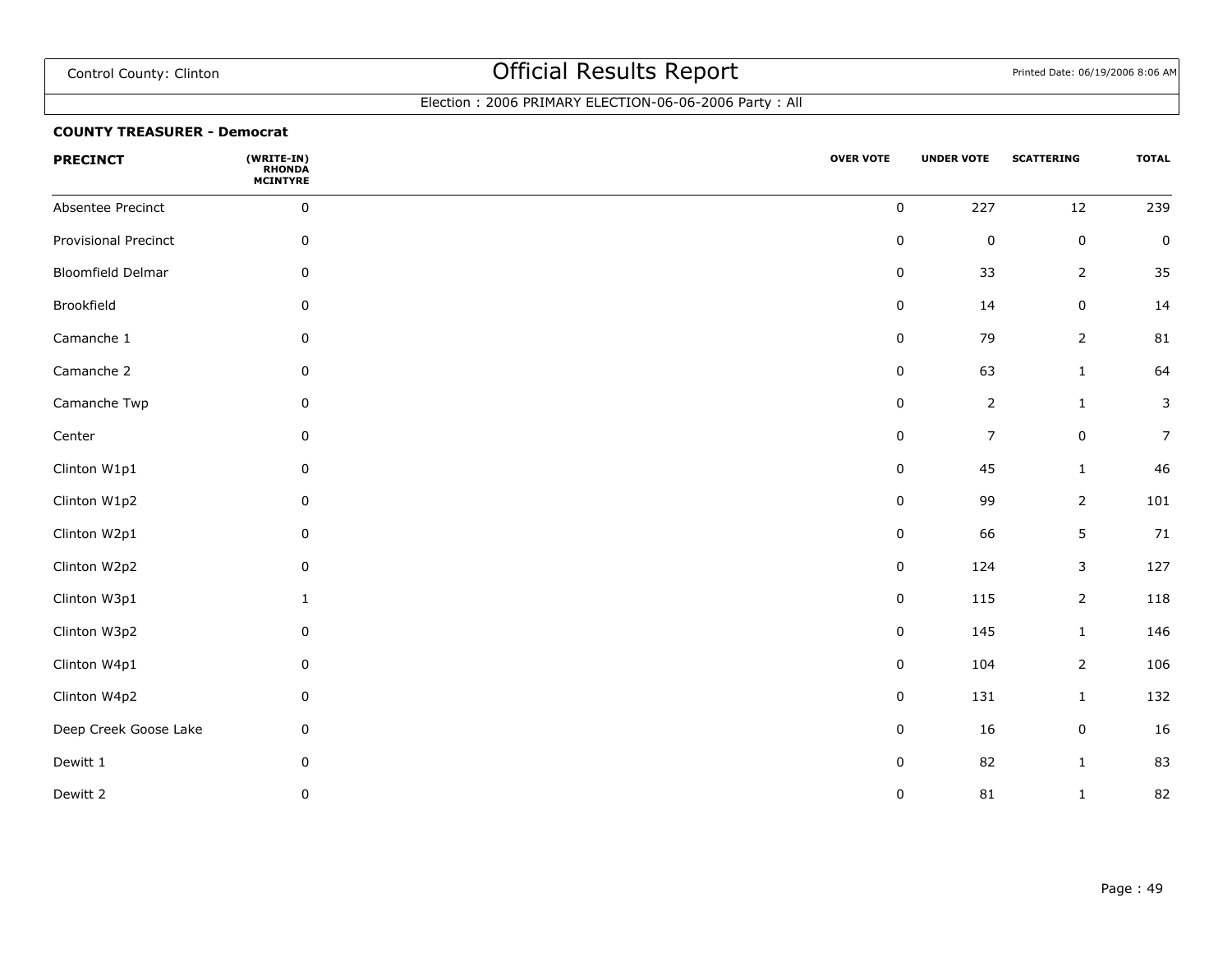### Election : 2006 PRIMARY ELECTION-06-06-2006 Party : All

#### **COUNTY TREASURER - Democrat**

| <b>PRECINCT</b>       | (WRITE-IN)<br><b>RHONDA</b><br><b>MCINTYRE</b> | <b>OVER VOTE</b> | <b>UNDER VOTE</b> | <b>SCATTERING</b> | <b>TOTAL</b> |
|-----------------------|------------------------------------------------|------------------|-------------------|-------------------|--------------|
| Dewitt Twp            | $\pmb{0}$                                      | $\pmb{0}$        | 30                | $\mathbf 0$       | 30           |
| Eden Low Moor         | 0                                              | $\pmb{0}$        | 24                | $\pmb{0}$         | 24           |
| Elk River Andover     | 0                                              | $\pmb{0}$        | 29                | $\mathbf{1}$      | $30\,$       |
| Grant                 | 0                                              | 0                | 5                 | $\pmb{0}$         | 5            |
| Hampshire             | 0                                              | 0                | 19                | 0                 | 19           |
| Liberty Toronto       | 0                                              | 0                | 11                | 0                 | 11           |
| Olive Calamus         | 0                                              | 0                | 33                | 0                 | 33           |
| Orange Grand Mound    | 0                                              | 0                | 29                | $\overline{2}$    | 31           |
| Sharon Lost Nation    | 0                                              | $\pmb{0}$        | 24                | $\pmb{0}$         | 24           |
| Spring Rock Wheatland | $\mathbf 0$                                    | $\pmb{0}$        | 36                | $\overline{2}$    | 38           |
| Washington            | 0                                              | $\pmb{0}$        | 8                 | $\pmb{0}$         | $\,8\,$      |
| Waterford Charlotte   | $\mathbf 0$                                    | 0                | 12                | 0                 | 12           |
| Welton                | 0                                              | $\pmb{0}$        | 13                | $\pmb{0}$         | 13           |
| <b>TOTAL:</b>         |                                                | 0                | 1706              | 42                | 1749         |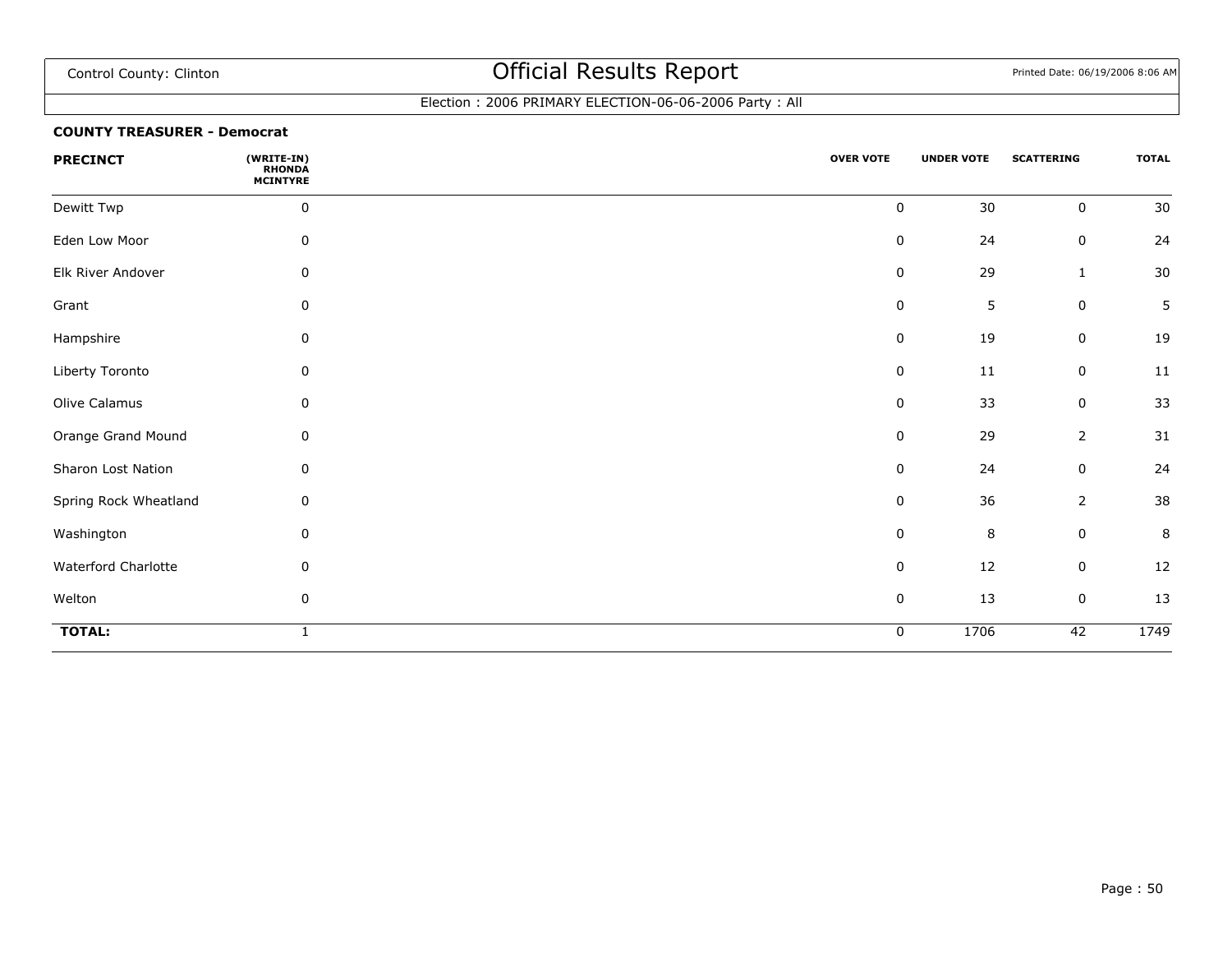### Election : 2006 PRIMARY ELECTION-06-06-2006 Party : All

### **COUNTY TREASURER - Republican**

| <b>PRECINCT</b>       | <b>RHONDA L.</b><br><b>MCINTYRE</b> | <b>OVER VOTE</b> | <b>UNDER VOTE</b> | <b>SCATTERING</b> | <b>TOTAL</b>    |
|-----------------------|-------------------------------------|------------------|-------------------|-------------------|-----------------|
| Absentee Precinct     | 82                                  | $\pmb{0}$        | $\,8\,$           | $\mathbf{1}$      | $\overline{91}$ |
| Provisional Precinct  | $\pmb{0}$                           | 0                | $\pmb{0}$         | $\mathsf 0$       | $\mathsf 0$     |
| Bloomfield Delmar     | 23                                  | 0                | $\mathbf{1}$      | 0                 | 24              |
| Brookfield            | 15                                  | 0                | 4                 | $\mathsf 0$       | 19              |
| Camanche 1            | 64                                  | 0                | $\overline{4}$    | $\mathbf 0$       | 68              |
| Camanche 2            | 34                                  | 0                | $\mathsf 3$       | $\mathsf 0$       | 37              |
| Camanche Twp          | 5                                   | $\pmb{0}$        | $\pmb{0}$         | $\pmb{0}$         | 5               |
| Center                | 23                                  | $\pmb{0}$        | $\boldsymbol{7}$  | $\pmb{0}$         | 30              |
| Clinton W1p1          | 29                                  | $\pmb{0}$        | $\mathbf{2}$      | $\mathbf 1$       | 32              |
| Clinton W1p2          | 36                                  | $\pmb{0}$        | $\mathsf 3$       | $\pmb{0}$         | 39              |
| Clinton W2p1          | 47                                  | $\pmb{0}$        | $\overline{2}$    | $\mathbf 0$       | 49              |
| Clinton W2p2          | 99                                  | $\pmb{0}$        | $12\,$            | $\mathsf 0$       | 111             |
| Clinton W3p1          | 60                                  | $\pmb{0}$        | 14                | $\mathbf{1}$      | 75              |
| Clinton W3p2          | 100                                 | $\pmb{0}$        | $\,8\,$           | $\mathsf 0$       | 108             |
| Clinton W4p1          | 54                                  | 0                | 6                 | $\mathsf 0$       | 60              |
| Clinton W4p2          | 49                                  | 0                | 6                 | $\mathbf 0$       | 55              |
| Deep Creek Goose Lake | 22                                  | 0                | $\sqrt{5}$        | $\mathsf 0$       | 27              |
| Dewitt 1              | 42                                  | 0                | $\mathsf 3$       | $\mathsf 0$       | 45              |
| Dewitt 2              | 90                                  | 0                | 8                 | 0                 | 98              |
| Dewitt Twp            | 33                                  | 0                | $\boldsymbol{7}$  | $\mathsf 0$       | 40              |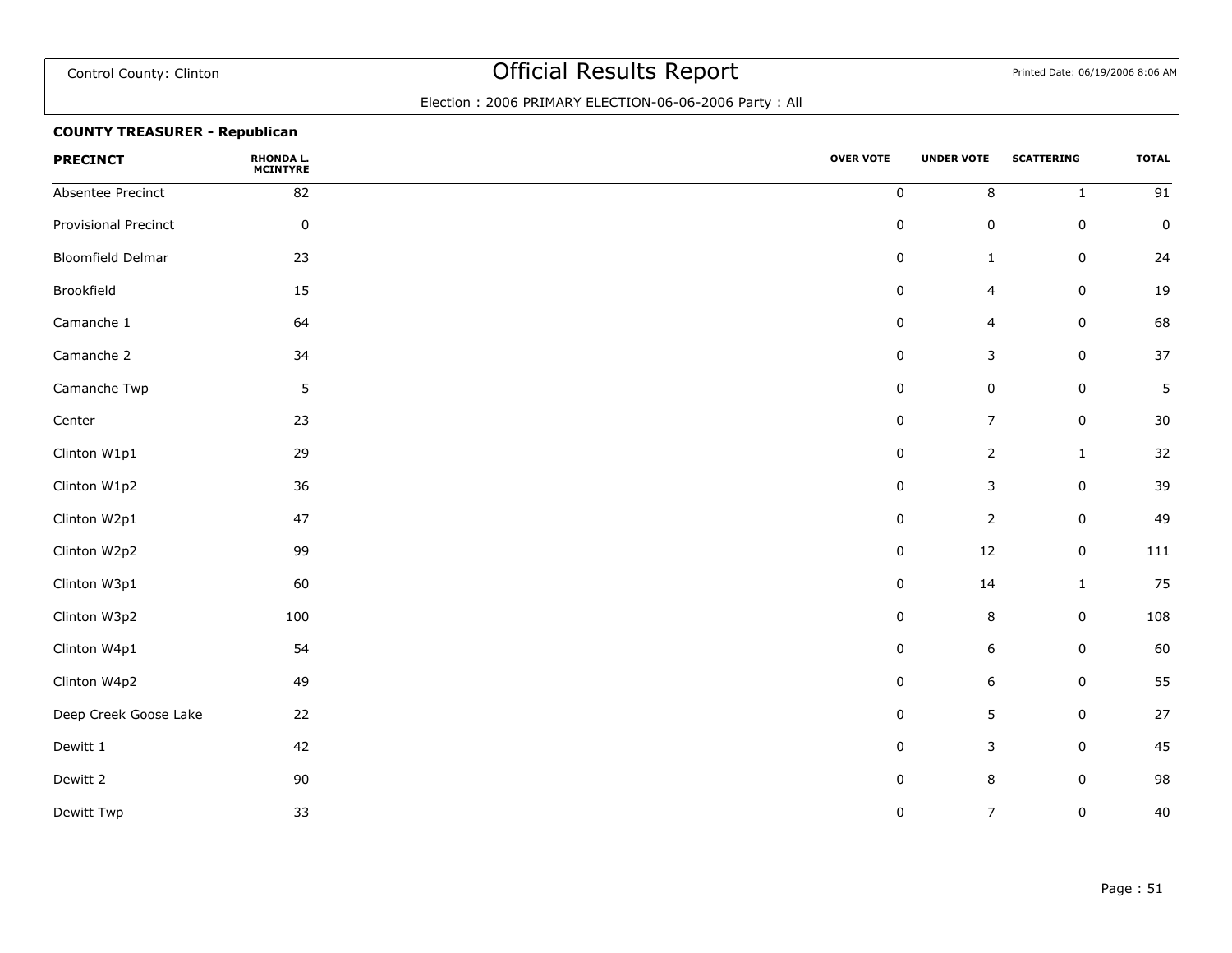### Election : 2006 PRIMARY ELECTION-06-06-2006 Party : All

### **COUNTY TREASURER - Republican**

| <b>PRECINCT</b>       | <b>RHONDA L.</b><br><b>MCINTYRE</b> | <b>OVER VOTE</b> | <b>UNDER VOTE</b> | <b>SCATTERING</b> | <b>TOTAL</b> |
|-----------------------|-------------------------------------|------------------|-------------------|-------------------|--------------|
| Eden Low Moor         | 16                                  | 0                | $\overline{4}$    | $\mathbf 0$       | 20           |
| Elk River Andover     | 33                                  | $\pmb{0}$        | $\mathsf 3$       | 0                 | 36           |
| Grant                 | 14                                  | $\pmb{0}$        | $\overline{2}$    | $\mathbf 0$       | 16           |
| Hampshire             | 20                                  | $\pmb{0}$        | $\mathbf{1}$      | 0                 | 21           |
| Liberty Toronto       | 20                                  | $\mathbf 0$      | 1                 | 0                 | 21           |
| Olive Calamus         | 35                                  | 0                | $\overline{7}$    | 0                 | 42           |
| Orange Grand Mound    | 38                                  | $\mathbf 0$      | 3                 | $\mathbf 0$       | 41           |
| Sharon Lost Nation    | 21                                  | 0                | $\overline{2}$    | 0                 | 23           |
| Spring Rock Wheatland | 24                                  | $\mathbf 0$      | $\overline{4}$    | 0                 | 28           |
| Washington            | 10                                  | $\pmb{0}$        | 3                 | $\mathbf 0$       | 13           |
| Waterford Charlotte   | 21                                  | $\pmb{0}$        | $\mathsf 0$       | 0                 | 21           |
| Welton                | 17                                  | $\mathbf 0$      | $\sqrt{5}$        | $\mathbf 0$       | 22           |
| <b>TOTAL:</b>         | 1176                                | $\mathbf 0$      | 138               | 3                 | 1317         |